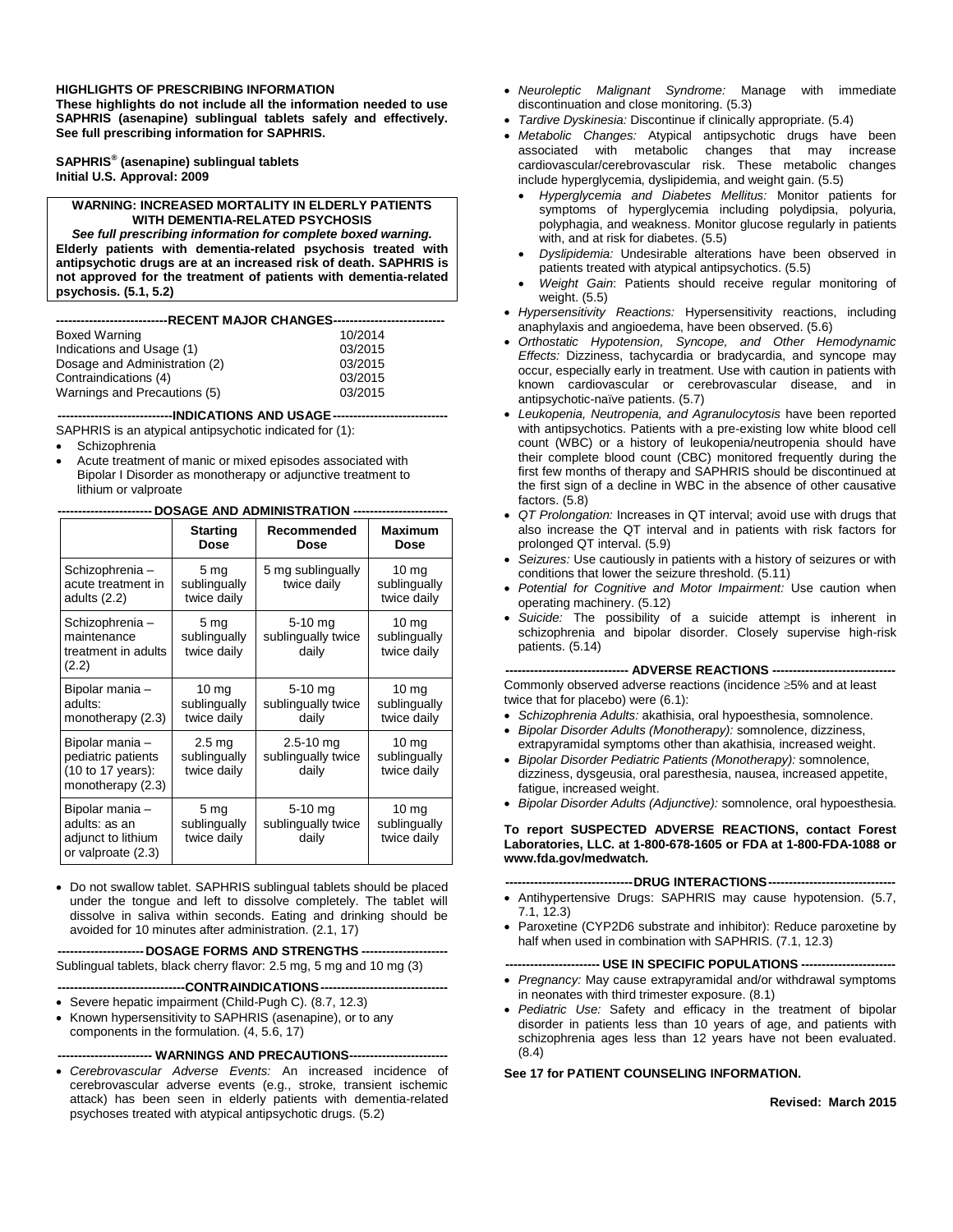#### **FULL PRESCRIBING INFORMATION: CONTENTS\***

#### **WARNING: INCREASED MORTALITY IN ELDERLY PATIENTS WITH DEMENTIA-RELATED PSYCHOSIS**

#### **1 INDICATIONS AND USAGE**

#### **2 DOSAGE AND ADMINISTRATION**

- 2.1 Administration Instructions
- 2.2 Schizophrenia
- 2.3 Bipolar Disorder

#### **3 DOSAGE FORMS AND STRENGTHS**

**4 CONTRAINDICATIONS**

#### **5 WARNINGS AND PRECAUTIONS**

- 5.1 Increased Mortality in Elderly Patients with Dementia-Related Psychosis
- 5.2 Cerebrovascular Adverse Events, Including Stroke, In Elderly Patients with Dementia-Related Psychosis
- 5.3 Neuroleptic Malignant Syndrome
- 5.4 Tardive Dyskinesia
- 
- 5.5 Metabolic Changes<br>5.6 Hypersensitivity Rea
- Hypersensitivity Reactions<br>Orthostatic Hypotension 5.7 Orthostatic Hypotension, Syncope, and Other Hemodynamic Effects
- 5.8 Leukopenia, Neutropenia, and Agranulocytosis
- 5.9 QT Prolongation
- 5.10 Hyperprolactinemia
- 5.11 Seizures
- 5.12 Potential for Cognitive and Motor Impairment
- 5.13 Body Temperature Regulation
- 5.14 Suicide
- 5.15 Dysphagia
- 5.16 Use in Patients with Concomitant Illness
- **6 ADVERSE REACTIONS**
	- 6.1 Clinical Trials Experience

6.2 Postmarketing Experience

#### **7 DRUG INTERACTIONS**

- 7.1 Potential for Other Drugs to Affect SAPHRIS
- 7.2 Potential for SAPHRIS to Affect Other Drugs
- **8 USE IN SPECIFIC POPULATIONS**
	- 8.1 Pregnancy
		- 8.2 Lactation
		- 8.4 Pediatric Use<br>8.5 Geriatric Use
		- **Geriatric Use**
		- 8.6 Renal Impairment
		- 8.7 Hepatic Impairment<br>8.8 Other Specific Popu
	- **Other Specific Populations**
- **9 DRUG ABUSE AND DEPENDENCE**
	- 9.1 Controlled Substance<br>9.2 Abuse
- Abuse
- **10 OVERDOSAGE**
- **11 DESCRIPTION**
- **12 CLINICAL PHARMACOLOGY**
	- 12.1 Mechanism of Action
	- 12.2 Pharmacodynamics
	- 12.3 Pharmacokinetics
- **13 NONCLINICAL TOXICOLOGY**
- 13.1 Carcinogenesis, Mutagenesis, Impairment of Fertility **14 CLINICAL STUDIES**
	- 14.1 Schizophrenia
	- 14.2 Bipolar Disorder
- **16 HOW SUPPLIED/STORAGE AND HANDLING**
- **17 PATIENT COUNSELING INFORMATION**

**\***Sections or subsections omitted from the full prescribing information are not listed.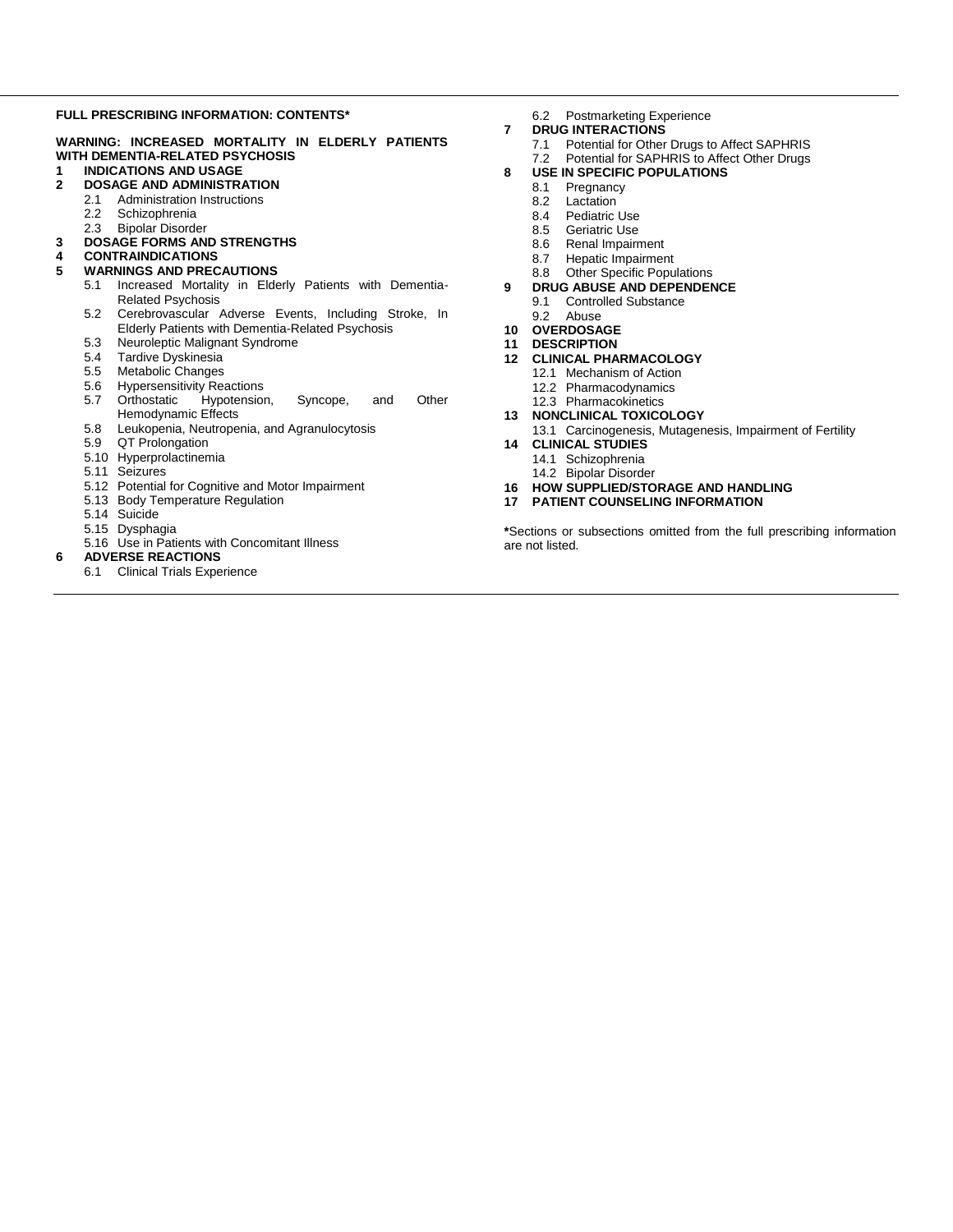## **WARNING: INCREASED MORTALITY IN ELDERLY PATIENTS WITH DEMENTIA-RELATED PSYCHOSIS**

**Elderly patients with dementia-related psychosis treated with antipsychotic drugs are at an increased risk of death. SAPHRIS® (asenapine) is not approved for the treatment of patients with dementia-related psychosis**  *[see Warnings and Precautions (5.1, 5.2)]***.**

## **1 INDICATIONS AND USAGE**

SAPHRIS is indicated for:

- Schizophrenia *[see Clinical Studies (14.1)]*
- Acute treatment of manic or mixed episodes associated with Bipolar I disorder as monotherapy or adjunctive treatment to lithium or valproate *[see Clinical Studies (14.2)]*

## **2 DOSAGE AND ADMINISTRATION**

## **2.1 Administration Instructions**

SAPHRIS is a sublingual tablet. To ensure optimal absorption, patients should be instructed to place the tablet under the tongue and allow it to dissolve completely. The tablet will dissolve in saliva within seconds. SAPHRIS sublingual tablets should not be split, crushed, chewed, or swallowed *[see Clinical Pharmacology (12.3)]*. Patients should be instructed to not eat or drink for 10 minutes after administration *[see Clinical Pharmacology (12.3) and Patient Counseling Information (17)]*.

## **2.2 Schizophrenia**

The recommended dose of SAPHRIS is 5 mg given twice daily. In short term controlled trials, there was no suggestion of added benefit with a 10 mg twice daily dose, but there was a clear increase in certain adverse reactions. If tolerated, daily dosage can be increased to 10 mg twice daily after one week. The safety of doses above 10 mg twice daily has not been evaluated in clinical studies *[see Clinical Studies (14.1)].*

## **2.3 Bipolar I Disorder**

## *Acute Treatment of Manic or Mixed Episodes:*

*Monotherapy in Adults:* The recommended starting dose of SAPHRIS is 10 mg twice daily. The dose can be decreased to 5 mg twice daily if warranted by adverse effects. The safety of doses above 10 mg twice daily has not been evaluated in clinical trials *[see Clinical Studies (14.2)]*.

*Monotherapy in Pediatric Patients:* The recommended dose of SAPHRIS is 2.5 mg to 10 mg twice daily in pediatric patients 10 to 17 years of age, and dose may be adjusted for individual response and tolerability. The starting dose of SAPHRIS is 2.5 mg twice daily. After 3 days, the dose can be increased to 5 mg twice daily, and from 5 mg to 10 mg twice daily after 3 additional days. Pediatric patients aged 10 to 17 years appear to be more sensitive to dystonia with initial dosing with SAPHRIS when the recommended escalation schedule is not followed *[see Use in Specific Populations (8.4)]*. The safety of doses greater than 10 mg twice daily has not been evaluated in clinical trials *[see Use in Specific Populations (8.4) and Clinical Pharmacology (12.3)]*.

*Adjunctive Therapy in Adults:* The recommended starting dose of SAPHRIS is 5 mg twice daily when administered as adjunctive therapy with either lithium or valproate. Depending on the clinical response and tolerability in the individual patient, the dose can be increased to 10 mg twice daily. The safety of doses above 10 mg twice daily as adjunctive therapy with lithium or valproate has not been evaluated in clinical trials.

If SAPHRIS is used for extended periods in bipolar disorder, the health care provider should periodically re-evaluate the long-term risks and benefits of the drug for the individual patient.

## **3 DOSAGE FORMS AND STRENGTHS**

- SAPHRIS 2.5 mg tablets, black cherry flavor, are round, white to off-white sublingual tablets, with a hexagon on one side.
- SAPHRIS 5 mg tablets, black cherry flavor, are round, white to off-white sublingual tablets, with "5" on one side within a circle.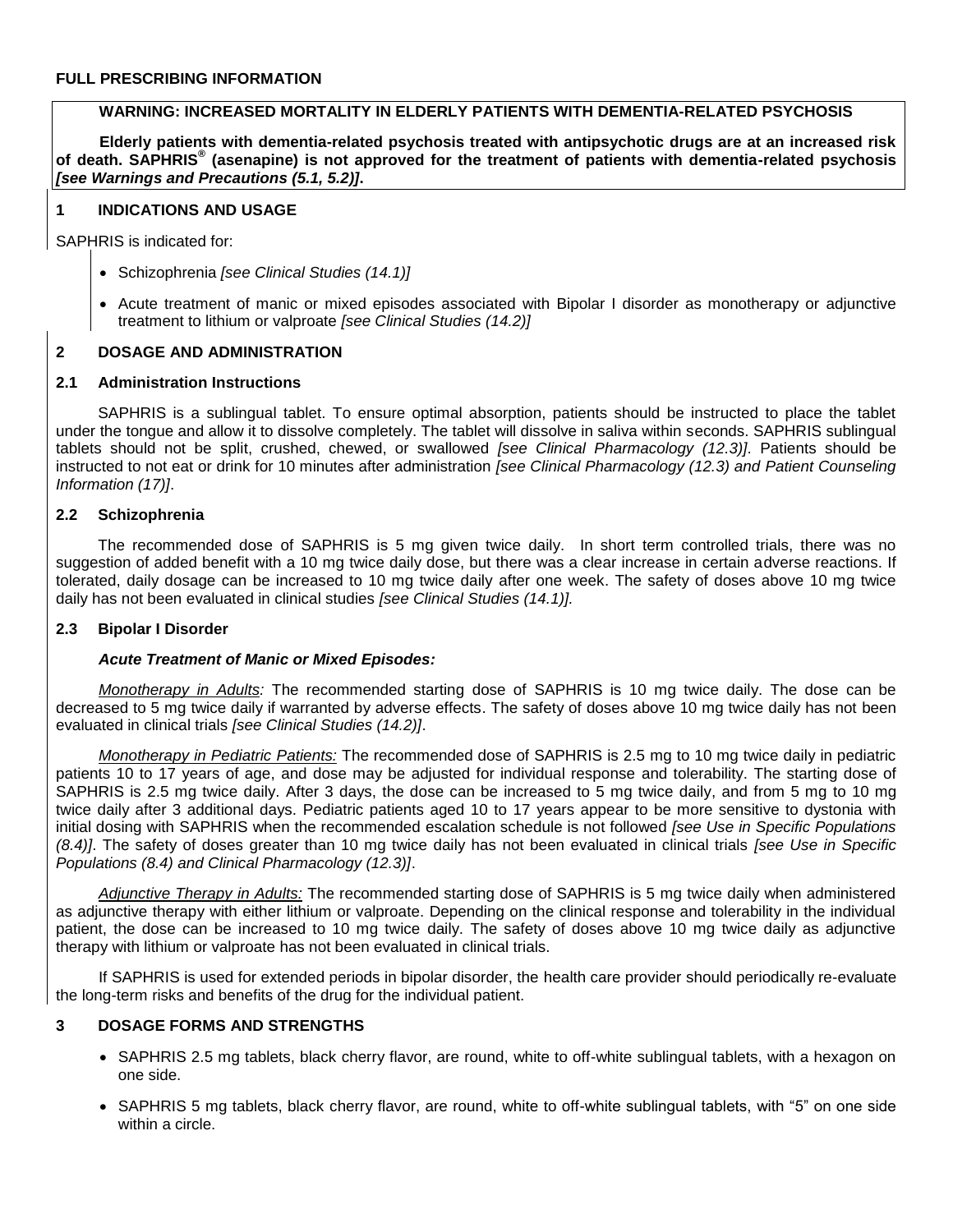• SAPHRIS 10 mg tablets, black cherry flavor, are round, white to off-white sublingual tablets, with "10" on one side within a circle.

## **4 CONTRAINDICATIONS**

SAPHRIS is contraindicated in patients with:

- Severe hepatic impairment (Child-Pugh C) *[see Specific Populations (8.7), Clinical Pharmacology (12.3)]*.
- A history of hypersensitivity reactions to asenapine. Reactions have included anaphylaxis and angioedema *[see Warnings and Precautions (5.6), Adverse Reactions (6) and Patient Counseling Information (17)]*.

## **5 WARNINGS AND PRECAUTIONS**

## **5.1 Increased Mortality in Elderly Patients with Dementia-Related Psychosis**

**Elderly patients with dementia-related psychosis treated with antipsychotic drugs are at an increased risk of death. Analyses of 17 placebo-controlled trials (modal duration of 10 weeks), largely in patients taking atypical antipsychotic drugs, revealed a risk of death in the drug-treated patients of between 1.6 to 1.7 times that seen in placebo-treated patients. Over the course of a typical 10-week controlled trial, the rate of death in drug-treated patients was about 4.5%, compared to a rate of about 2.6% in the placebo group. Although the causes of death were varied, most of the deaths appeared to be either cardiovascular (e.g., heart failure, sudden death) or infectious (e.g., pneumonia) in nature. Observational studies suggest that, similar to atypical antipsychotic drugs, treatment with conventional antipsychotic drugs may increase mortality. The extent to which the findings of increased mortality in observational studies may be attributed to the antipsychotic drug as opposed to some characteristic(s) of the patients is not clear. SAPHRIS is not approved for the treatment of patients with dementiarelated psychosis** *[see Boxed Warning and Warnings and Precautions (5.2)]***.**

## **5.2 Cerebrovascular Adverse Events, Including Stroke, In Elderly Patients with Dementia-Related Psychosis**

In placebo-controlled trials with risperidone, aripiprazole, and olanzapine in elderly subjects with dementia, there was a higher incidence of cerebrovascular adverse reactions (cerebrovascular accidents and transient ischemic attacks) including fatalities compared to placebo-treated subjects. SAPHRIS is not approved for the treatment of patients with dementia-related psychosis *[see also Boxed Warning and Warnings and Precautions (5.1)]*.

### **5.3 Neuroleptic Malignant Syndrome**

A potentially fatal symptom complex sometimes referred to as Neuroleptic Malignant Syndrome (NMS) has been reported in association with administration of antipsychotic drugs, including SAPHRIS. Clinical manifestations of NMS are hyperpyrexia, muscle rigidity, altered mental status, and evidence of autonomic instability (irregular pulse or blood pressure, tachycardia, diaphoresis, and cardiac dysrhythmia). Additional signs may include elevated creatine phosphokinase, myoglobinuria (rhabdomyolysis), and acute renal failure.

The diagnostic evaluation of patients with this syndrome is complicated. It is important to exclude cases where the clinical presentation includes both serious medical illness (e.g. pneumonia, systemic infection) and untreated or inadequately treated extrapyramidal signs and symptoms (EPS). Other important considerations in the differential diagnosis include central anticholinergic toxicity, heat stroke, drug fever, and primary central nervous system pathology.

The management of NMS should include: 1) immediate discontinuation of antipsychotic drugs and other drugs not essential to concurrent therapy; 2) intensive symptomatic treatment and medical monitoring; and 3) treatment of any concomitant serious medical problems for which specific treatments are available. There is no general agreement about specific pharmacological treatment regimens for NMS.

If a patient requires antipsychotic drug treatment after recovery from NMS, the potential reintroduction of drug therapy should be carefully considered. The patient should be carefully monitored, since recurrences of NMS have been reported.

## **5.4 Tardive Dyskinesia**

A syndrome of potentially irreversible, involuntary, dyskinetic movements can develop in patients treated with antipsychotic drugs. Although the prevalence of the syndrome appears to be highest among the elderly, especially elderly women, it is impossible to rely upon prevalence estimates to predict, at the inception of antipsychotic treatment, which patients are likely to develop the syndrome. Whether antipsychotic drug products differ in their potential to cause Tardive Dyskinesia (TD) is unknown.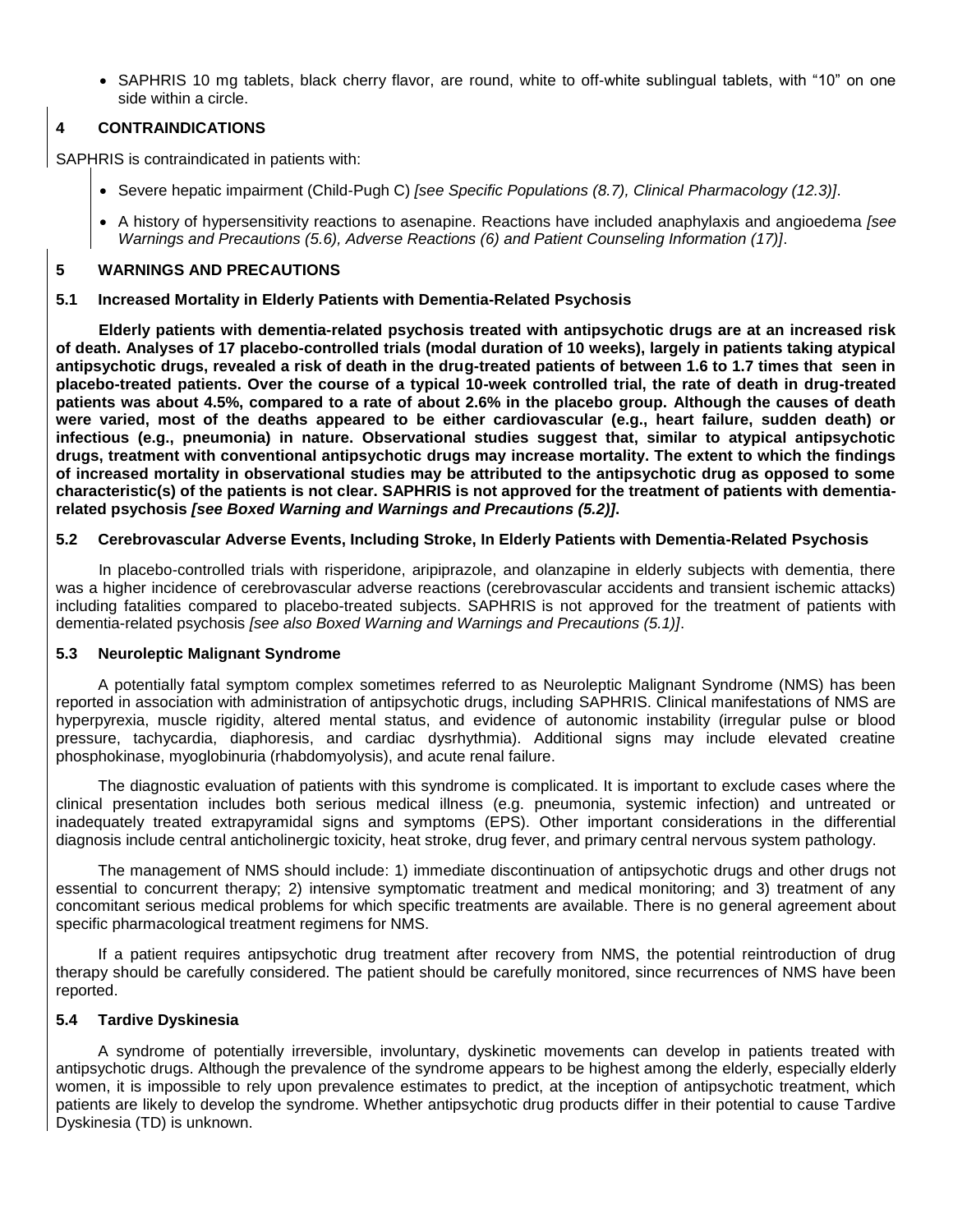The risk of developing TD and the likelihood that it will become irreversible are believed to increase as the duration of treatment and the total cumulative dose of antipsychotic drugs administered to the patient increase. However, the syndrome can develop, although much less commonly, after relatively brief treatment periods at low doses.

There is no known treatment for established cases of TD, although the syndrome may remit, partially or completely, if antipsychotic treatment is withdrawn. Antipsychotic treatment, itself, however, may suppress (or partially suppress) the signs and symptoms of the syndrome and thereby may possibly mask the underlying process. The effect that symptomatic suppression has upon the long-term course of the syndrome is unknown.

Given these considerations, SAPHRIS should be prescribed in a manner that is most likely to minimize the occurrence of TD. Chronic antipsychotic treatment should generally be reserved for patients who suffer from a chronic illness that (1) is known to respond to antipsychotic drugs, and (2) for whom alternative, equally effective, but potentially less harmful treatments are not available or appropriate. In patients who do require chronic treatment, the smallest dose and the shortest duration of treatment producing a satisfactory clinical response should be sought. The need for continued treatment should be reassessed periodically.

If signs and symptoms of TD appear in a patient on SAPHRIS, drug discontinuation should be considered. However, some patients may require treatment with SAPHRIS despite the presence of the syndrome.

### **5.5 Metabolic Changes**

Atypical antipsychotic drugs have been associated with metabolic changes that may increase cardiovascular/cerebrovascular risk. These metabolic changes include hyperglycemia, dyslipidemia, and body weight gain. While all of the drugs in the class have been shown to produce some metabolic changes, each drug has its own specific risk profile.

#### **Hyperglycemia and Diabetes Mellitus**

Hyperglycemia, in some cases extreme and associated with ketoacidosis or hyperosmolar coma or death, has been reported in patients treated with atypical antipsychotics. Assessment of the relationship between atypical antipsychotic use and glucose abnormalities is complicated by the possibility of an increased background risk of diabetes mellitus in patients with schizophrenia and the increasing incidence of diabetes mellitus in the general population. Given these confounders, the relationship between atypical antipsychotic use and hyperglycemia-related adverse reactions is not completely understood. However, epidemiological studies suggest an increased risk of treatment-emergent hyperglycemia-related adverse events in patients treated with the atypical antipsychotics included in these studies. Precise risk estimates for hyperglycemia-related adverse events in patients treated with atypical antipsychotics are not available.

Patients with an established diagnosis of diabetes mellitus who are started on atypical antipsychotics should be monitored regularly for worsening of glucose control. Patients with risk factors for diabetes mellitus (e.g., obesity, family history of diabetes) who are starting treatment with atypical antipsychotics should undergo fasting blood glucose testing at the beginning of treatment and periodically during treatment. Any patient treated with atypical antipsychotics should be monitored for symptoms of hyperglycemia including polydipsia, polyuria, polyphagia, and weakness. Patients who develop symptoms of hyperglycemia during treatment with atypical antipsychotics should undergo fasting blood glucose testing. In some cases, hyperglycemia has resolved when the atypical antipsychotic was discontinued; however, some patients required continuation of anti-diabetic treatment despite discontinuation of the antipsychotic drug.

*Adult Patients:* Pooled data from the short-term placebo-controlled schizophrenia and bipolar mania trials are presented in **Table 1.**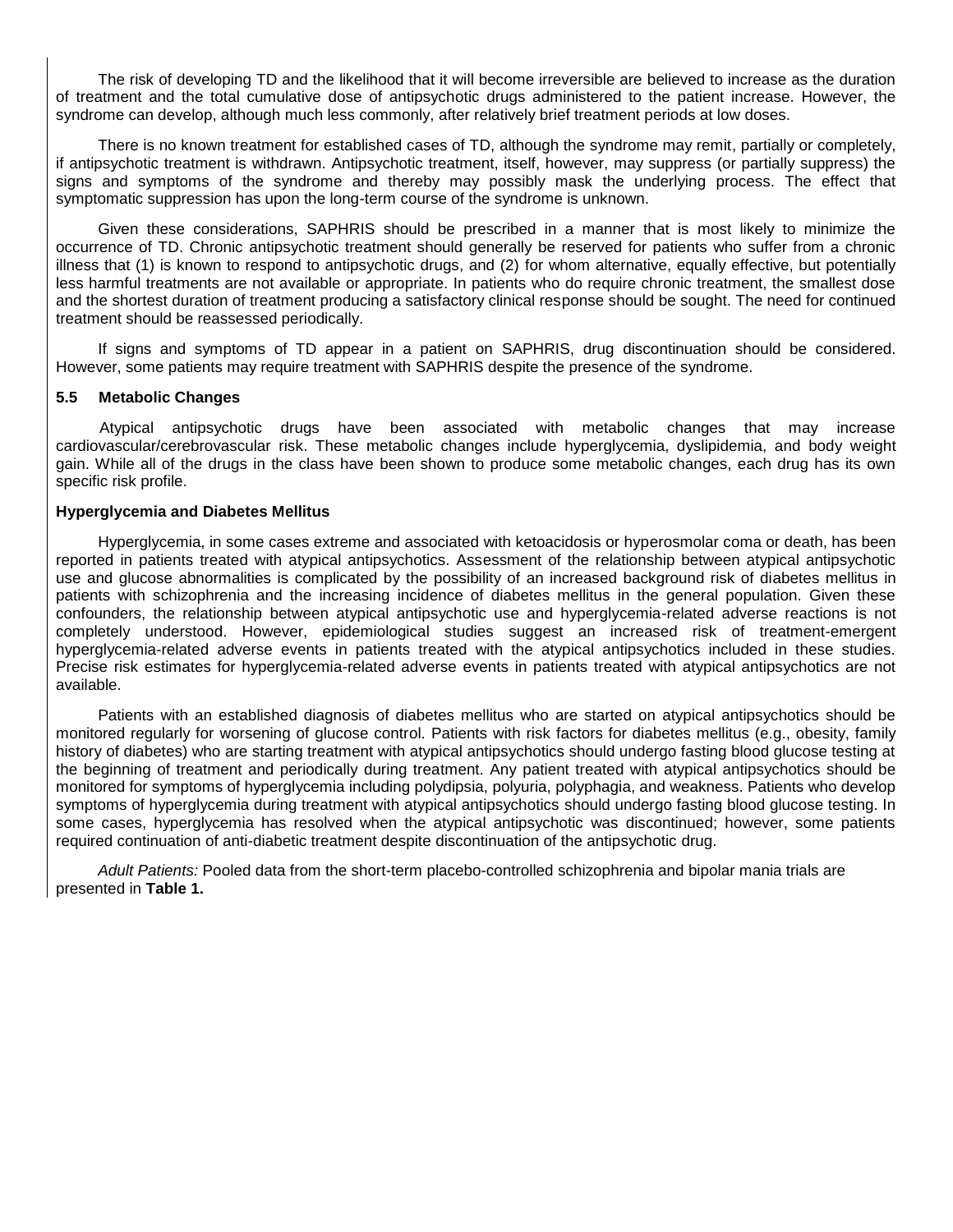|                                          |         | Schizophrenia (6-weeks)                                      | Bipolar (3-weeks)                  |                                               |         |                                              |
|------------------------------------------|---------|--------------------------------------------------------------|------------------------------------|-----------------------------------------------|---------|----------------------------------------------|
|                                          |         |                                                              | <b>SAPHRIS</b>                     |                                               |         | <b>SAPHRIS</b>                               |
|                                          | Placebo | 5 <sub>mg</sub><br>twice daily                               | 10 <sub>mg</sub><br>twice<br>daily | 5 or 10<br>mg<br>twice<br>daily $\frac{1}{3}$ | Placebo | 5 or 10<br>mg<br>twice<br>daily <sup>†</sup> |
|                                          |         | Mean Change from Baseline in Fasting Glucose at Endpoint     |                                    |                                               |         |                                              |
|                                          |         |                                                              |                                    |                                               |         |                                              |
| Change from<br><b>Baseline</b>           | $-0.2$  | 3.8                                                          | 1.1                                | 3.2                                           | $-0.6$  | $-0.6$                                       |
| $(mg/dL)$ $(N^*)$                        | (232)   | (158)                                                        | (153)                              | (377)                                         | (89)    | (156)                                        |
|                                          |         | Proportion of Patients with Shifts from Baseline to Endpoint |                                    |                                               |         |                                              |
| Normal to High                           | 4.1%    | 4.5%                                                         | 4.5%                               | 5.0%                                          | 3.3%    | 2.7%                                         |
| <100 to ≥126<br>mg/dL                    |         |                                                              |                                    |                                               |         |                                              |
| $(n/N^{**})$                             | (7/170) | (5/111)                                                      | (5/111)                            | (13/262)                                      | (2/61)  | (3/111)                                      |
| Borderline to<br>High<br>$≥100$ and <126 | 5.9%    | 6.8%                                                         | 6.3%                               | 10.5%                                         | 0.0%    | 11.4%                                        |
| to $\geq$ 126 mg/dL                      |         |                                                              |                                    |                                               |         |                                              |
| $(n/N^{**})$                             | (3/51)  | (3/44)                                                       | (2/32)                             | (10/95)                                       | (0/23)  | (4/35)                                       |

**TABLE 1**: **Changes in Fasting Glucose in Adult Patients**

N<sup>\*</sup> = Number of patients who had assessments at both Baseline and Endpoint.

 $N^{**}$  = Number of patients at risk at Baseline with assessments at both Baseline and Endpoint. S Includes patients treated with flexible dose of SAPHRIS 5 or 10 mg twice daily (N=90).

<sup>†</sup>SAPHRIS 5 mg or 10 mg twice daily with flexible dosing.

In a 52-week, double-blind, comparator-controlled trial that included primarily patients with schizophrenia, the mean increase from baseline of fasting glucose was 2.4 mg/dL.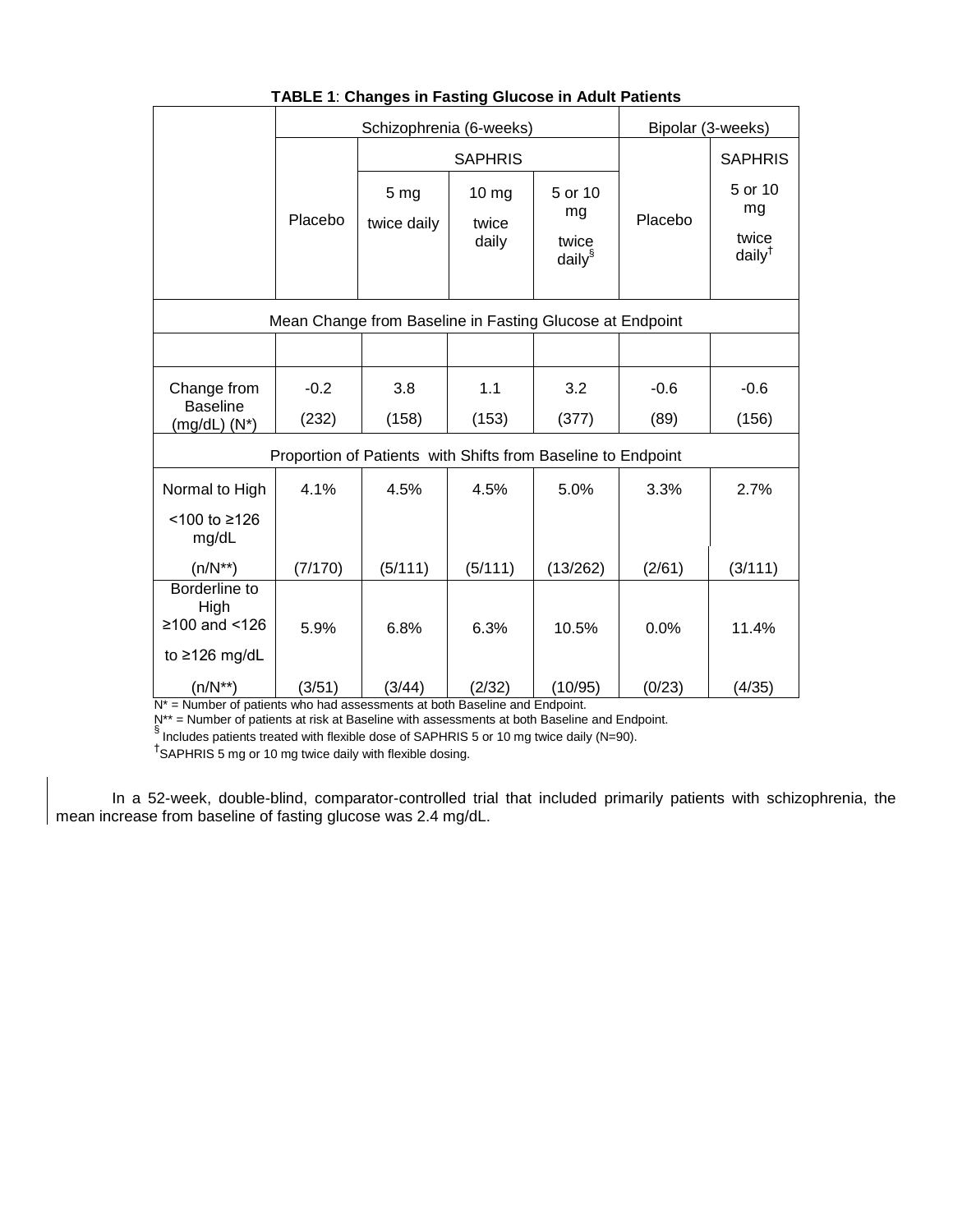*Pediatric Patients:* Data from the short-term, placebo-controlled trial in pediatric patients with bipolar I disorder are shown in **Table 2**.

|                                                     | Bipolar I Disorder (3-weeks) |                                                              |                 |                  |  |  |
|-----------------------------------------------------|------------------------------|--------------------------------------------------------------|-----------------|------------------|--|--|
|                                                     |                              | <b>SAPHRIS</b>                                               | <b>SAPHRIS</b>  | <b>SAPHRIS</b>   |  |  |
|                                                     |                              | $2.5 \text{ mg}$                                             | 5 <sub>mg</sub> | 10 <sub>mg</sub> |  |  |
|                                                     | Placebo                      | twice daily                                                  | twice daily     | twice daily      |  |  |
|                                                     |                              |                                                              |                 |                  |  |  |
|                                                     |                              | Mean Change from Baseline in Fasting Glucose at Endpoint     |                 |                  |  |  |
| Change from                                         | $-2.24$                      | 1.43                                                         | $-0.45$         | 0.34             |  |  |
| <b>Baseline</b><br>(mg/dL) (N*)                     | (56)                         | (51)                                                         | (57)            | (52)             |  |  |
|                                                     |                              | Proportion of Subjects with Shifts from Baseline to Endpoint |                 |                  |  |  |
| Normal to<br>High $>45$ & <<br>100 to ≥126<br>mg/dL | 0%                           | 0%                                                           | 1.8%            | 0%               |  |  |
| $(n/N^*)$                                           | (0/56)                       | (0/51)                                                       | (1/57)          | (0/52)           |  |  |

## **TABLE 2**: **Changes in Fasting Glucose in Pediatric Subjects**

## **Dyslipidemia**

Undesirable alterations in lipids have been observed in patients treated with atypical antipsychotics.

*Adult Patients:* Pooled data from the short-term, placebo-controlled schizophrenia and bipolar mania trials are presented in **Table 3.**

## **TABLE 3: Changes in Lipids in Adult Patients**

|                          |         | Schizophrenia (6-weeks)        |                                   | Bipolar (3-weeks)                             |         |                                              |
|--------------------------|---------|--------------------------------|-----------------------------------|-----------------------------------------------|---------|----------------------------------------------|
|                          |         |                                | <b>SAPHRIS</b>                    |                                               |         | <b>SAPHRIS</b>                               |
|                          | Placebo | 5 <sub>mg</sub><br>twice daily | $10 \, mg$<br>twice daily         | 5 or 10 mg<br>twice<br>$d$ aily $\frac{8}{3}$ | Placebo | 5 or 10 mg<br>twice<br>$d$ aily <sup>†</sup> |
|                          |         |                                | Mean Change from Baseline (mg/dL) |                                               |         |                                              |
|                          | $-2.2$  | $-2.4$                         | 3.3                               | 0.4                                           | $-1.5$  | 1.1                                          |
| Total<br>cholesterol(N*) | (351)   | (258)                          | (199)                             | (539)                                         | (163)   | (322)                                        |
|                          | 0.1     | $-0.2$                         | 2.6                               | 1.3                                           | 1.9     | 1.6                                          |
| $LDL(N^*)$               | (285)   | (195)                          | (195)                             | (465)                                         | (158)   | (304)                                        |
|                          | 0.5     | 0.4                            | 1.0                               | 0.5                                           | 0.0     | 0.9                                          |
| $HDL(N^*)$               | (290)   | (199)                          | (199)                             | (480)                                         | (163)   | (322)                                        |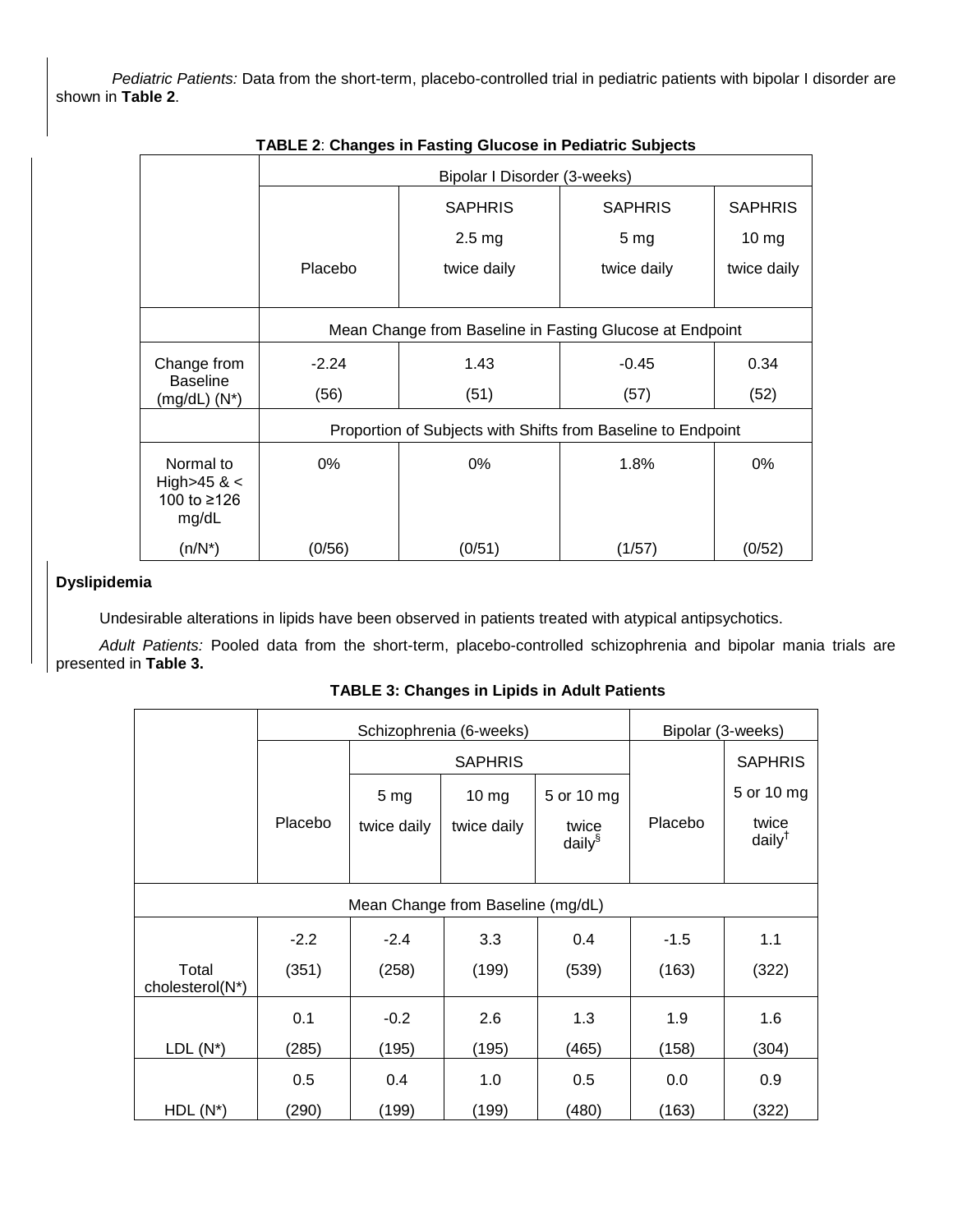| Fasting                             | $-7.6$   | $-1.9$   | 0.1                                                          | 3.8      | $-17.9$ | $-3.5$   |
|-------------------------------------|----------|----------|--------------------------------------------------------------|----------|---------|----------|
| triglycerides<br>$(N^*)$            | (233)    | (159)    | (154)                                                        | (380)    | (129)   | (237)    |
|                                     |          |          | Proportion of Patients with Shifts from Baseline to Endpoint |          |         |          |
| Total                               | 1.3%     | 0.6%     | 2.2%                                                         | 1.7%     | 1.1%    | 2.5%     |
| cholesterol                         | (3/225)  | (1/161)  | (3/134)                                                      | (6/343)  | (1/95)  | (5/204)  |
| Normal to High                      |          |          |                                                              |          |         |          |
| <200 to ≥240                        |          |          |                                                              |          |         |          |
| $(mg/dL)$ $(n/N^*)$                 |          |          |                                                              |          |         |          |
| <b>LDL</b>                          | 1.7%     | 0.0%     | 1.2%                                                         | 1.0%     | 1.9%    | 0.0%     |
| Normal to High                      | (2/117)  | (0/80)   | (1/86)                                                       | (2/196)  | (1/53)  | (0/141)  |
| $100$ to ≥160                       |          |          |                                                              |          |         |          |
| $(mg/dL)$ $(n/N^*)$                 |          |          |                                                              |          |         |          |
| <b>HDL</b>                          | 10.7%    | 13.3%    | 14.7%                                                        | 14.0%    | 7.4%    | 8.7%     |
| Normal to Low                       | (21/196) | (18/135) | (20/136)                                                     | (45/322) | (9/122) | (21/242) |
| $≥40$ to <40<br>$(mg/dL)$ $(n/N^*)$ |          |          |                                                              |          |         |          |
| Fasting                             | 2.4%     | 7.0%     | 8.3%                                                         | 7.7%     | 5.1%    | 7.4%     |
| triglycerides                       | (4/167)  | (8/115)  | (9/108)                                                      | (20/260) | (4/78)  | (11/148) |
| Normal to High                      |          |          |                                                              |          |         |          |
| <150 to ≥200<br>$(mg/dL)$ $(n/N^*)$ |          |          |                                                              |          |         |          |

 $N^*$  = Number of subjects who had assessments at both Baseline and Endpoint.

§ Includes subjects treated with flexible dose of SAPHRIS 5 or 10 mg twice daily (N=90).

<sup>†</sup>SAPHRIS 5 mg or 10 mg twice daily with flexible dosing.

In short-term schizophrenia trials, the proportion of patients with total cholesterol elevations ≥240 mg/dL (at Endpoint) was 8.3% for SAPHRIS-treated patients versus 7% for placebo-treated patients. The proportion of patients with elevations in triglycerides ≥200 mg/dL (at Endpoint) was 13.2% for SAPHRIS-treated patients versus 10.5% for placebotreated patients. In short-term, placebo-controlled bipolar mania trials, the proportion of patients with total cholesterol elevations ≥240 mg/dL (at Endpoint) was 8.7% for SAPHRIS-treated patients versus 8.6% for placebo-treated patients. The proportion of patients with elevations in triglycerides ≥200 mg/dL (at Endpoint) was 15.2% for SAPHRIS-treated patients versus 11.4% for placebo-treated patients.

In a 52-week, double-blind, comparator-controlled trial that included primarily patients with schizophrenia, the mean decrease from baseline of total cholesterol was 6 mg/dL and the mean decrease from baseline of fasting triglycerides was 9.8 mg/dL.

*Pediatric Patients:* Data from the short-term, placebo-controlled bipolar mania trial are presented in **Table 4**.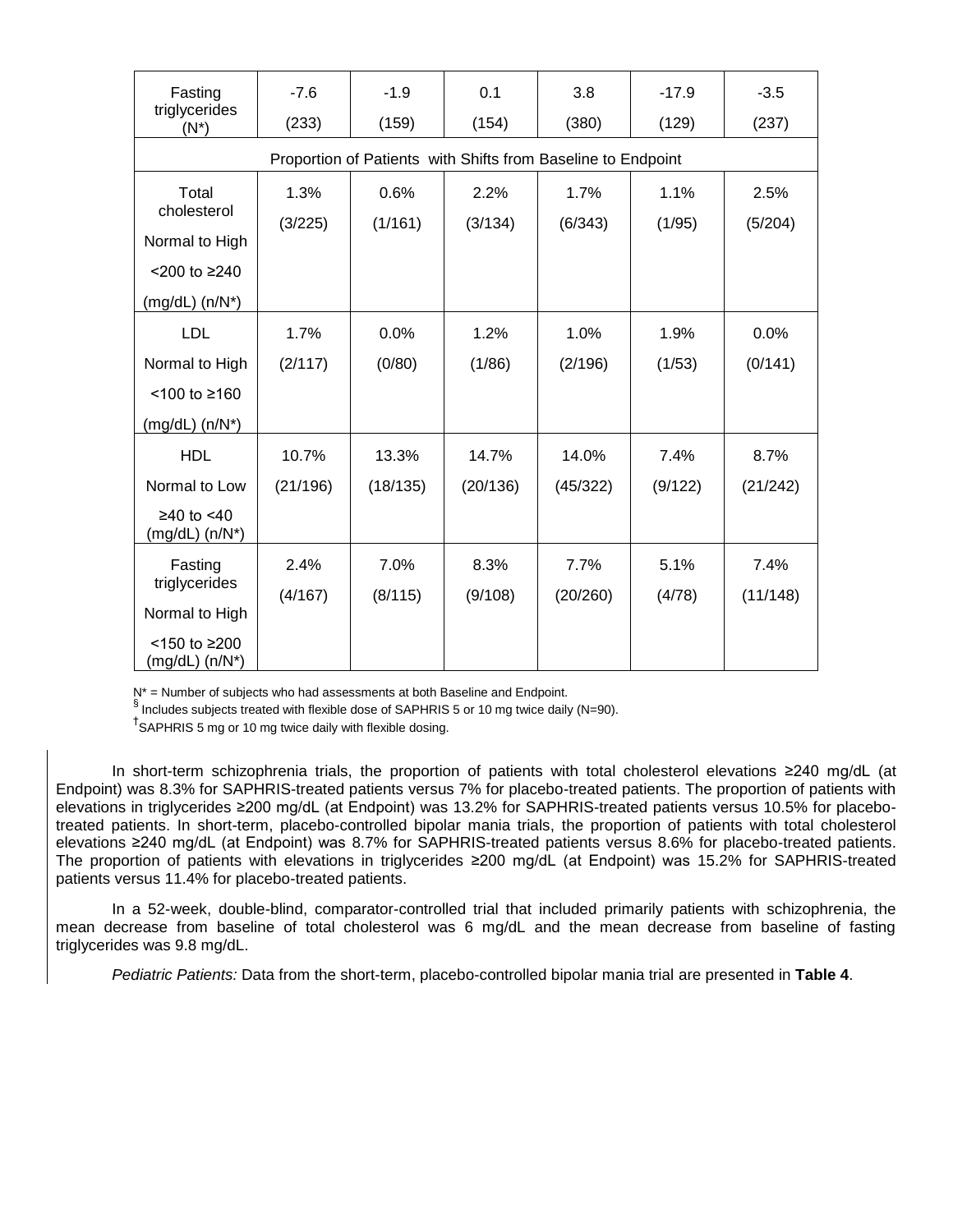|                       | Bipolar I Disorder (3-weeks)      |                                                              |                 |                |  |  |  |  |
|-----------------------|-----------------------------------|--------------------------------------------------------------|-----------------|----------------|--|--|--|--|
|                       |                                   | <b>SAPHRIS</b>                                               | <b>SAPHRIS</b>  | <b>SAPHRIS</b> |  |  |  |  |
|                       |                                   | 2.5 <sub>mg</sub>                                            | 5 <sub>mg</sub> | 10 mg          |  |  |  |  |
|                       | Placebo                           | twice daily                                                  | twice daily     | twice daily    |  |  |  |  |
|                       |                                   |                                                              |                 |                |  |  |  |  |
|                       | Mean Change from Baseline (mg/dL) |                                                              |                 |                |  |  |  |  |
| <b>Total fasting</b>  | $-2.3$                            | 3.7                                                          | 7.2             | 9.3            |  |  |  |  |
| cholesterol (N*)      | (57)                              | (50)                                                         | (57)            | (52)           |  |  |  |  |
| Fasting LDL           | $-2.5$                            | $-0.2$                                                       | 3.0             | 4.9            |  |  |  |  |
| $(N^*)$               | (57)                              | (50)                                                         | (57)            | (51)           |  |  |  |  |
| Fasting HDL           | 1.6                               | 2.3                                                          | 1.5             | 1.7            |  |  |  |  |
| $(N^*)$               | (57)                              | (50)                                                         | (57)            | (52)           |  |  |  |  |
| Fasting triglycerides | $-6.6$                            | 8.7                                                          | 13.4            | 14.7           |  |  |  |  |
| $(N^*)$               | (57)                              | (50)                                                         | (57)            | (52)           |  |  |  |  |
|                       |                                   | Proportion of Subjects with Shifts from Baseline to Endpoint |                 |                |  |  |  |  |
| <b>Total fasting</b>  | 1.8%                              | 0%                                                           | 1.8%            | 0%             |  |  |  |  |
| cholesterol           | (1/57)                            | (0/50)                                                       | (1/57)          | (0/52)         |  |  |  |  |
| Normal to High        |                                   |                                                              |                 |                |  |  |  |  |
| $<$ 170 to $>=$ 200   |                                   |                                                              |                 |                |  |  |  |  |
| (mg/dL)               |                                   |                                                              |                 |                |  |  |  |  |
| $(n/N^*)$             |                                   |                                                              |                 |                |  |  |  |  |
| <b>Fasting LDL</b>    | 1.8%                              | 2.0%                                                         | 1.8%            | $0\%$          |  |  |  |  |
| Normal to High        | (1/57)                            | (1/50)                                                       | (1/57)          | (0/51)         |  |  |  |  |
| $<$ 110 to $>=$ 130   |                                   |                                                              |                 |                |  |  |  |  |
| $(n/N^*)$             |                                   |                                                              |                 |                |  |  |  |  |
| Fasting HDL           | 3.5%                              | 6.0%                                                         | 3.5%            | 9.6%           |  |  |  |  |
| Normal to Low         | (2/57)                            | (3/50)                                                       | (2/57)          | (5/52)         |  |  |  |  |
| ≥40 to <40 (mg/dL)    |                                   |                                                              |                 |                |  |  |  |  |
| $(n/N^*)$             |                                   |                                                              |                 |                |  |  |  |  |
| Fasting triglycerides | $0\%$                             | 4.0%                                                         | 3.5%            | 1.9%           |  |  |  |  |
| Normal to High        | (0/57)                            | (2/50)                                                       | (2/57)          | (1/52)         |  |  |  |  |

# **TABLE 4: Changes in Fasting Lipids in Pediatric Subjects**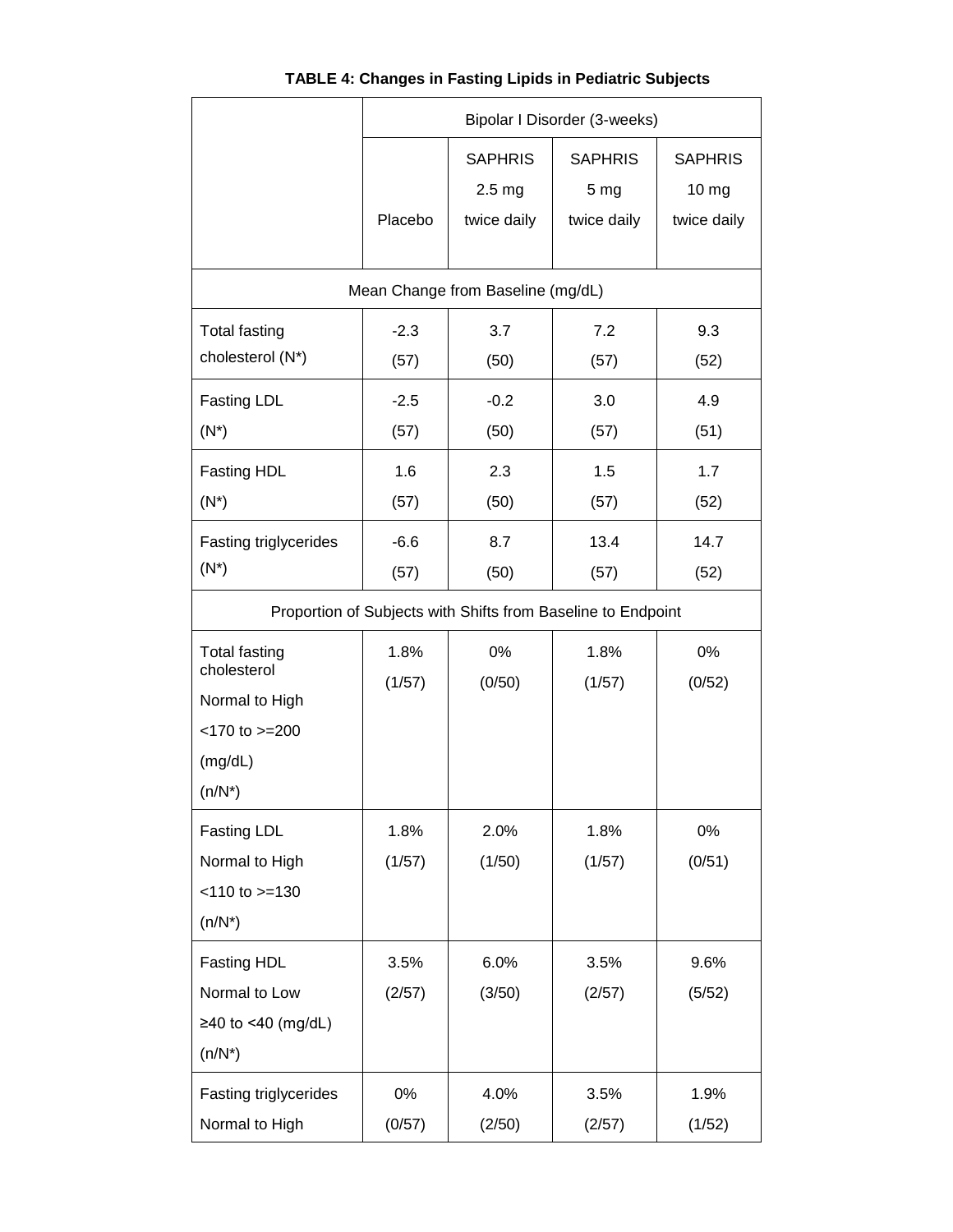| <150 to ≥200 (mg/dL) |  |  |
|----------------------|--|--|
| $(n/N^*)$            |  |  |

N\* = Number of patients who had assessments at both Baseline and Endpoint

## **Weight Gain**

Increases in weight have been observed in pre-marketing clinical trials with SAPHRIS. Patients receiving SAPHRIS should receive regular monitoring of weight *[see Patient Counseling Information (17)]*.

*Adult Patients:* Pooled data on mean changes in body weight and the proportion of subjects meeting a weight gain criterion of ≥7% of body weight from the short-term, placebo-controlled schizophrenia and bipolar mania trials are presented in **Table 5.**

|                                                           | Schizophrenia (6-weeks) |                                   |                                |                                                  |         | Bipolar (3-weeks)                               |  |
|-----------------------------------------------------------|-------------------------|-----------------------------------|--------------------------------|--------------------------------------------------|---------|-------------------------------------------------|--|
|                                                           |                         |                                   | <b>SAPHRIS</b>                 |                                                  |         | <b>SAPHRIS</b>                                  |  |
|                                                           | Placebo                 | 5 <sub>mg</sub><br>twice<br>daily | $10 \text{ mg}$<br>twice daily | 5 or 10<br>mg<br>twice<br>$d$ aily $\frac{1}{3}$ | Placebo | 5 or 10<br>mg<br>twice<br>$d$ aily <sup>†</sup> |  |
| Change from                                               | 0.0                     | 1.0                               | 0.9                            | 1.1                                              | 0.2     | 1.3                                             |  |
| Baseline (kg)<br>(N*)                                     | (348)                   | (251)                             | (200)                          | (532)                                            | (171)   | (336)                                           |  |
| Proportion of Patients with a ≥7% Increase in Body Weight |                         |                                   |                                |                                                  |         |                                                 |  |
| % with ≥7%<br>increase in<br>body weight                  | 1.6%                    | 4.4%                              | 4.8%                           | 4.9%                                             | 0.5%    | 5.8%                                            |  |

## **Table 5: Change in Body Weight in Adult Patients from Baseline**

N\* = Number of subjects who had assessments at both Baseline and Endpoint.

 $\frac{8}{3}$  Includes subjects treated with flexible dose of SAPHRIS 5 or 10 mg twice daily (N=90).

<sup>†</sup>SAPHRIS 5 mg or 10 mg twice daily with flexible dosing.

*Adult Patients:* In a 52-week, double-blind, comparator-controlled adult trial that included primarily patients with schizophrenia, the mean weight gain from baseline was 0.9 kg. The proportion of patients with a ≥7% increase in body weight (at Endpoint) was 14.7%. Table 5 provides the mean weight change from baseline and the proportion of patients with a weight gain of ≥7% categorized by Body Mass Index (BMI) at baseline.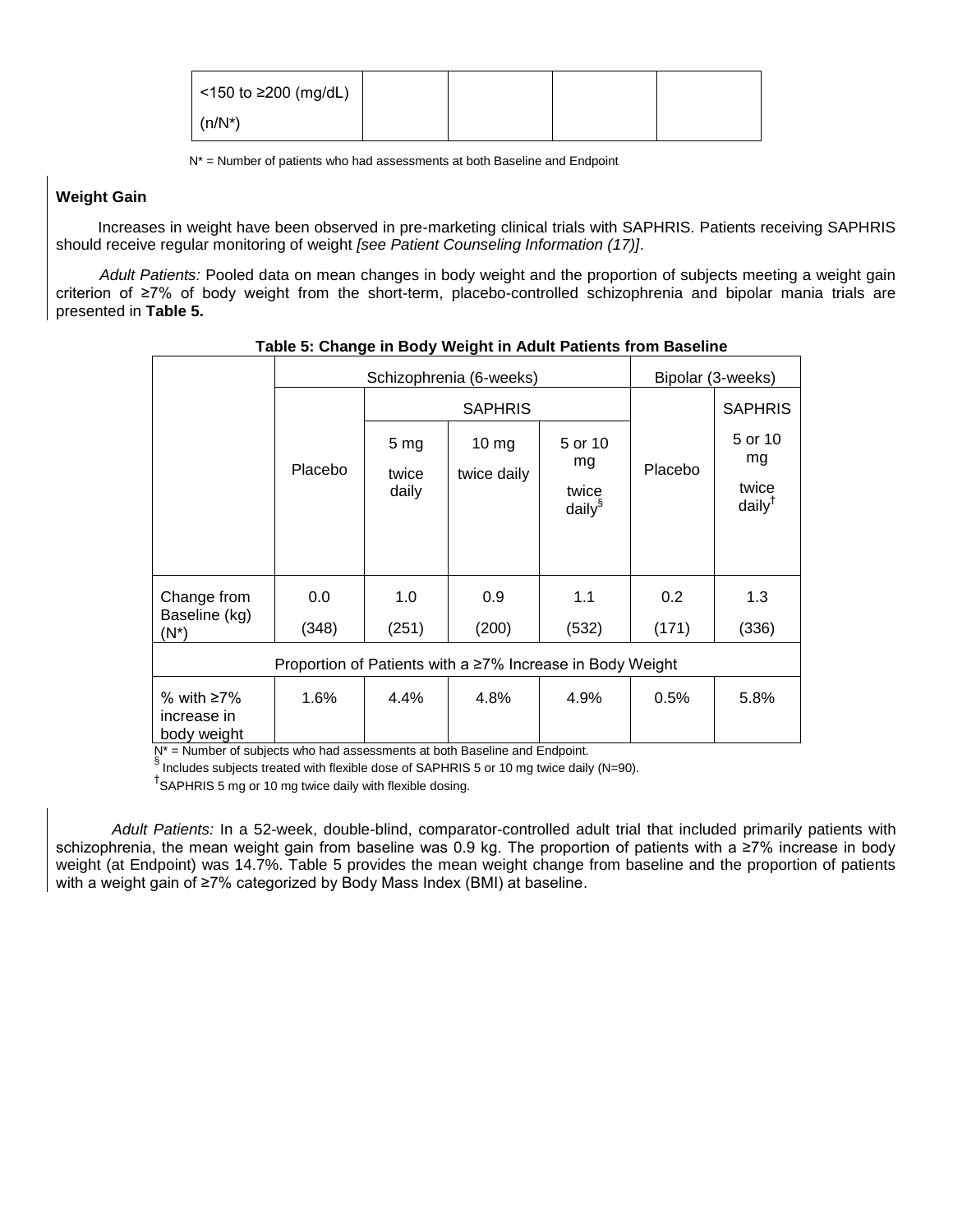### **Table 6: Weight Change Results Categorized by BMI at Baseline: Comparator-Controlled 52-Week Study in Adults with Schizophrenia**

|                                          | BMI < 23<br><b>SAPHRIS</b><br>$N = 295$ | BMI 23 - ≤27<br><b>SAPHRIS</b><br>$N = 290$ | BMI > 27<br><b>SAPHRIS</b><br>$N = 302$ |
|------------------------------------------|-----------------------------------------|---------------------------------------------|-----------------------------------------|
| Mean change from                         |                                         |                                             |                                         |
| Baseline (kg)                            | 1.7                                     |                                             |                                         |
| % with ≥7%<br>increase in body<br>weight | 22%                                     | 13%                                         | 9%                                      |

*Pediatric Patients:* Data on mean changes in body weight and the proportion of pediatric patients meeting a weight gain criterion of ≥7% of body weight from the short-term, placebo-controlled bipolar mania trial are presented in **Table 7**. To adjust for normal growth, z-scores were derived (measured in standard deviations [SD]), which normalize for the natural growth of pediatric patients by comparisons to age- and sex-matched population standards.

The distance of a z-score from 0 represents the distance of a percentile from the median, measured in standard deviations (SD). After adjusting for age and sex, the mean change from baseline to endpoint in weight z-score for SAPHRS 2.5 mg, 5 mg, and 10 mg twice daily, was 0.11, 0.08 and 0.09 SD versus 0.02 SD for placebo, respectively.

When treating pediatric patients, weight gain should be monitored and assessed against that expected for normal growth.

|                                          | Bipolar I Disorder (3-weeks)                              |                                  |                 |                 |  |  |  |
|------------------------------------------|-----------------------------------------------------------|----------------------------------|-----------------|-----------------|--|--|--|
|                                          |                                                           | <b>SAPHRIS</b><br><b>SAPHRIS</b> |                 | <b>SAPHRIS</b>  |  |  |  |
|                                          |                                                           | 2.5 <sub>mg</sub>                | 5 <sub>mg</sub> | $10 \text{ mg}$ |  |  |  |
|                                          | Placebo                                                   | twice daily                      | twice daily     | twice daily     |  |  |  |
|                                          |                                                           |                                  |                 |                 |  |  |  |
| Change from                              | 0.5                                                       | 1.7                              | 1.6             | 1.4             |  |  |  |
| Baseline (kg)<br>$(N^*)$                 | (89)                                                      | (92)                             | (90)            | (87)            |  |  |  |
|                                          | Proportion of Subjects with a ≥7% Increase in Body Weight |                                  |                 |                 |  |  |  |
| % with ≥7%<br>increase in<br>body weight | 1.1%                                                      | 12.0%                            | 8.9%            | 8.0%            |  |  |  |

## **Table 7: Change in Body Weight in Pediatric Subjects from Baseline**

 $N^*$  = Number of subjects who had assessments at both Baseline and Endpoint.

# **5.6 Hypersensitivity Reactions**

Hypersensitivity reactions have been observed in patients treated with SAPHRIS. In several cases, these reactions occurred after the first dose. These hypersensitivity reactions included: anaphylaxis, angioedema, hypotension, tachycardia, swollen tongue, dyspnea, wheezing and rash.

## **5.7 Orthostatic Hypotension, Syncope, and Other Hemodynamic Effects**

SAPHRIS may induce orthostatic hypotension and syncope in some patients, especially early in treatment, because of its  $\alpha_1$ -adrenergic antagonist activity. In short-term schizophrenia adult trials, syncope was reported in 0.2% (1/572) of patients treated with therapeutic doses (5 mg or 10 mg twice daily) of SAPHRIS, compared to 0.3% (1/378) of patients treated with placebo. In short-term bipolar mania adult trials, syncope was reported in 0.3% (1/379) of patients treated with therapeutic doses (5 mg or 10 mg twice daily) of SAPHRIS, compared to 0% (0/203) of patients treated with placebo. During adult pre-marketing clinical trials with SAPHRIS, including long-term trials without comparison to placebo, syncope was reported in 0.6% (11/1953) of patients treated with SAPHRIS. In a 3-week, bipolar mania pediatric trial, syncope was reported in 1% (1/104) of patients treated with SAPHRIS 2.5 mg twice daily, 1% (1/99) of patients treated with SAPHRIS 5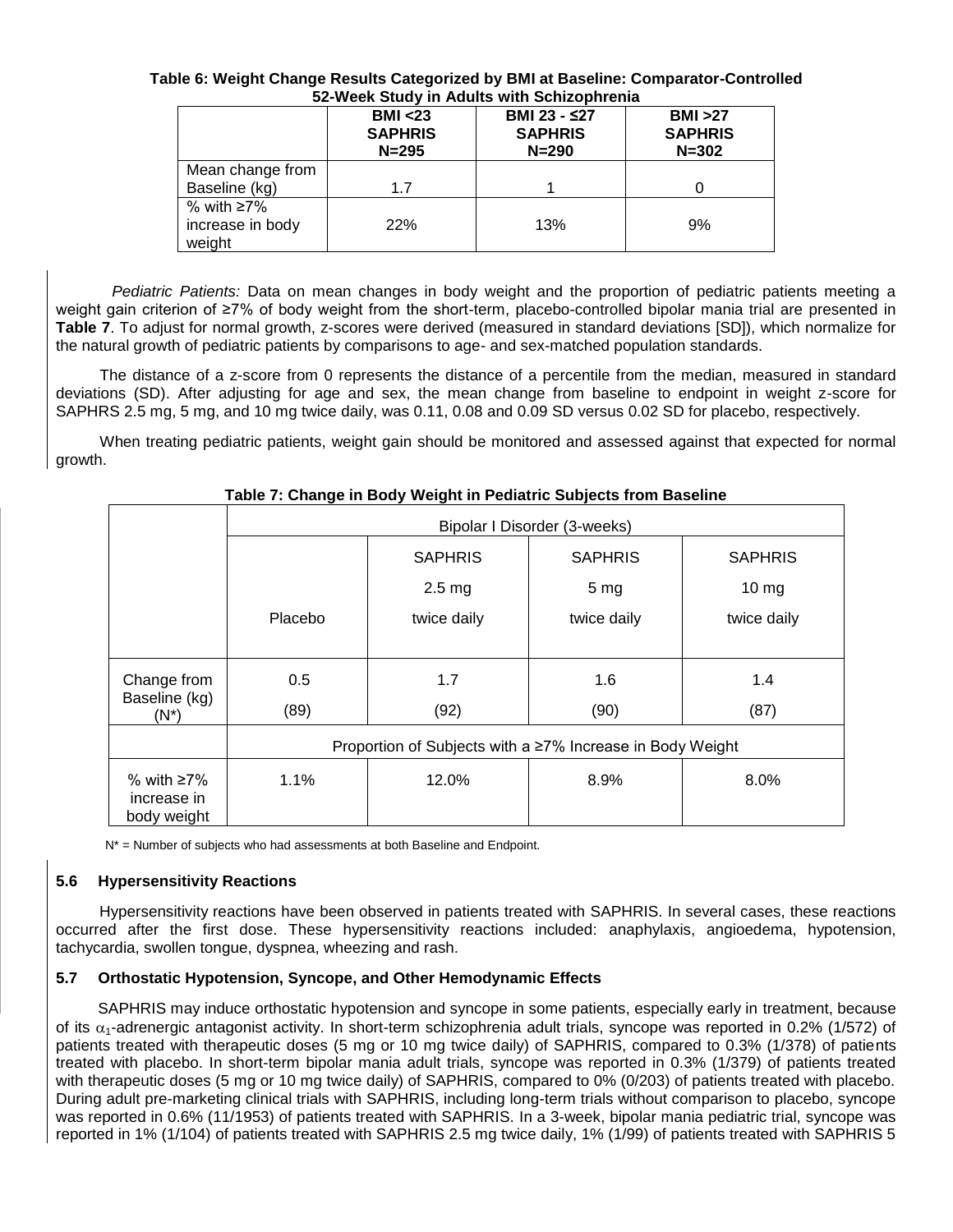mg twice daily, and 0% (0/99) for patients treated with SAPHRIS 10 mg twice daily compared to 0% (0/101) for patients treated with placebo.

Patients should be instructed about non-pharmacologic interventions that help to reduce the occurrence of orthostatic hypotension (e.g., sitting on the edge of the bed for several minutes before attempting to stand in the morning and slowly rising from a seated position). SAPHRIS should be used with caution in (1) patients with known cardiovascular disease (history of myocardial infarction or ischemic heart disease, heart failure or conduction abnormalities), cerebrovascular disease, or conditions which would predispose patients to hypotension (dehydration, hypovolemia, and treatment with antihypertensive medications); and (2) in the elderly. SAPHRIS should be used cautiously when treating patients who receive treatment with other drugs that can induce hypotension, bradycardia, respiratory or central nervous system depression *[see Drug Interactions (7.1)]*. Monitoring of orthostatic vital signs should be considered in all such patients, and a dose reduction should be considered if hypotension occurs.

### **5.8 Leukopenia, Neutropenia, and Agranulocytosis**

In clinical trial and postmarketing experience, leukopenia and neutropenia have been reported temporally related to antipsychotic agents, including SAPHRIS. Agranulocytosis (including fatal cases) has been reported with other agents in the class.

Possible risk factors for leukopenia/neutropenia include pre-existing low white blood cell count (WBC)/absolute neutrophil count (ANC) and history of drug induced leukopenia/neutropenia. In patients with a pre-existing low WBC/ANC or drug-induced leukopenia/neutropenia, perform a complete blood count (CBC) frequently during the first few months of therapy. In such patients, consider discontinuation of SAPHRIS at the first sign of a clinically significant decline in WBC in the absence of other causative factors.

Monitor patients with clinically significant neutropenia for fever or other symptoms or signs of infection and treat promptly if such symptoms or signs occur. Discontinue SAPHRIS in patients with severe neutropenia (absolute neutrophil  $\frac{1}{2}$  count <1000/mm<sup>3</sup>) and follow their WBC until recovery.

### **5.9 QT Prolongation**

The effects of SAPHRIS on the QT/QTc interval were evaluated in a dedicated adult QT study. This trial involved SAPHRIS doses of 5 mg, 10 mg, 15 mg, and 20 mg twice daily, and placebo, and was conducted in 151 clinically stable patients with schizophrenia, with electrocardiographic assessments throughout the dosing interval at baseline and steady state. At these doses, SAPHRIS was associated with increases in QTc interval ranging from 2 to 5 msec compared to placebo. No patients treated with SAPHRIS experienced QTc increases  $\geq 60$  msec from baseline measurements, nor did any patient experience a QTc of  $\geq$ 500 msec.

Electrocardiogram (ECG) measurements were taken at various time points during the SAPHRIS clinical trial program (5 mg or 10 mg twice daily doses). Post-baseline QT prolongations exceeding 500 msec were reported at comparable rates for SAPHRIS and placebo in these short-term trials. There were no reports of Torsade de Pointes or any other adverse reactions associated with delayed ventricular repolarization.

The use of SAPHRIS should be avoided in combination with other drugs known to prolong QTc including Class 1A antiarrhythmics (e.g., quinidine, procainamide) or Class 3 antiarrhythmics (e.g., amiodarone, sotalol), antipsychotic medications (e.g., ziprasidone, chlorpromazine, thioridazine), and antibiotics (e.g., gatifloxacin, moxifloxacin). SAPHRIS should also be avoided in patients with a history of cardiac arrhythmias and in other circumstances that may increase the risk of the occurrence of torsade de pointes and/or sudden death in association with the use of drugs that prolong the QTc interval, including bradycardia; hypokalemia or hypomagnesemia; and presence of congenital prolongation of the QT interval.

### **5.10 Hyperprolactinemia**

Like other drugs that antagonize dopamine  $D_2$  receptors, SAPHRIS can elevate prolactin levels, and the elevation can persist during chronic administration. Hyperprolactinemia may suppress hypothalamic GnRH, resulting in reduced pituitary gonadotropin secretion. This, in turn, may inhibit reproductive function by impairing gonadal steroidogenesis in both female and male patients. Galactorrhea, amenorrhea, gynecomastia, and impotence have been reported in patients receiving prolactin-elevating compounds. Long-standing hyperprolactinemia when associated with hypogonadism may lead to decreased bone density in both female and male subjects. In SAPHRIS adult clinical trials, the incidences of adverse events related to abnormal prolactin levels were 0.4% versus 0% for placebo. In a 3-week, bipolar mania pediatric trial, the incidence of adverse events related to abnormal prolactin levels were 0% in the SAPHRIS 2.5 mg twice daily treatment group, 2% in the SAPHRIS 5 mg twice daily treatment group, and 1% in the SAPHRIS 10 mg twice daily treatment group versus to 1% for patients treated with placebo *[see Adverse Reactions (6.1)]*.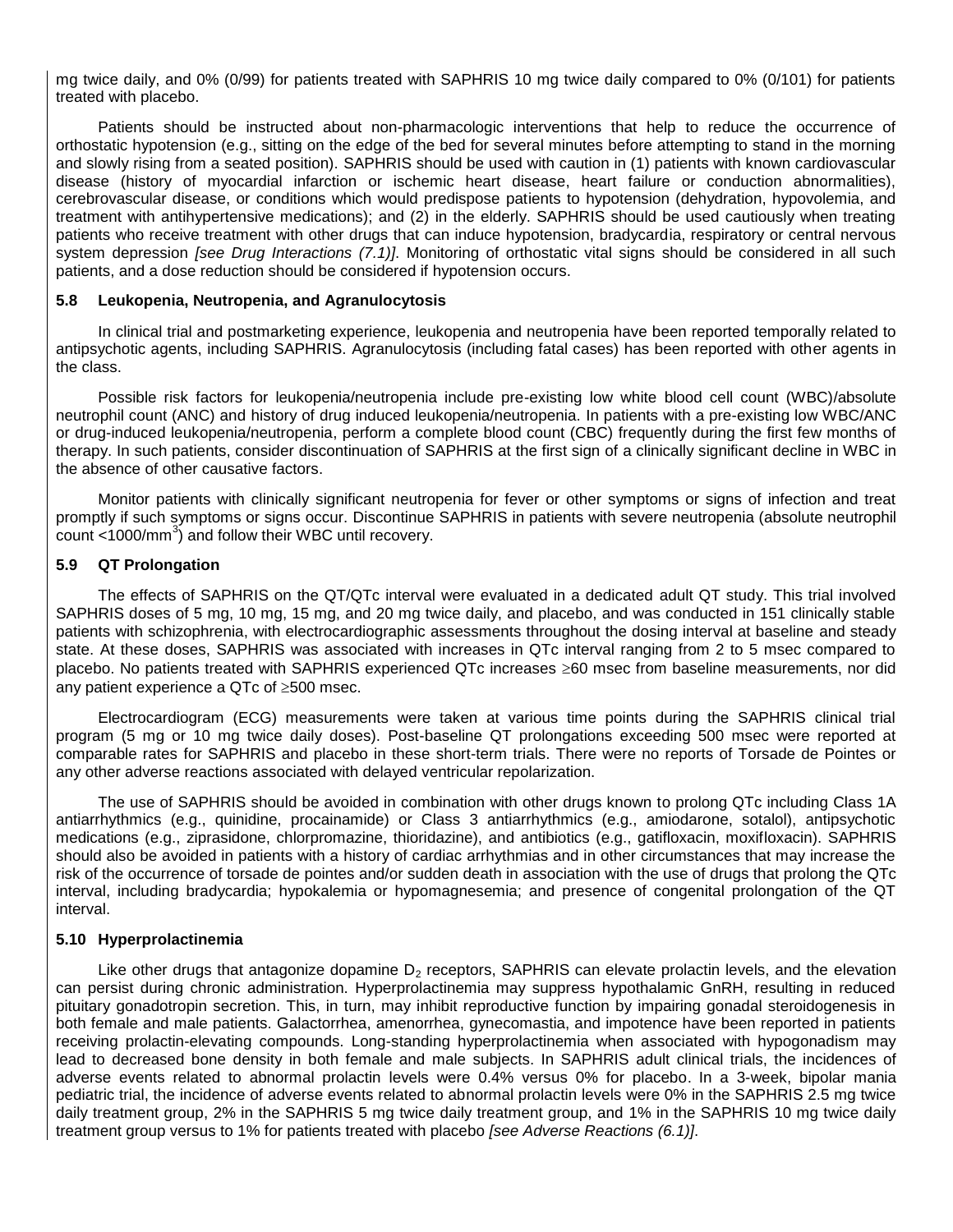Tissue culture experiments indicate that approximately one-third of human breast cancers are prolactin-dependent *in vitro*, a factor of potential importance if the prescription of these drugs is considered in a patient with previouslydetected breast cancer. Neither clinical studies nor epidemiologic studies conducted to date have shown an association between chronic administration of this class of drugs and tumorigenesis in humans, but the available evidence is too limited to be conclusive.

### **5.11 Seizures**

Seizures were reported in 0% and 0.3% (0/572, 1/379) of adult patients treated with doses of 5 mg and 10 mg twice daily of SAPHRIS, respectively, compared to 0% (0/503, 0/203) of patients treated with placebo in short-term schizophrenia and bipolar mania trials, respectively. During adult pre-marketing clinical trials with SAPHRIS, including long-term trials without comparison to placebo, seizures were reported in 0.3% (5/1953) of patients treated with SAPHRIS. There were no reports of seizures in pediatric patients treated with SAPHRIS in a 3-week-term, bipolar mania trial.

As with other antipsychotic drugs, SAPHRIS should be used with caution in patients with a history of seizures or with conditions that potentially lower the seizure threshold. Conditions that lower the seizure threshold may be more prevalent in patients 65 years or older.

#### **5.12 Potential for Cognitive and Motor Impairment**

Somnolence was reported in patients treated with SAPHRIS. It was usually transient with the highest incidence reported during the first week of treatment. In short-term, fixed-dose, placebo-controlled schizophrenia adult trials, somnolence was reported in 15% (41/274) of patients on SAPHRIS 5 mg twice daily and in 13% (26/208) of patients on SAPHRIS 10 mg twice daily compared to 7% (26/378) of placebo patients. In short-term, placebo-controlled bipolar mania adult trials of therapeutic doses (5-10 mg twice daily), somnolence was reported in 24% (90/379) of patients on SAPHRIS compared to 6% (13/203) of placebo patients. During adult pre-marketing clinical trials with SAPHRIS, including long-term trials without comparison to placebo, somnolence was reported in 18% (358/1953) of patients treated with SAPHRIS. Somnolence (including sedation) led to discontinuation in 0.6% (12/1953) of patients in short-term, placebo-controlled trials.

In a 3-week, placebo-controlled, bipolar I pediatric trial, the incidence of somnolence (including sedation and hypersomnia) for placebo, SAPHRIS 2.5 mg twice daily, 5 mg twice daily, and 10 mg twice daily, was 12% (12/101), 46% (48/104), 53% (52/99), and 49% (49/99), respectively. Somnolence led to discontinuation in 0%, 3%, 1%, and 2% of patients treated with placebo, and SAPHRIS 2.5 mg twice daily, 5 mg twice daily, and 10 mg twice daily, respectively.

Patients should be cautioned about performing activities requiring mental alertness, such as operating hazardous machinery or operating a motor vehicle, until they are reasonably certain that SAPHRIS therapy does not affect them adversely.

### **5.13 Body Temperature Regulation**

Disruption of the body's ability to reduce core body temperature has been attributed to antipsychotic agents. In the short-term placebo-controlled trials for both schizophrenia and acute bipolar disorder, the incidence of adverse reactions suggestive of body temperature increases was low  $(1\%)$  and comparable to placebo (0%). During clinical trials with SAPHRIS, including long-term trials without comparison to placebo, the incidence of adverse reactions suggestive of body temperature increases (pyrexia and feeling hot) was  $\leq 1\%$ .

Appropriate care is advised when prescribing SAPHRIS for patients who will be experiencing conditions that may contribute to an elevation in core body temperature, e.g., exercising strenuously, exposure to extreme heat, receiving concomitant medication with anticholinergic activity, or being subject to dehydration.

### **5.14 Suicide**

The possibility of a suicide attempt is inherent in psychotic illnesses and bipolar disorder, and close supervision of high-risk patients should accompany drug therapy. Prescriptions for SAPHRIS should be written for the smallest quantity of tablets consistent with good patient management in order to reduce the risk of overdose.

### **5.15 Dysphagia**

Esophageal dysmotility and aspiration have been associated with antipsychotic drug use. Dysphagia was reported in 0.2% and 0% (1/572, 0/379) of patients treated with therapeutic doses (5-10 mg twice daily) of SAPHRIS as compared to 0% (0/378, 0/203) of patients treated with placebo in short-term schizophrenia and bipolar mania adult trials,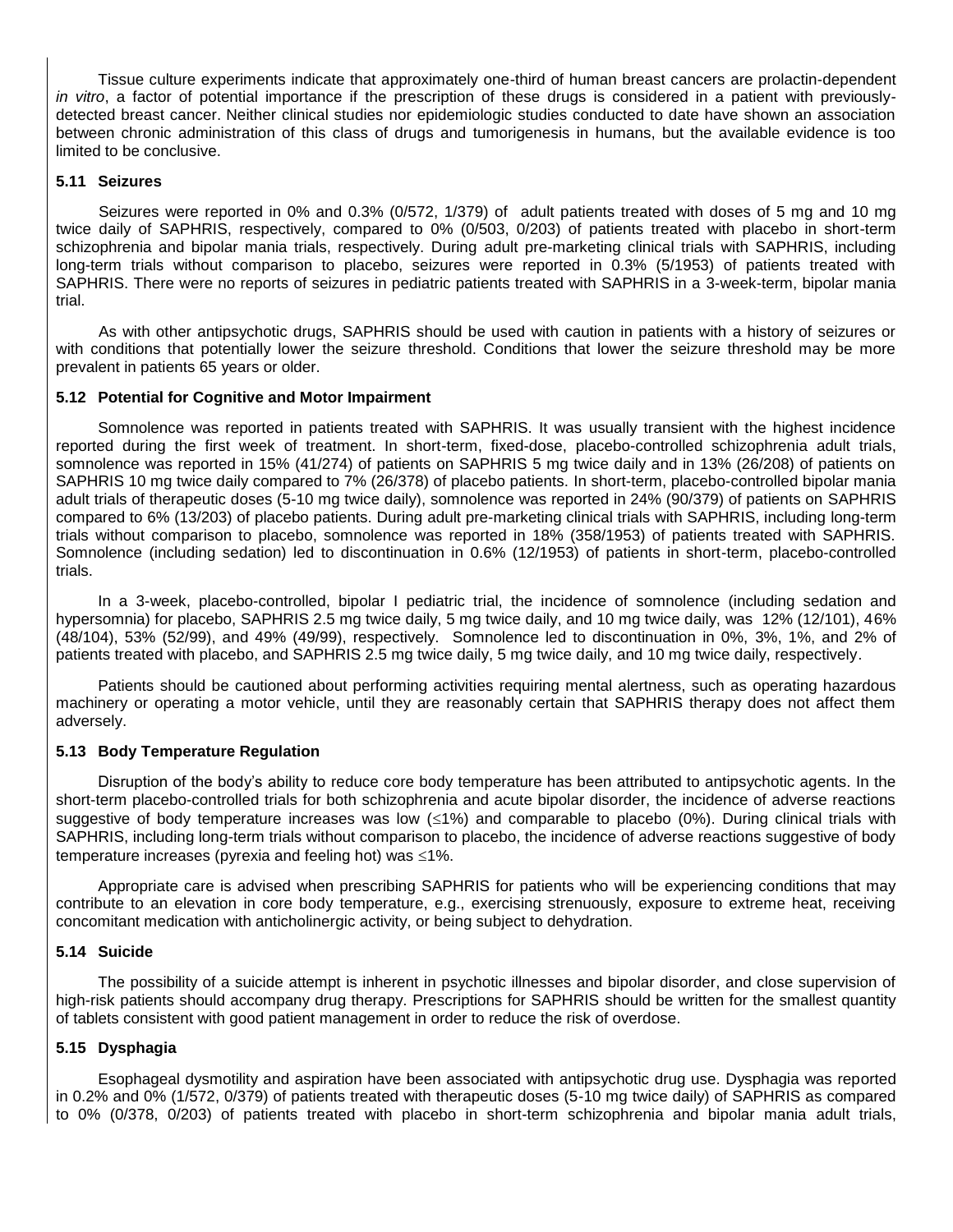respectively. During adult pre-marketing clinical trials with SAPHRIS, including long-term trials without comparison to placebo, dysphagia was reported in 0.1% (2/1953) of patients treated with SAPHRIS.

Aspiration pneumonia is a common cause of morbidity and mortality in elderly patients, in particular those with advanced Alzheimer's dementia. SAPHRIS is not indicated for the treatment of dementia-related psychosis, and should not be used in patients at risk for aspiration pneumonia *[see also Warnings and Precautions (5.1)]*.

#### **5.16 Use in Patients with Concomitant Illness**

Clinical experience with SAPHRIS in patients with certain concomitant systemic illnesses is limited *[see Clinical Pharmacology (12.3)]*.

SAPHRIS has not been evaluated in patients with a recent history of myocardial infarction or unstable heart disease. Patients with these diagnoses were excluded from pre-marketing clinical trials. Because of the risk of orthostatic hypotension with SAPHRIS, caution should be observed in cardiac patients *[see Warnings and Precautions (5.7)]*.

### **6 ADVERSE REACTIONS**

The following adverse reactions are discussed in more detail in other sections of the labeling:

- Use in Elderly Patients with Dementia-Related Psychosis *[see Boxed Warning and Warnings and Precautions (5.1 and 5.2)]*
- Neuroleptic Malignant Syndrome *[see Warnings and Precautions (5.3)]*
- Tardive Dyskinesia *[see Warnings and Precautions (5.4)]*
- Metabolic Changes *[see Warnings and Precautions (5.5)]*
- Hypersensitivity Reactions *[see Contraindications, Warnings and Precautions (5.6) and Patient Counseling Information (17)]*
- Application site reactions including oral ulcers, blisters, peeling/sloughing and inflammation *[see Adverse Reactions (6.2)]*
- Orthostatic Hypotension, Syncope, and other Hemodynamic Effects *[see Warnings and Precautions (5.7)]*
- Leukopenia, Neutropenia, and Agranulocytosis *[see Warnings and Precautions (5.8)]*
- QT Interval Prolongation *[see Warnings and Precautions (5.9)]*
- Hyperprolactinemia *[see Warnings and Precautions (5.10)]*
- Seizures *[see Warnings and Precautions (5.11)]*
- Potential for Cognitive and Motor Impairment *[see Warnings and Precautions (5.12)]*
- Body Temperature Regulation *[see Warnings and Precautions (5.13)]*
- Suicide *[see Warnings and Precautions (5.14)]*
- Dysphagia *[see Warnings and Precautions (5.15)]*
- Use in Patients with Concomitant Illness *[see Warnings and Precautions (5.16)]*

The most common adverse reactions ( $\geq$ 5% and at least twice the rate of placebo) reported with acute treatment in adults with schizophrenia were akathisia, oral hypoesthesia, and somnolence. The safety profile of SAPHRIS in the maintenance treatment of schizophrenia in adults was similar to that seen with acute treatment.

The most common adverse reactions ( $\geq$ 5% and at least twice the rate of placebo) reported with acute monotherapy treatment of manic or mixed episodes associated with bipolar I disorder in adults were somnolence, dizziness, extrapyramidal symptoms other than akathisia, and increased weight and during the adjunctive therapy trial in bipolar I disorder in adults were somnolence and oral hypoesthesia.

The adult information below is derived from a clinical trial database for SAPHRIS consisting of over 4565 patients and/or healthy subjects exposed to one or more sublingual doses of SAPHRIS. A total of 1314 SAPHRIS-treated patients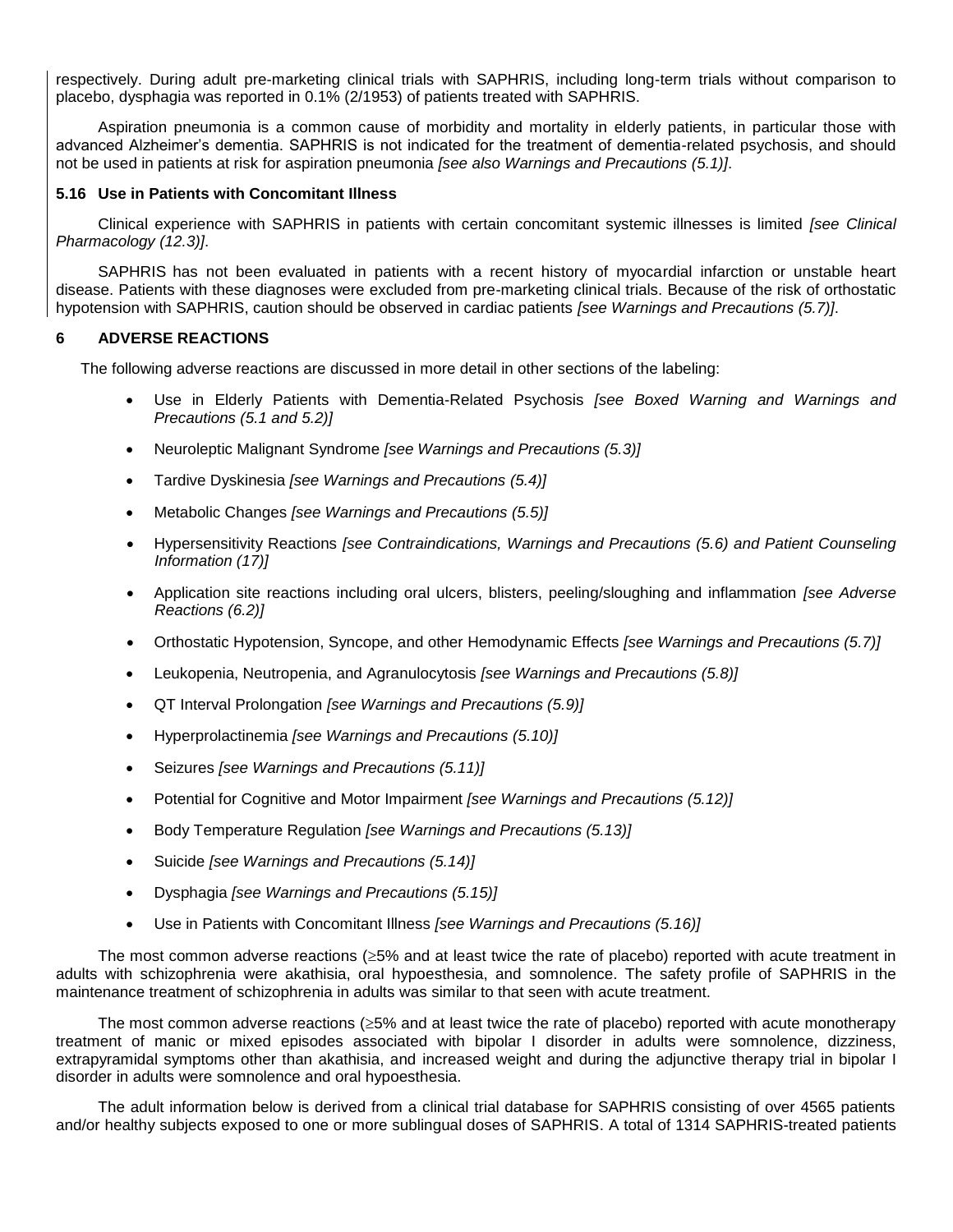were treated for at least 24 weeks and 785 SAPHRIS-treated patients had at least 52 weeks of exposure at therapeutic doses.

In a 3-week monotherapy trial, the most common adverse reactions ( $\geq$ 5% and at least twice the rate of placebo) reported in pediatric patients with bipolar I disorder treated with SAPHRIS were somnolence, dizziness, dysgeusia, oral paresthesia, nausea, increased appetite, fatigue, and increased weight. No new major safety findings were reported from a 50-week, open-label, uncontrolled safety trial.

A total of 651 pediatric patients were treated with SAPHRIS. Of these patients, 352 pediatric patients were treated with SAPHRIS for at least 180 days and 58 pediatric patients treated with SAPHRIS had at least 1 year of exposure. The safety of SAPHRIS was evaluated in 403 pediatric patients with bipolar I disorder who participated in a 3-week, placebocontrolled, double-blind trial, of whom 302 patients received SAPHRIS at fixed doses ranging from 2.5 mg to 10 mg twice daily.

The stated frequencies of adverse reactions represent the proportion of individuals who experienced a treatmentemergent adverse event of the type listed. A reaction was considered treatment emergent if it occurred for the first time or worsened while receiving therapy following baseline evaluation.

#### **6.1 Clinical Trials Experience**

Because clinical trials are conducted under widely varying conditions, adverse reaction rates observed in the clinical trials of a drug cannot be directly compared to rates in the clinical trials of another drug and may not reflect the rates observed in practice.

*Adult Patients with Schizophrenia:* The following findings are based on the short-term placebo-controlled premarketing trials for schizophrenia (a pool of three 6-week fixed-dose trials and one 6-week flexible-dose trial) in which sublingual SAPHRIS was administered in doses ranging from 5 to 10 mg twice daily.

*Adverse Reactions Associated with Discontinuation of Treatment:* A total of 9% of SAPHRIS-treated patients and 10% of placebo-treated patients discontinued due to adverse reactions. There were no drug-related adverse reactions associated with discontinuation in patients treated with SAPHRIS at the rate of at least 1% and at least twice the placebo rate.

*Adverse Reactions Occurring at an Incidence of 2% or More in SAPHRIS-Treated Patients with Schizophrenia:* Adverse reactions associated with the use of SAPHRIS (incidence of 2% or greater, rounded to the nearest percent, and SAPHRIS incidence greater than placebo) that occurred during acute therapy (up to 6-weeks in patients with schizophrenia) are shown in **Table 8**.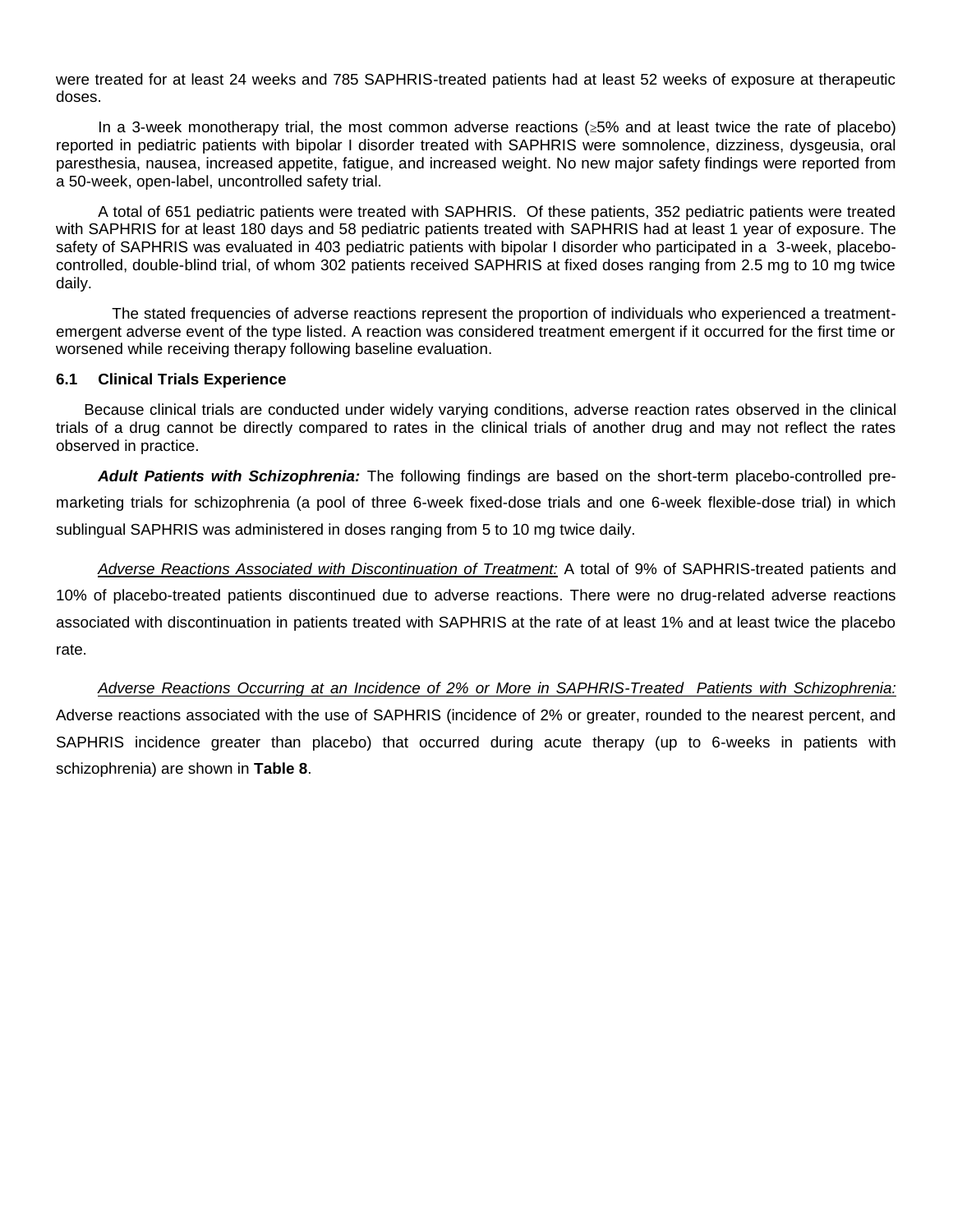#### **Table 8: Adverse Reactions Reported in 2% or More of Adult Patients in Any SAPHRIS Dose Group and Which Occurred at Greater Incidence Than in the Placebo Group in 6-Week Schizophrenia Trials**

|                                                             |                | <b>SAPHRIS</b><br>5 mg | <b>SAPHRIS</b><br>10 mg | All SAPHRIS <sup>§</sup><br>5 mg or |
|-------------------------------------------------------------|----------------|------------------------|-------------------------|-------------------------------------|
| <b>System Organ Class/</b>                                  | <b>Placebo</b> | twice                  | twice                   | 10 mg twice                         |
| <b>Preferred Term</b>                                       | $N = 378$      | daily                  | daily                   | daily                               |
|                                                             | %              | $N = 274$<br>℅         | $N = 208$<br>%          | $N = 572$<br>%                      |
| <b>Gastrointestinal disorders</b>                           |                |                        |                         |                                     |
| Constipation                                                | 6              | $\overline{7}$         | 4                       | 5                                   |
| Dry mouth                                                   | 1              | 3                      | 1                       | $\overline{2}$                      |
| Oral hypoesthesia                                           | 1              | $\overline{6}$         | $\overline{7}$          | $\overline{5}$                      |
| Salivary hypersecretion                                     | 0              | <1                     | 4                       | $\overline{2}$                      |
| Stomach discomfort                                          | 1              | <1                     | $\overline{3}$          | $\overline{2}$                      |
| Vomiting                                                    | 5              | 4                      | $\overline{7}$          | 5                                   |
| <b>General disorders</b>                                    |                |                        |                         |                                     |
| Fatigue                                                     | 3              | 4                      | 3                       | 3                                   |
| Irritability                                                | $\leq$ 1       | $\overline{2}$         | 1                       | $\overline{2}$                      |
| <b>Investigations</b>                                       |                |                        |                         |                                     |
| <b>Increased</b> weight                                     | <1             | $\overline{2}$         | $\overline{2}$          | 3                                   |
| <b>Metabolism disorders</b>                                 |                |                        |                         |                                     |
| Increased appetite                                          | <1             | 3                      | $\Omega$                | $\overline{2}$                      |
| Nervous system disorders                                    |                |                        |                         |                                     |
| Akathisia*                                                  | 3              | 4                      | 11                      | 6                                   |
| <b>Dizziness</b>                                            | 4              | $\overline{7}$         | 3                       | 5                                   |
| Extrapyramidal symptoms                                     | $\overline{7}$ | 9                      | $\overline{12}$         | 10                                  |
| (excluding akathisia) $^\dagger$<br>Somnolence <sup>#</sup> | $\overline{7}$ |                        |                         |                                     |
|                                                             |                | 15                     | 13                      | 13                                  |
| Psychiatric disorders<br>Insomnia                           |                |                        |                         |                                     |
| <b>Vascular disorders</b>                                   | 13             | 16                     | 15                      | 15                                  |
|                                                             | $\overline{2}$ | $\overline{2}$         | 3                       | $\overline{2}$                      |
| Hypertension                                                |                |                        |                         |                                     |

\* Akathisia includes: akathisia and hyperkinesia.

† Extrapyramidal symptoms included dystonia, oculogyration, dyskinesia, tardive dyskinesia, muscle rigidity, parkinsonism, tremor, and extrapyramidal disorder (excluding akathisia).

‡ Somnolence includes the following events: somnolence, sedation, and hypersomnia.

§ Also includes the Flexible-dose trial (N=90).

*Dose-Related Adverse Reactions:* In the short term schizophrenia trials the incidence of akathisia appeared to be dose-related (see Table 8).

*Monotherapy in Adult Patients with Bipolar Mania:* The following findings are based on the short-term placebocontrolled trials for bipolar mania (a pool of two 3-week flexible-dose trials) in which sublingual SAPHRIS was administered in doses of 5 mg or 10 mg twice daily.

*Adverse Reactions Associated with Discontinuation of Treatment:* Approximately 10% (38/379) of SAPHRIS-treated patients in short-term, placebo-controlled trials discontinued treatment due to an adverse reaction, compared with about 6% (12/203) on placebo. The most common adverse reactions associated with discontinuation in patients treated with SAPHRIS (rates at least 1% and at least twice the placebo rate) were anxiety (1.1%) and oral hypoesthesia (1.1%) compared to placebo (0%).

*Adverse Reactions Occurring at an Incidence of 2% or More Among SAPHRIS-Treated (Monotherapy) patients with Bipolar I Disorder:* Adverse reactions associated with the use of SAPHRIS (incidence of 2% or greater, rounded to the nearest percent, and SAPHRIS incidence greater than placebo) that occurred during acute monotherapy (up to 3-weeks in patients with bipolar mania) are shown in **Table 9**.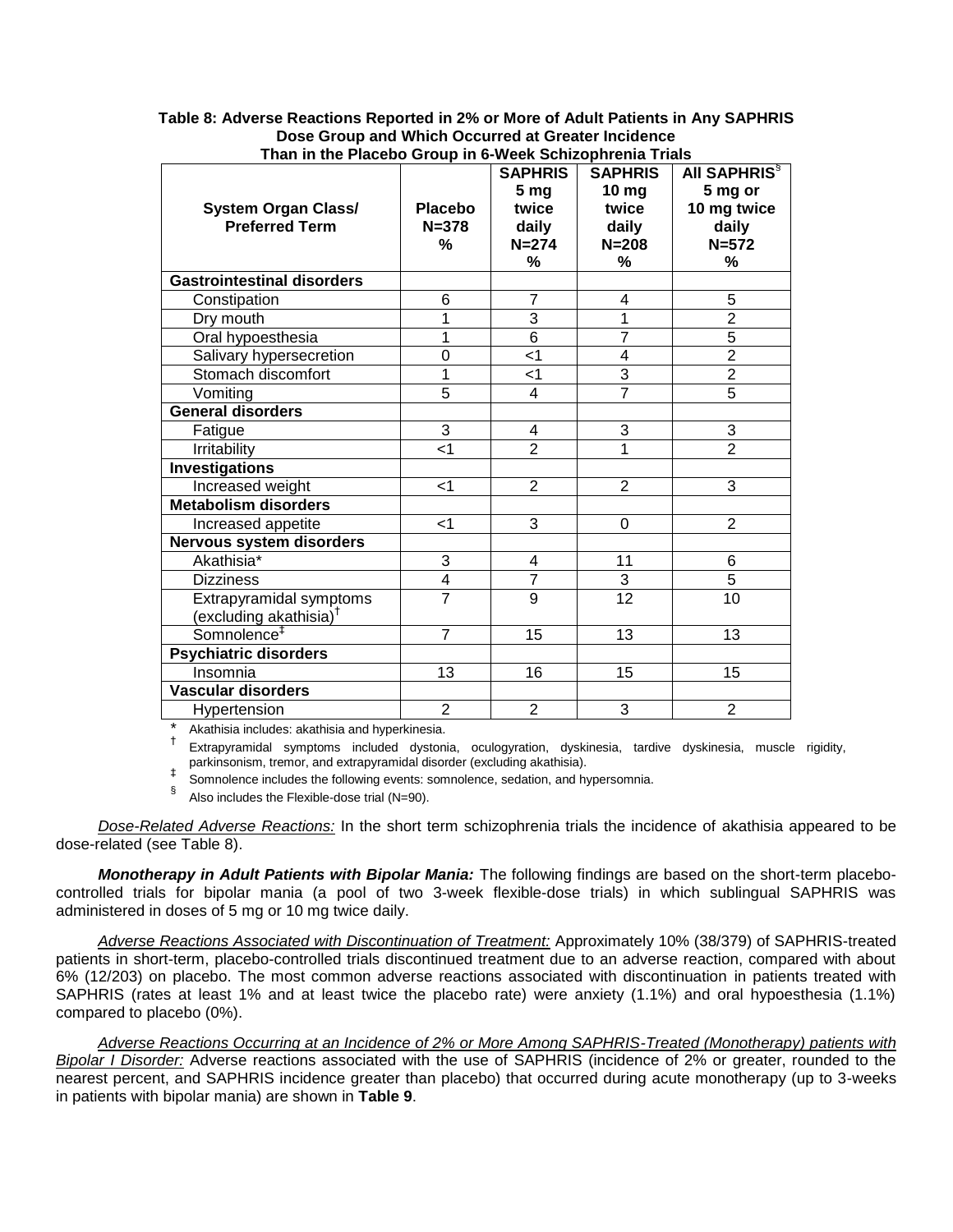**Table 9: Adverse Reactions Reported in 2% or More of Adult Patients in Any SAPHRIS Dose Group and Which Occurred at Greater Incidence Than in the Placebo Group in 3-Week Bipolar Mania Trials**

| <b>System Organ Class/Preferred Term</b>                            | Placebo<br>$N = 203$<br>% | <b>SAPHRIS</b><br>5 mg or 10 mg twice<br>daily*<br>$N = 379$<br>% |  |  |
|---------------------------------------------------------------------|---------------------------|-------------------------------------------------------------------|--|--|
| <b>Gastrointestinal disorders</b>                                   |                           |                                                                   |  |  |
| Dry mouth                                                           | 1                         | 3                                                                 |  |  |
| Dyspepsia                                                           | $\overline{2}$            | 4                                                                 |  |  |
| Oral hypoesthesia                                                   | ا>                        | 4                                                                 |  |  |
| Toothache                                                           | $\overline{2}$            | 3                                                                 |  |  |
| <b>General disorders</b>                                            |                           |                                                                   |  |  |
| Fatigue                                                             | $\overline{2}$            | 4                                                                 |  |  |
| <b>Investigations</b>                                               |                           |                                                                   |  |  |
| Increased weight                                                    | $<$ 1                     | 5                                                                 |  |  |
| <b>Metabolism disorders</b>                                         |                           |                                                                   |  |  |
| Increased appetite                                                  | 1                         | 4                                                                 |  |  |
| Musculoskeletal and connective tissue disorders                     |                           |                                                                   |  |  |
| Arthralgia                                                          | 1                         | 3                                                                 |  |  |
| Pain in extremity                                                   | $<$ 1                     | $\overline{2}$                                                    |  |  |
| Nervous system disorders                                            |                           |                                                                   |  |  |
| Akathisia                                                           | $\overline{2}$            | 4                                                                 |  |  |
| <b>Dizziness</b>                                                    | $\overline{3}$            | 11                                                                |  |  |
| Dysgeusia                                                           | <1                        | 3                                                                 |  |  |
| Headache                                                            | 11                        | 12                                                                |  |  |
| Other extrapyramidal symptoms<br>(excluding akathisia) <sup>†</sup> | $\overline{2}$            | 7                                                                 |  |  |
| Somnolence <sup>#</sup>                                             | 6                         | 24                                                                |  |  |
| <b>Psychiatric disorders</b>                                        |                           |                                                                   |  |  |
| Anxiety                                                             | $\overline{2}$            | 4                                                                 |  |  |
| Depression                                                          | 1                         | $\overline{2}$                                                    |  |  |
| Insomnia                                                            | 5                         | 6                                                                 |  |  |

\* SAPHRIS 5 mg to 10 mg twice daily with flexible dosing.

† Extrapyramidal symptoms included: dystonia, blepharospasm, torticollis, dyskinesia, tardive dyskinesia, muscle rigidity, parkinsonism, gait disturbance, masked facies, and tremor (excluding akathisia).

‡ Somnolence includes the following events: somnolence, sedation, and hypersomnia.

*Monotherapy in Pediatric Patients with Bipolar Mania:* The following findings are based on a 3-week , placebocontrolled trial for bipolar mania in which SAPHRIS was administered at doses of 2.5 mg, 5 mg, or 10 mg twice daily.

*Adverse Reactions Leading to Discontinuation of Treatment:* A total of 6.7% (7/104) of patients treated with SAPHRIS 2.5 mg twice daily, 5.1% (5/99) of patients treated with SAPHRIS 5 mg twice daily, and 5.1% (5/99) of patients treated with SAPHRIS 10 mg twice daily discontinued treatment due to adverse reactions compared to 4% (4/101) on placebo. The most common adverse reactions that led to discontinuation in pediatric patients treated with SAPHRIS (rates at least 2% in any SAPHRIS arm and at least twice the placebo rate) were somnolence (3% in the 2.5mg twice daily group, 1% in the 5mg twice daily group, and 2% in the 10mg twice daily group), abdominal pain (2% in the 10mg twice daily group), and nausea (2% in the 10mg twice daily group) No placebo-treated patients dropped out for these events.

*Adverse Reactions Occurring with SAPHRIS at an Incidence of 2% or More in SAPHRIS-treated Bipolar Patients:*  Adverse reactions associated with the use of SAPHRIS (incidence of ≥2% in any SAPHRIS dose group and greater than placebo) that occurred during acute therapy are shown in **Table 10**.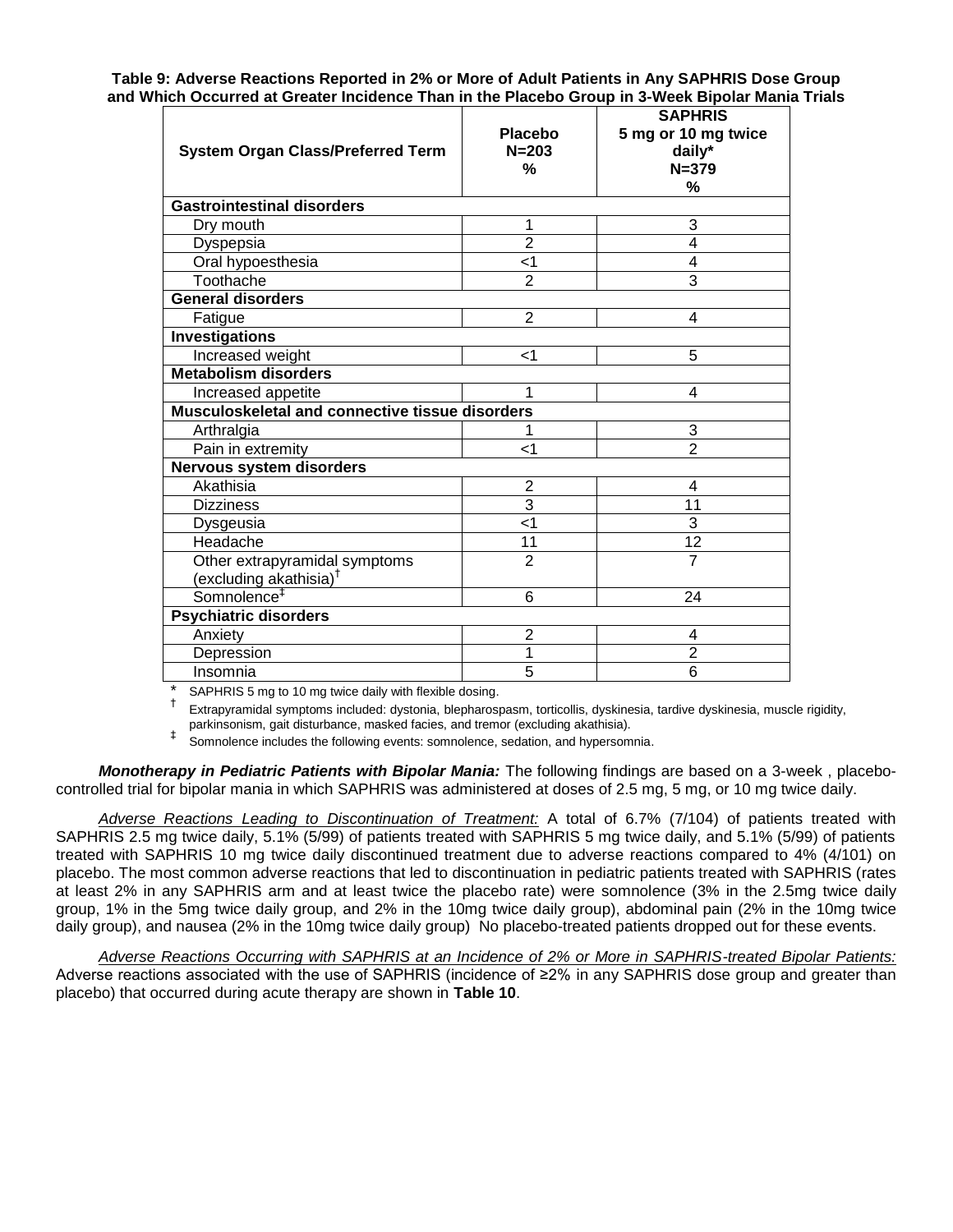**Table 10: Adverse Reactions Reported in 2% or More of Pediatric Patients (Ages 10 to 17 Years) in Any SAPHRIS Dose Group and Which Occurred at Greater Incidence Than in the Placebo Group in a 3-Week Bipolar Mania Trial**

| <b>System Organ Class/</b><br><b>AE Preferred Term</b>               | <b>Placebo</b><br>$N = 101$ | <b>SAPHRIS</b><br>2.5 <sub>mg</sub><br>twice daily<br>$N = 104$ | <b>SAPHRIS</b><br>5 <sub>mg</sub><br>twice daily<br>$N=99$ | <b>SAPHRIS</b><br>10 <sub>mg</sub><br>twice daily<br>$N=99$ | All<br><b>SAPHRIS</b><br>2.5, 5, and<br>10 mg |
|----------------------------------------------------------------------|-----------------------------|-----------------------------------------------------------------|------------------------------------------------------------|-------------------------------------------------------------|-----------------------------------------------|
|                                                                      | <b>Placebo</b>              | 2.5 <sub>mg</sub>                                               | 5 <sub>mg</sub>                                            | 10 <sub>mg</sub>                                            |                                               |
|                                                                      | $N = 101$                   | $N = 104$                                                       | $N=99$                                                     | $N=99$                                                      | $N = 302$                                     |
|                                                                      | %                           | $\%$                                                            | %                                                          | %                                                           | %                                             |
|                                                                      |                             |                                                                 |                                                            |                                                             |                                               |
| <b>Cardiac Disorders</b>                                             |                             |                                                                 |                                                            |                                                             |                                               |
| Tachycardia <sup>1</sup>                                             | 0                           | 3                                                               | $\mathbf 0$                                                | 1                                                           | 1                                             |
| <b>Gastrointestinal Disorders</b>                                    |                             |                                                                 |                                                            |                                                             |                                               |
| Oral paraesthesia <sup>2</sup>                                       | $\overline{4}$              | 25                                                              | 25                                                         | 30                                                          | 27                                            |
| Nausea                                                               | 3                           | 6                                                               | 6                                                          | 6                                                           | $\,6$                                         |
| Vomiting                                                             | 3                           | $\overline{4}$                                                  | 4                                                          | $\overline{4}$                                              | $\overline{4}$                                |
| Abdominal pain <sup>3</sup>                                          | $\overline{7}$              | 9                                                               | 3                                                          | 5                                                           | $6\phantom{1}$                                |
| Glossodynia                                                          | $\mathbf 0$                 | 0                                                               | $\overline{2}$                                             | $\boldsymbol{0}$                                            | 1                                             |
| <b>General Disorders and Administrative Site</b><br><b>Disorders</b> |                             |                                                                 |                                                            |                                                             |                                               |
| Fatigue <sup>4</sup>                                                 | 5                           | 4                                                               | 8                                                          | 14                                                          | $\boldsymbol{9}$                              |
| Irritability                                                         | 1                           | 1                                                               | 1                                                          | $\overline{2}$                                              | 1                                             |
| Injury, Poisoning, and Procedural Complications                      |                             |                                                                 |                                                            |                                                             |                                               |
| Muscle strain                                                        | $\pmb{0}$                   | 0                                                               | $\pmb{0}$                                                  | $\overline{2}$                                              | $\mathbf{1}$                                  |
| <b>Investigations</b>                                                |                             |                                                                 |                                                            |                                                             |                                               |
| Increased weight                                                     | $\mathbf 0$                 | 6                                                               | $\overline{2}$                                             | $\overline{2}$                                              | $\mathbf{3}$                                  |
| Hyperinsulinemia <sup>5</sup>                                        | $\pmb{0}$                   | 1                                                               | $\mathfrak{B}$                                             | 1                                                           | $\overline{2}$                                |
| ALT increased                                                        | $\boldsymbol{0}$            | $\pmb{0}$                                                       | $\boldsymbol{0}$                                           | $\overline{c}$                                              | 1                                             |
| AST increased                                                        | $\pmb{0}$                   | 0                                                               | $\pmb{0}$                                                  | $\overline{2}$                                              | $\mathbf{1}$                                  |
| <b>Metabolism and Nutrition Disorders</b>                            |                             |                                                                 |                                                            |                                                             |                                               |
| Increased appetite                                                   | $\mathbf{2}$                | 10                                                              | $\boldsymbol{9}$                                           | 6                                                           | 8                                             |

 $\overline{a}$ 

<sup>&</sup>lt;sup>1</sup> Includes the preferred terms tachycardia and heart rate increased.<br><sup>2</sup> Includes the preferred terms oral hypoesthesia, oral paresthesia, and oral dysesthesia.<br><sup>3</sup> Includes the preferred terms abdominal pain, abdominal

<sup>&</sup>lt;sup>4</sup> Includes the preferred terms fatigue and lethargy.

<sup>&</sup>lt;sup>5</sup> Includes the preferred terms hyperinsulinemia and blood insulin increased.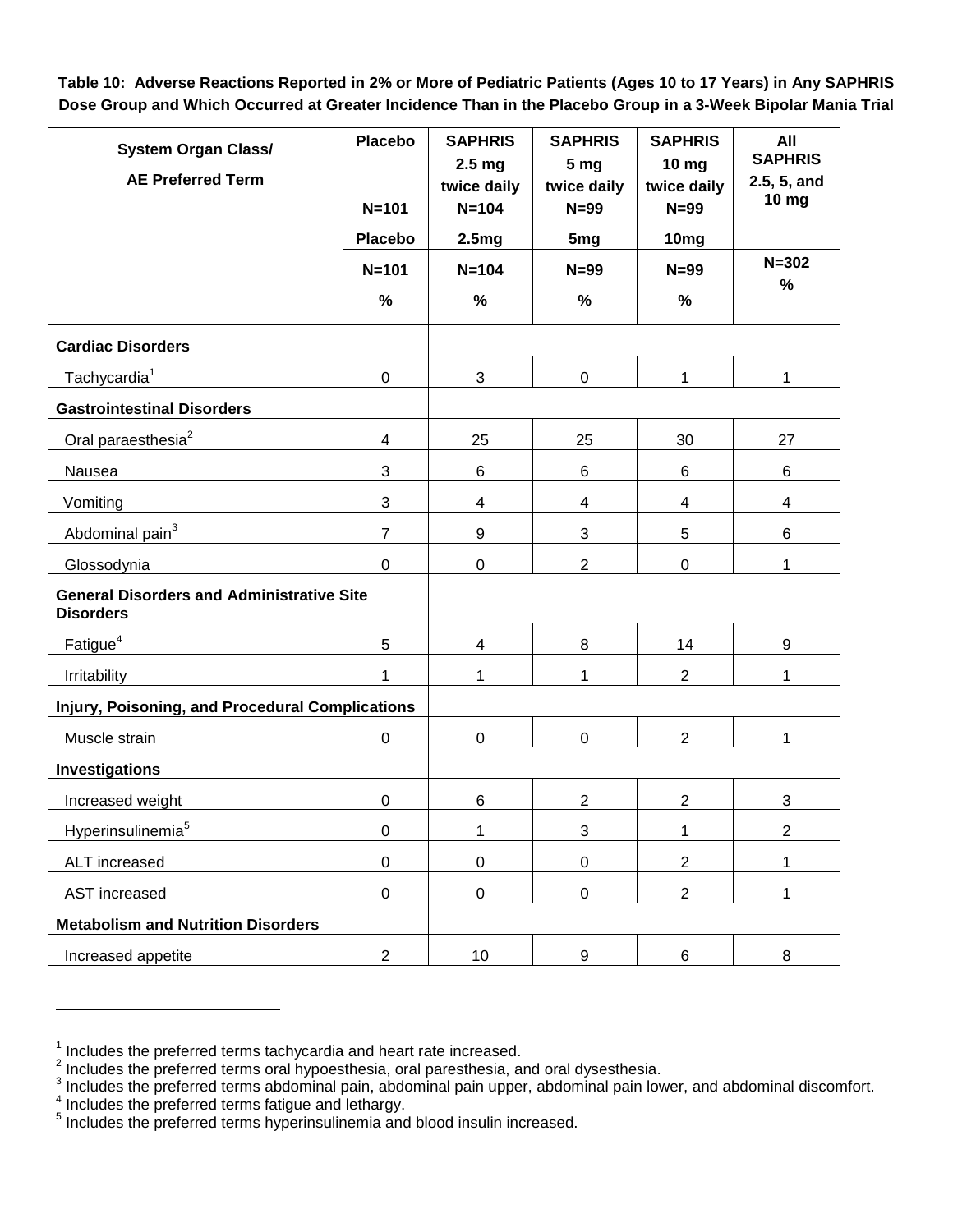| Dehydration                                                      | 1              | $\mathbf 0$    | $\overline{2}$          | $\mathbf 0$    | 1              |
|------------------------------------------------------------------|----------------|----------------|-------------------------|----------------|----------------|
| <b>Musculoskeletal and Connective Tissue</b><br><b>Disorders</b> |                |                |                         |                |                |
| Myalgia                                                          | $\mathbf 0$    | 0              | $\overline{2}$          | $\mathbf{1}$   | $\mathbf{1}$   |
| <b>Nervous System Disorders</b>                                  |                |                |                         |                |                |
| Somnolence <sup>6</sup>                                          | 12             | 46             | 53                      | 49             | 49             |
| Headache                                                         | 6              | 8              | 11                      | 9              | 9              |
| <b>Dizziness</b>                                                 | 3              | $\,6$          | 10                      | 5              | $\overline{7}$ |
| Dysgeusia                                                        | $\overline{2}$ | 4              | 5                       | 9              | 6              |
| Akathisia                                                        | $\mathbf 0$    | $\overline{2}$ | $\overline{2}$          | 1              | $\overline{2}$ |
| Parkinsonism                                                     | $\mathbf 0$    | 1              | $\boldsymbol{0}$        | $\overline{2}$ | 1              |
| <b>Psychiatric Disorders</b>                                     |                |                |                         |                |                |
| Insomnia                                                         | 3              | 3              | $\overline{\mathbf{4}}$ | 3              | 3              |
| Suicidal ideation                                                | 1              | 4              | 1                       | 3              | 3              |
| Anger                                                            | $\mathbf 0$    | 0              | $\mathbf 0$             | $\overline{2}$ | 1              |
| <b>Reproductive System and Breast Disorders</b>                  |                |                |                         |                |                |
| Dysmenorrhea                                                     | $\mathbf{1}$   | $\mathbf 0$    | $\overline{2}$          | $\mathbf 0$    | $\mathbf{1}$   |
| Respiratory, Thoracic, and<br><b>Mediastinal Disorders</b>       |                |                |                         |                |                |
| Oropharyngeal pain                                               | $\overline{2}$ | $\mathbf 0$    | 3                       | 1              | 1              |
| Nasal congestion                                                 | 1              | $\mathbf 0$    | $\overline{c}$          | $\mathbf 0$    | $\mathbf{1}$   |
| Dyspnea                                                          | $\mathbf 0$    | $\mathbf 0$    | $\overline{2}$          | $\mathbf 0$    | 1              |
| <b>Skin and Subcutaneous Tissue Disorders</b>                    |                |                |                         |                |                |
| Rash                                                             | $\mathbf{1}$   | $\mathbf 0$    | 1                       | $\overline{2}$ | 1              |

*Dose-Related Adverse Reactions:* In the short term pediatric bipolar trials the incidence of fatigue appeared to be dose-related (see **Table 10**)

*Adjunctive Therapy in Adult Patients with Bipolar Mania:* The following findings are based on a 12 week placebo-controlled trial (with a 3 week efficacy endpoint) in adult patients with bipolar mania in which sublingual SAPHRIS was administered in doses of 5 mg or 10 mg twice daily as adjunctive therapy with lithium or valproate.

*Adverse Reactions Associated with Discontinuation of Treatment:* Approximately 16% (25/158) of SAPHRIS-treated patients discontinued treatment due to an adverse reaction, compared with about 11% (18/166) on placebo. The most common adverse reactions associated with discontinuation in subjects treated with SAPHRIS (rates at least 1% and at least twice the placebo rate) were depression (2.5%), suicidal ideation (2.5%), bipolar I disorder (1.9%), insomnia (1.9%) and depressive symptoms (1.3%).

l

 $6$  Includes the preferred terms somnolence, sedation, and hypersomnia.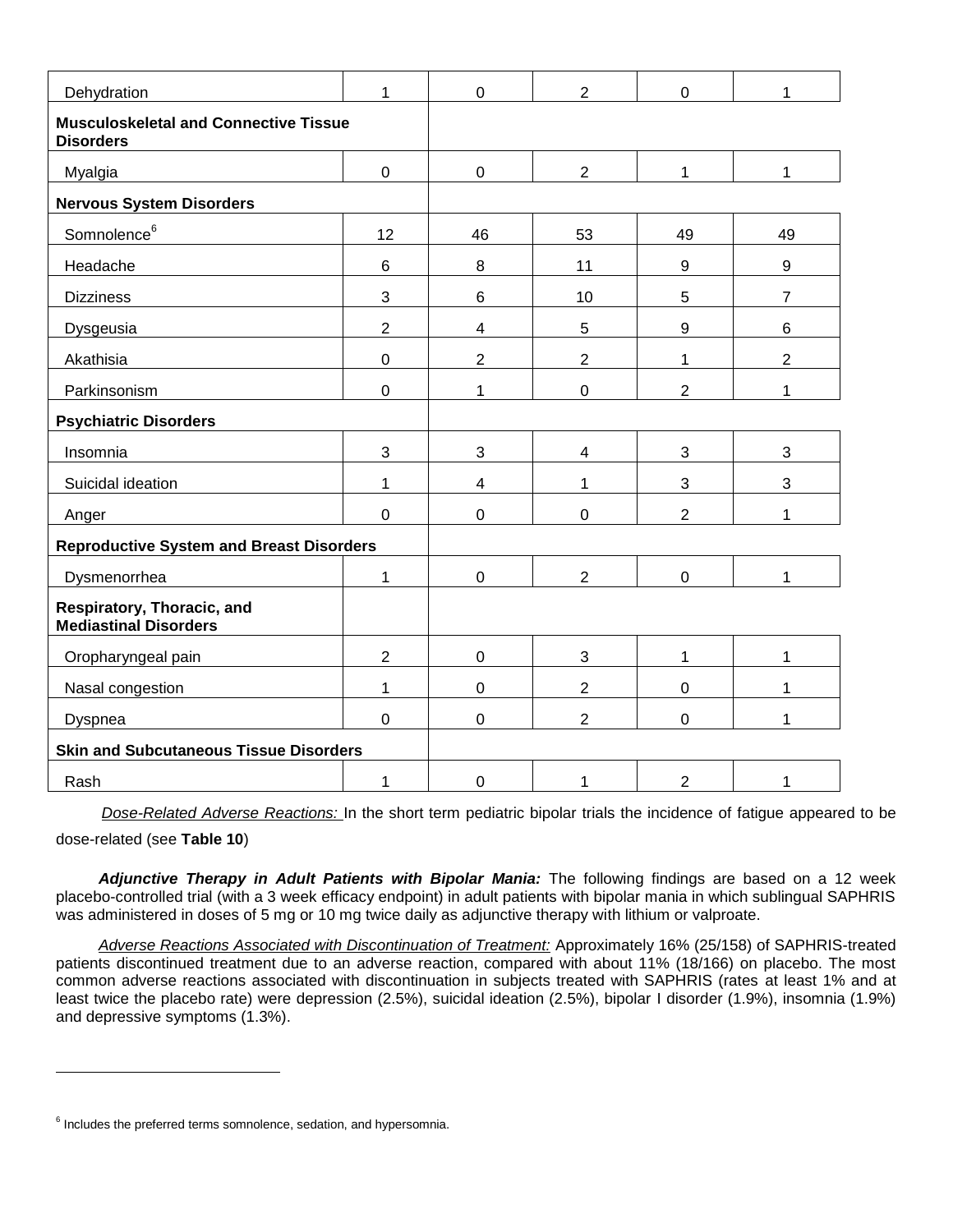*Adverse Reactions Occurring at an Incidence of 2% or More Among SAPHRIS-Treated (Adjunctive) Bipolar Patients:* Adverse reactions associated with the use of SAPHRIS (incidence of 2% or greater, rounded to the nearest percent, and SAPHRIS incidence greater than placebo) that occurred during acute adjunctive therapy at 3 weeks, a time when most of the patients were still participating in the trial, are shown in **Table 11**.

#### **Table 11: Adverse Reactions Reported in 2% or More of Adult Patients In Any SAPHRIS-Dose Group and Which Occurred at Greater Incidence Than in the Placebo Group at 3 Weeks in Adjunctive Bipolar Mania Trials**

| <b>System Organ Class/Preferred Term</b>                            | <b>Placebo</b><br>$N = 166$<br>$\frac{0}{0}$ | <b>SAPHRIS</b><br>5 mg or 10 mg twice<br>daily*<br>$N = 158$<br>% |  |  |
|---------------------------------------------------------------------|----------------------------------------------|-------------------------------------------------------------------|--|--|
| <b>Gastrointestinal disorders</b>                                   |                                              |                                                                   |  |  |
| Dyspepsia                                                           | $\overline{2}$                               | 3                                                                 |  |  |
| Oral hypoesthesia                                                   | $\Omega$                                     | 5                                                                 |  |  |
| <b>General disorders</b>                                            |                                              |                                                                   |  |  |
| Fatigue                                                             | $\overline{2}$                               | 4                                                                 |  |  |
| Edema peripheral                                                    | <1                                           | 3                                                                 |  |  |
| Investigations                                                      |                                              |                                                                   |  |  |
| Increased weight                                                    | 0                                            | 3                                                                 |  |  |
| Nervous system disorders                                            |                                              |                                                                   |  |  |
| <b>Dizziness</b>                                                    | $\overline{2}$                               | 4                                                                 |  |  |
| Other extrapyramidal symptoms<br>(excluding akathisia) <sup>†</sup> | 5                                            | 6                                                                 |  |  |
| Somnolence <sup>#</sup>                                             | 10                                           | 22                                                                |  |  |
| <b>Psychiatric disorders</b>                                        |                                              |                                                                   |  |  |
| Insomnia                                                            | 8                                            | 10                                                                |  |  |
| <b>Vascular disorders</b>                                           |                                              |                                                                   |  |  |
| Hypertension                                                        | <1                                           | 3                                                                 |  |  |

SAPHRIS 5 mg to 10 mg twice daily with flexible dosing.

† Extrapyramidal symptoms included: dystonia, parkinsonism, oculogyration, and tremor (excluding akathisia).

‡ Somnolence includes the following events: somnolence and sedation.

*Dystonia:* Symptoms of dystonia, prolonged abnormal contractions of muscle groups, may occur in susceptible individuals during the first few days of treatment. Dystonic symptoms include: spasm of the neck muscles, sometimes progressing to tightness of the throat, swallowing difficulty, difficulty breathing, and/or protrusion of the tongue. While these symptoms can occur at low doses, they occur more frequently and with greater severity with high potency and at higher doses of first generation antipsychotic drugs. An elevated risk of acute dystonia is observed in males and younger age groups *[see Dosage and Administration (2.3), Use in Specific Populations (8.4), and Clinical Pharmacology (12.3)]*.

*Extrapyramidal Symptoms:* In the short-term, placebo-controlled schizophrenia and bipolar mania adult trials, data was objectively collected on the Simpson Angus Rating Scale for extrapyramidal symptoms (EPS), the Barnes Akathisia Scale (for akathisia) and the Assessments of Involuntary Movement Scales (for dyskinesias). The mean change from baseline for the all-SAPHRIS 5 mg or 10 mg twice daily treated group was comparable to placebo in each of the rating scale scores.

In the short-term, placebo-controlled schizophrenia adult trials, the incidence of reported EPS-related events, excluding events related to akathisia, for SAPHRIS-treated patients was 10% versus 7% for placebo; and the incidence of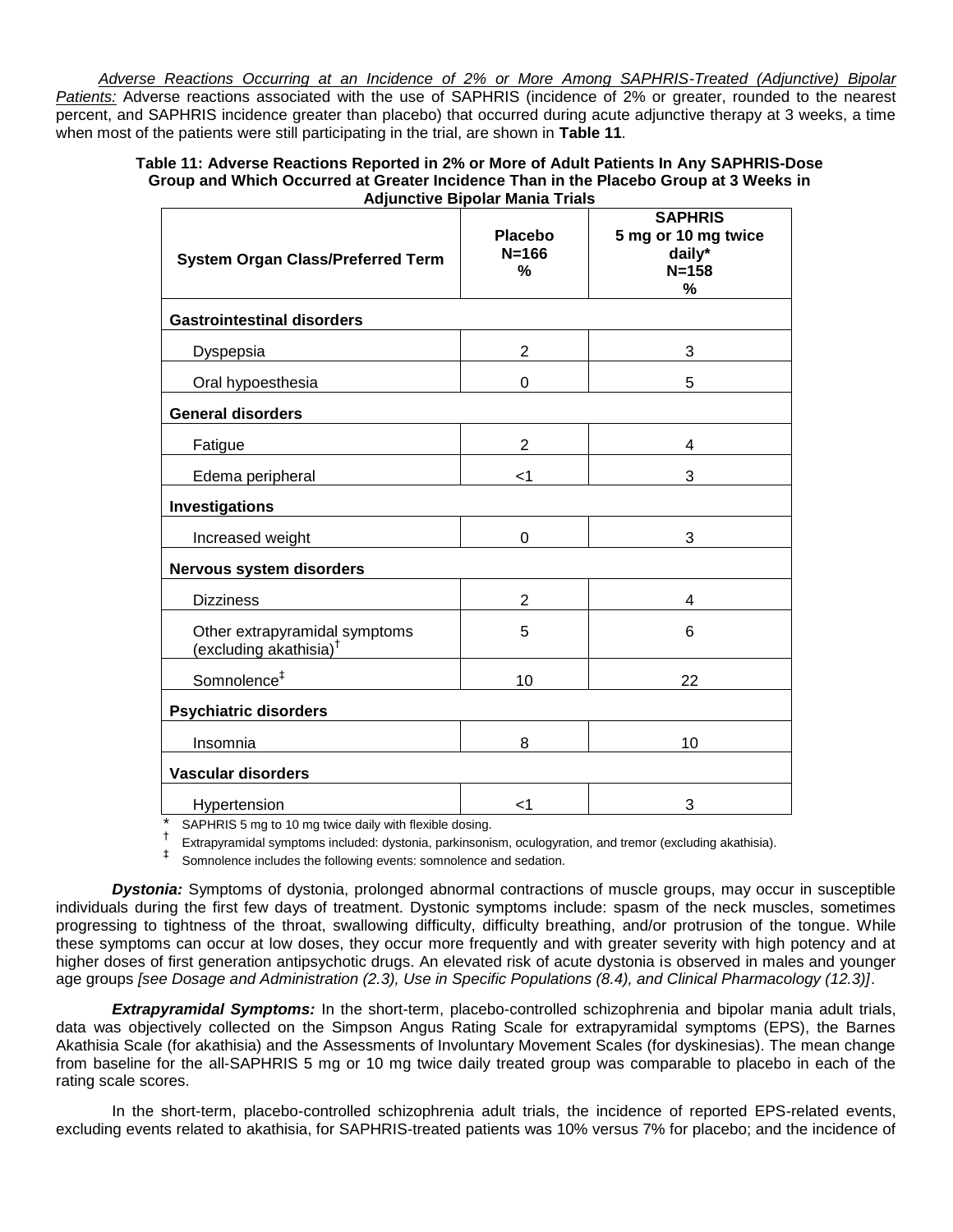akathisia-related events for SAPHRIS-treated patients was 6% versus 3% for placebo. In short-term placebo-controlled bipolar mania adult trials, the incidence of EPS-related events, excluding events related to akathisia, for SAPHRIS-treated patients was 7% versus 2% for placebo; and the incidence of akathisia-related events for SAPHRIS-treated patients was 4% versus 2% for placebo.

In a 3-week, placebo-controlled pediatric trial with bipolar I disorder, the incidences of EPS-related events, excluding events related to akathisia, were 4%, 3%, and 5% for patients treated with SAPHRIS 2.5 mg, 5 mg, and 10 mg twice daily, respectively, as compared to 3% for placebo-treated patients. EPS-related events include: bradykinesia, dyskinesia, dystonia, oromandibular dystonia, muscle contractions involuntary, muscle twitching, musculoskeletal stiffness, parkinsonism, protrusion tongue, resting tremor, and tremor.

For events of akathisia, incidences were 2%, 2%, and 1% for patients treated with SAPHRIS 2.5 mg, 5 mg, and 10 mg twice daily, respectively, as compared to 0% for placebo-treated patients.

*Other Findings:* Oral hypoesthesia and/or oral paresthesia may occur directly after administration of SAPHRIS and usually resolves within 1 hour.

#### *Laboratory Test Abnormalities:*

*Transaminases:* Transient elevations in serum transaminases (primarily ALT) in the short-term schizophrenia and bipolar mania adult trials were more common in treated patients. In short-term, placebo-controlled schizophrenia adult trials, the mean increase in transaminase levels for SAPHRIS-treated patients was 1.6 units/L compared to a decrease of 0.4 units/L for placebo-treated patients. The proportion of patients with transaminase elevations ≥3 times ULN (at Endpoint) was 0.9% for SAPHRIS-treated patients versus 1.3% for placebo-treated patients. In short-term, placebocontrolled bipolar adult mania trials, the mean increase in transaminase levels for SAPHRIS-treated patients was 8.9 units/L compared to a decrease of 4.9 units/L in placebo-treated patients. The proportion of patients with transaminase elevations ≥3 times upper limit of normal (ULN) (at Endpoint) was 2.5% for SAPHRIS-treated patients versus 0.6% for placebo-treated patients.

In a 52-week, double-blind, comparator-controlled trial that included primarily adult patients with schizophrenia, the mean increase from baseline of ALT was 1.7 units/L.

In a 3-week, placebo-controlled pediatric trial with bipolar I disorder, transient elevations in serum transaminases (primarily ALT) were more common in treated patients. The proportion of pediatric patients with ALT elevations ≥3 times upper limit of normal (ULN) was 2.4% for patients treated with SAPHRIS 10 mg twice daily versus none for the other SAPHRIS dose groups and placebo-treated patients.

*Prolactin:* In short-term, placebo-controlled adult schizophrenia trials, the mean decreases in prolactin levels were 6.5 ng/mL for SAPHRIS-treated patients compared to 10.7 ng/mL for placebo-treated patients. The proportion of patients with prolactin elevations ≥4 times ULN (at Endpoint) were 2.6% for SAPHRIS-treated patients versus 0.6% for placebotreated patients. In short-term, placebo-controlled bipolar mania adult trials, the mean increase in prolactin levels was 4.9 ng/mL for SAPHRIS-treated patients compared to a decrease of 0.2 ng/mL for placebo-treated patients. The proportion of patients with prolactin elevations ≥4 times ULN (at Endpoint) were 2.3% for SAPHRIS-treated patients versus 0.7% for placebo-treated patients.

In a long-term (52-week), double-blind, comparator-controlled adult trial that included primarily patients with schizophrenia, the mean decrease in prolactin from baseline for SAPHRIS-treated patients was 26.9 ng/mL.

In a 3-week, placebo-controlled pediatric trial with bipolar I disorder, the mean increases (at Endpoint) in prolactin levels were 3.2 ng/mL for patients treated with SAPHRIS 2.5 mg twice daily, 2.1 ng/mL for patients treated with SAPHRIS 5 mg twice daily, and 6.4 ng/mL for patients treated with SAPHRIS 10 mg twice daily compared to an increase of 2.5 ng/mL for placebo-treated patients. There were no reports of prolactin elevations ≥4 times ULN (at Endpoint) for patients treated with SAPHRIS or placebo. Galactorrhea or dysmenorrhea were reported in 0% of patients treated with SAPHRIS 2.5 mg twice daily, 2% of patients treated with SAPHRIS 5 mg twice daily, and 1% of patients treated with SAPHRIS 10 mg twice daily compared to 1% of placebo-treated patients. There were no reports of gynecomastia in this trial.

*Creatine Kinase (CK):* The proportion of adult patients with CK elevations >3 times ULN at any time were 6.4% and 11.1% for patients treated with SAPHRIS 5 mg twice daily and 10 mg twice daily, respectively, as compared to 6.7% for placebo-treated patients in short-term, fixed-dose trials in schizophrenia and bipolar mania. The clinical relevance of this finding is unknown.

The proportion of patients with CK elevations ≥3 times ULN during a 3-week trial in pediatric bipolar I disorder at any time were 1%, 0%, and 1% for patients treated with SAPHRIS 2.5 mg, 5 mg, and 10 mg twice daily, respectively, versus 3% for placebo-treated patients.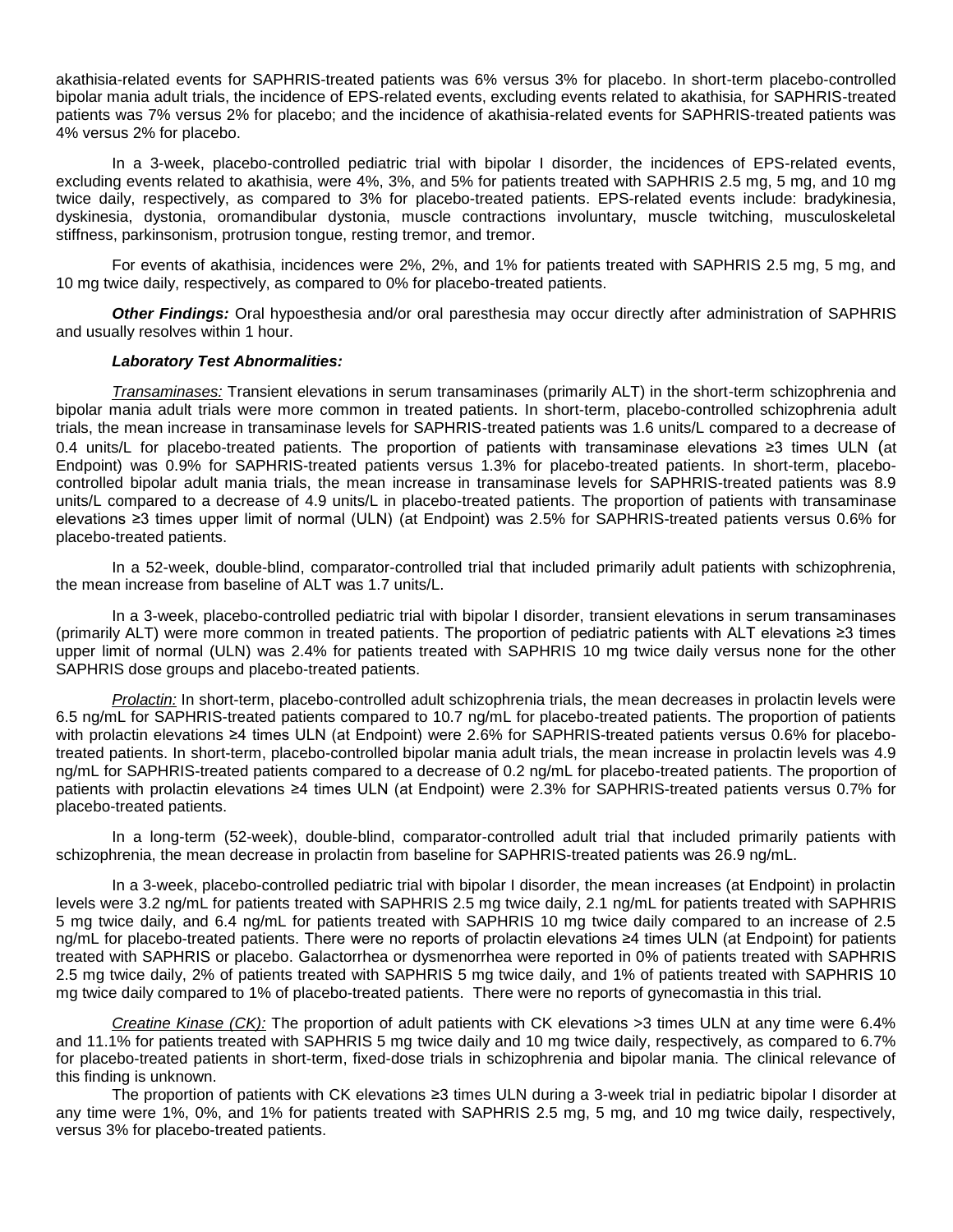*Other Adverse Reactions Observed During the Premarketing Evaluation of SAPHRIS:* Following is a list of MedDRA terms that reflect adverse reactions reported by patients treated with sublingual SAPHRIS at multiple doses of  $\geq$ 5 mg twice daily during any phase of a trial within the database of adult patients. The reactions listed are those that could be of clinical importance, as well as reactions that are plausibly drug-related on pharmacologic or other grounds. Reactions already listed for either adults or pediatric patients in other parts of *Adverse Reactions (6)*, or those considered in *Contraindications (4), Warnings and Precautions (5)* or *Overdosage (10)* are not included. Reactions are further categorized by MedDRA system organ class and listed in order of decreasing frequency according to the following definitions: those occurring in at least 1/100 patients (frequent) (only those not already listed in the tabulated results from placebo-controlled trials appear in this listing); those occurring in 1/100 to 1/1000 patients (infrequent); and those occurring in fewer than 1/1000 patients (rare).

*Blood and lymphatic disorders: infrequent:* anemia; *rare:* thrombocytopenia

*Cardiac disorders: infrequent:* temporary bundle branch block

*Eye disorders: infrequent:* accommodation disorder

*Gastrointestinal disorders: infrequent:* swollen tongue

*General disorders: rare:* idiosyncratic drug reaction

*Investigations: infrequent:* hyponatremia

*Nervous system disorders: infrequent:* dysarthria

Following is a list of MedDRA terms not already listed either for adults or pediatric patients in other parts of *Adverse Reactions (6)*, or those considered in *Contraindications (4), Warnings and Precautions (5)* or *Overdosage (10)* that reflect adverse reactions reported by pediatric patients (Ages 10 to 17 years) treated with sublingual SAPHRIS at doses of 2.5 mg, 5 mg, or 10 mg twice daily during any phase of a trial within the database of pediatric patients.

*Eye disorders: infrequent:* diplopia, vision blurred

*Gastrointestinal disorders: infrequent:* gastroesophageal reflux disease

*Injury, Poisoning, and Procedural Complications: infrequent*: fall

*Skin and subcutaneous tissue disorders: infrequent:* photosensitivity reaction

*Renal and urinary disorders: infrequent:* enuresis

#### **6.2 Postmarketing Experience**

The following adverse reactions have been identified during post-approval use of SAPHRIS. Because these reactions are reported voluntarily from a population of uncertain size, it is not always possible to establish a causal relationship to drug exposure. In many cases, the occurrence of these adverse reactions led to discontinuation of therapy.

• Application site reactions, primarily in the sublingual area, have been reported. These application site reactions included oral ulcers, blisters, peeling/sloughing, and inflammation.

• Choking has been reported by patients, some of whom may have also experienced oropharyngeal muscular dysfunction or hypoesthesia.

### **7 DRUG INTERACTIONS**

### **7.1 Drugs Having Clinically Important Drug Interactions with SAPHRIS**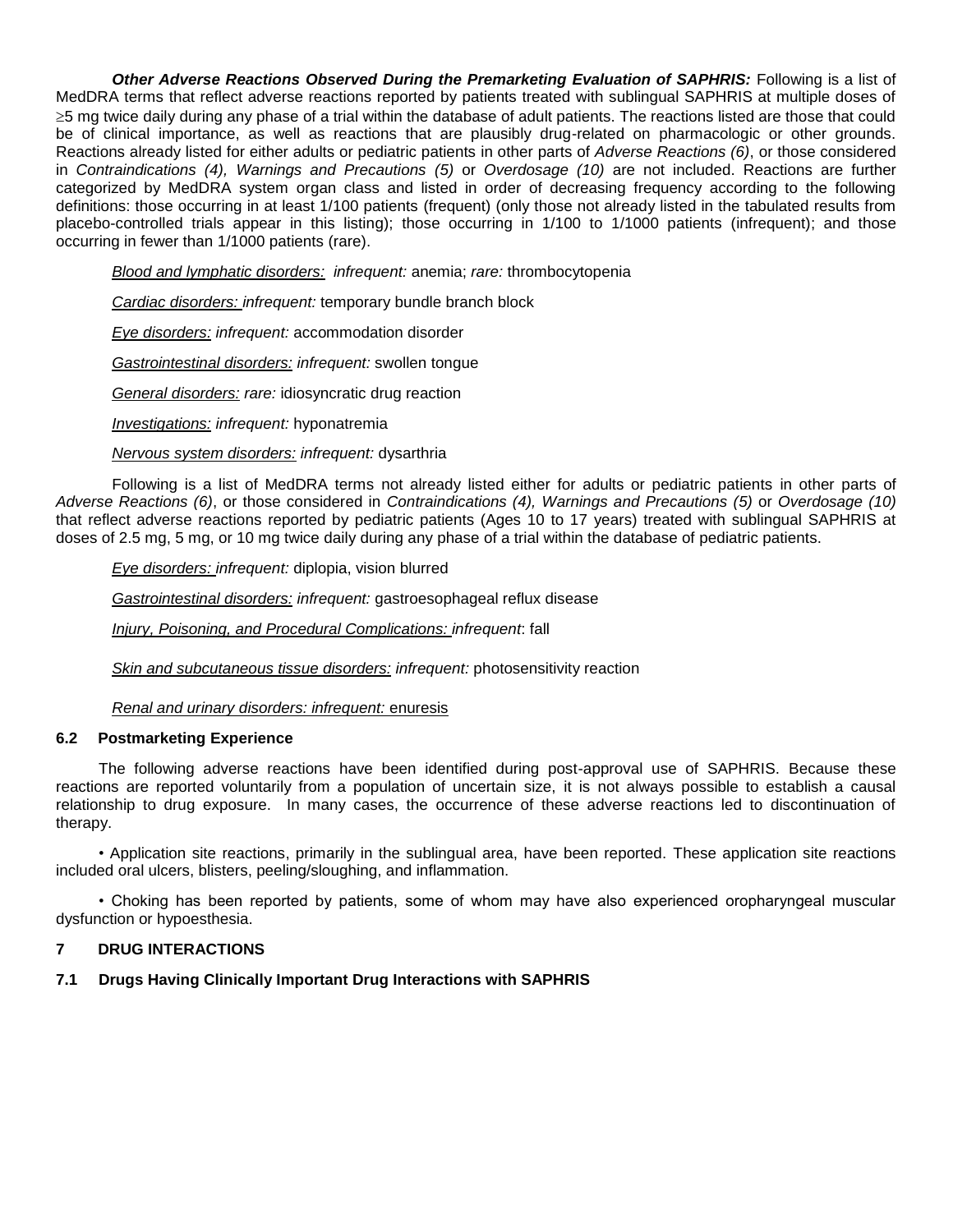|  | Table 12: Clinically Important Drug Interactions with SAPHRIS |
|--|---------------------------------------------------------------|
|--|---------------------------------------------------------------|

| <b>Concomitant Drug Name</b><br>or Drug Class                | <b>Clinical Rationale</b>                                                                                                                                                                                                                                                                                                                                                        | <b>Clinical Recommendation</b>                                                            |  |
|--------------------------------------------------------------|----------------------------------------------------------------------------------------------------------------------------------------------------------------------------------------------------------------------------------------------------------------------------------------------------------------------------------------------------------------------------------|-------------------------------------------------------------------------------------------|--|
| Antihypertensive Drugs                                       | Because of its $\alpha_1$ -adrenergic antagonism with<br>potential for inducing hypotension, SAPHRIS may<br>enhance the effects of certain antihypertensive<br>agents [see Warnings and Precautions (5.7)].                                                                                                                                                                      | Monitor blood pressure and adjust<br>dosage of antihypertensive drug<br>accordingly.      |  |
| Strong CYP1A2<br>Inhibitors<br>(e.g., Fluvoxamine)           | SAPHRIS is metabolized by CYP1A2. Marginal<br>increase of asenapine exposure was observed when<br>SAPHRIS is used with fluvoxamine at 25 mg<br>administered twice daily [see Clinical Pharmacology<br>(12.3)]. However, the tested fluvoxamine dose was<br>suboptimal. Full therapeutic dose of fluvoxamine is<br>expected to cause a greater increase in asenapine<br>exposure. | Dosage reduction for SAPHRIS<br>based on clinical response may<br>be necessary.           |  |
| CYP2D6<br>substrates<br>and<br>inhibitors (e.g., paroxetine) | SAPHRIS may enhance the inhibitory effects of<br>paroxetine on its own metabolism. Concomitant use<br>paroxetine with SARPHIS<br>of<br>increased<br>the<br>paroxetine exposure by 2-fold as compared to use<br>paroxetine alone [see Clinical Pharmacology (12.3)].                                                                                                              | Reduce paroxetine dose by half<br>when paroxetine is used in<br>combination with SAPHRIS. |  |

## **7.2 Drugs Having No Clinically Important Interactions with SAPHRIS**

No dosage adjustment of SAPHRIS is necessary when administered concomitantly with paroxetine (see Table 9 in Drug Interactions (7.1) for paroxetine dosage adjustment), imipramine, cimetidine, valporate, lithium, or a CYP3A4 inducer (e.g., carbamazepine, phenytoin, rifampin).

In addition, valproic acid and lithium pre-dose serum concentrations collected from an adjunctive therapy study were comparable between asenapine-treated patients and placebo-treated patients indicating a lack of effect of asenapine on valproic and lithium plasma levels.

## **8 USE IN SPECIFIC POPULATIONS**

### **8.1 Pregnancy Pregnancy Exposure Registry**

There is a pregnancy exposure registry that monitors pregnancy outcomes in women exposed to SAPHRIS during pregnancy. For more information contact the National Pregnancy Registry for Atypical Antipsychotics at 1-866-961- 2388 or visit [http://womensmentalhealth.org/clinical-and-research-programs/pregnancyregistry/.](http://womensmentalhealth.org/clinical-and-research-programs/pregnancyregistry/)

### **Risk Summary**

Neonates exposed to antipsychotic drugs during the third trimester of pregnancy are at risk for extrapyramidal and/or withdrawal symptoms. Studies have not been conducted with SAPHRIS in pregnant women. There are no available human data informing the drug-associated risk. The background risk of major birth defects and miscarriage for the indicated populations are unknown. However, the background risk in the U.S. general population of major birth defects is 2-4% and of miscarriage is 15-20% of clinically recognized pregnancies. No teratogenicity was observed in animal reproduction studies with intravenous administration of asenapine to rats and rabbits during organogenesis at doses 0.7 and 0.4 times, respectively, the maximum recommended human dose (MRHD) of 10 mg sublingually twice daily. In a preand post-natal study in rats, intravenous administration of asenapine at doses up to 0.7 times the MRHD produced increases in post-implantation loss and early pup deaths, and decreases in subsequent pup survival and weight gain *[see Data].* Advise pregnant women of the potential risk to a fetus.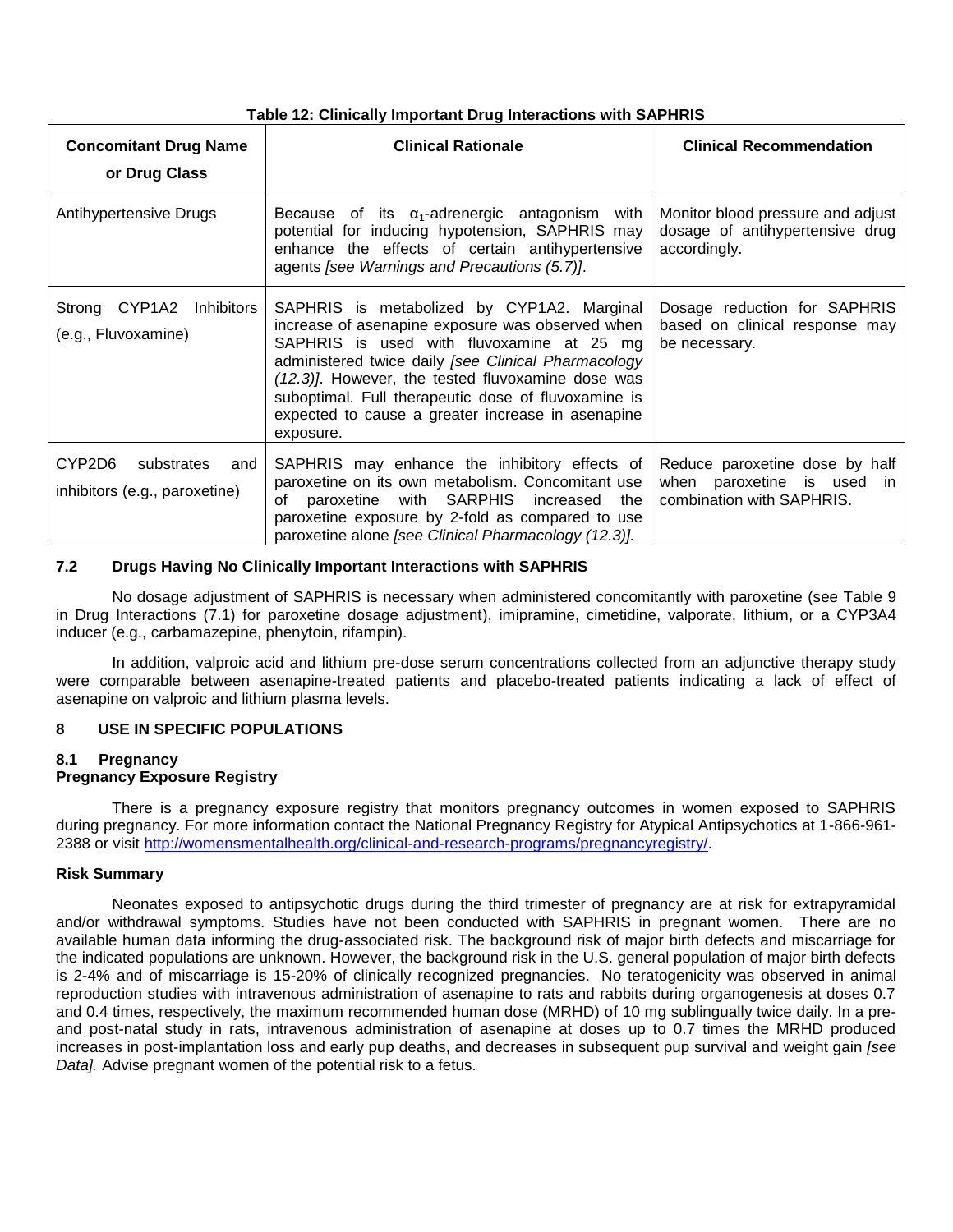#### **Clinical Considerations**

#### Fetal/Neonatal Adverse Reactions

Extrapyramidal and/or withdrawal symptoms, including agitation, hypertonia, hypotonia, tremor, somnolence, respiratory distress and feeding disorder have been reported in neonates who were exposed to antipsychotic drugs during the third trimester of pregnancy. These symptoms have varied in severity. Some neonates recovered within hours or days without specific treatment; others required prolonged hospitalization. Monitor neonates for extrapyramidal and/or withdrawal symptoms and manage symptoms appropriately.

### **Data**

#### Animal Data

In animal studies, asenapine increased post-implantation loss and decreased pup weight and survival at doses similar to or less than recommended clinical doses. In these studies there was no increase in the incidence of structural abnormalities caused by asenapine.

Asenapine was not teratogenic in reproduction studies in rats and rabbits at intravenous doses up to 1.5 mg/kg in rats and 0.44 mg/kg in rabbits administered during organogenesis. These doses are 0.7 and 0.4 times, respectively, the maximum recommended human dose (MRHD) of 10 mg twice daily given sublingually on a mg/m<sup>2</sup> basis. Plasma levels of asenapine were measured in the rabbit study, and the area under the curve (AUC) at the highest dose tested was 2 times that in humans receiving the MRHD.

In a study in which rats were treated from day 6 of gestation through day 21 postpartum with intravenous doses of asenapine of 0.3, 0.9, and 1.5 mg/kg/day (0.15, 0.4, and 0.7 times the MRHD of 10 mg twice daily given sublingually on a mg/m<sup>2</sup> basis), increases in post-implantation loss and early pup deaths were seen at all doses, and decreases in subsequent pup survival and weight gain were seen at the two higher doses. A cross-fostering study indicated that the decreases in pup survival were largely due to prenatal drug effects. Increases in post-implantation loss and decreases in pup weight and survival were also seen when pregnant rats were dosed orally with asenapine.

#### **8.2 Lactation**

#### **Risk Summary**

Lactation studies have not been conducted to assess the presence of asenapine in human milk, the effects of asenapine on the breastfed infant, or the effects of asenapine on milk production. Asenapine is excreted in rat milk .The development and health benefits of breastfeeding should be considered along with the mother's clinical need for SAPHRIS and any potential adverse effects on the breastfed infant from SAPHRIS or from the underlying maternal condition.

### **8.4 Pediatric Use**

Safety and efficacy of SAPHRIS in pediatric patients below the age of 10 years of age have not been evaluated.

### **Bipolar I Disorder**

The safety and efficacy of SAPHRIS as monotherapy in the treatment of bipolar I disorder were established in a 3 week, placebo-controlled, double-blind trial of 403 pediatric patients 10 to 17 years of age, of whom 302 patients received SAPHRIS at fixed doses ranging from 2.5 mg to 10 mg twice daily *[see Dosage and Administration (2.3), Adverse Reactions (6.1), Clinical Pharmacology (12.3), and Clinical Studies (14.2)]*. In a Phase 1 study, pediatric patients aged 10 to 17 years appeared to be more sensitive to dystonia with initial dosing with asenapine when the recommended dose escalation schedule was not followed. No new major safety findings were reported from a 50-week, open-label, uncontrolled safety trial in pediatric patients with bipolar disorder treated with SAPHRIS monotherapy. The safety and efficacy of SAPHRIS as adjunctive therapy in the treatment of bipolar I disorder have not been established in the pediatric population. In general, the pharmacokinetics of asenapine in pediatric patients (10 to17 years) and adults are similar *[see Clinical Pharmacology (12.3)]*.

### **Schizophrenia**

Efficacy of SAPHRIS was not demonstrated in an 8-week, placebo-controlled, double-blind trial, in 306 adolescent patients aged 12 to17 years with schizophrenia at doses of 2.5 and 5 mg twice daily. The most common adverse reactions (proportion of patients equal or greater than 5% and at least twice placebo) reported were somnolence, akathisia, dizziness, and oral hypoesthesia or paresthesia. The proportion of patients with an equal or greater than 7%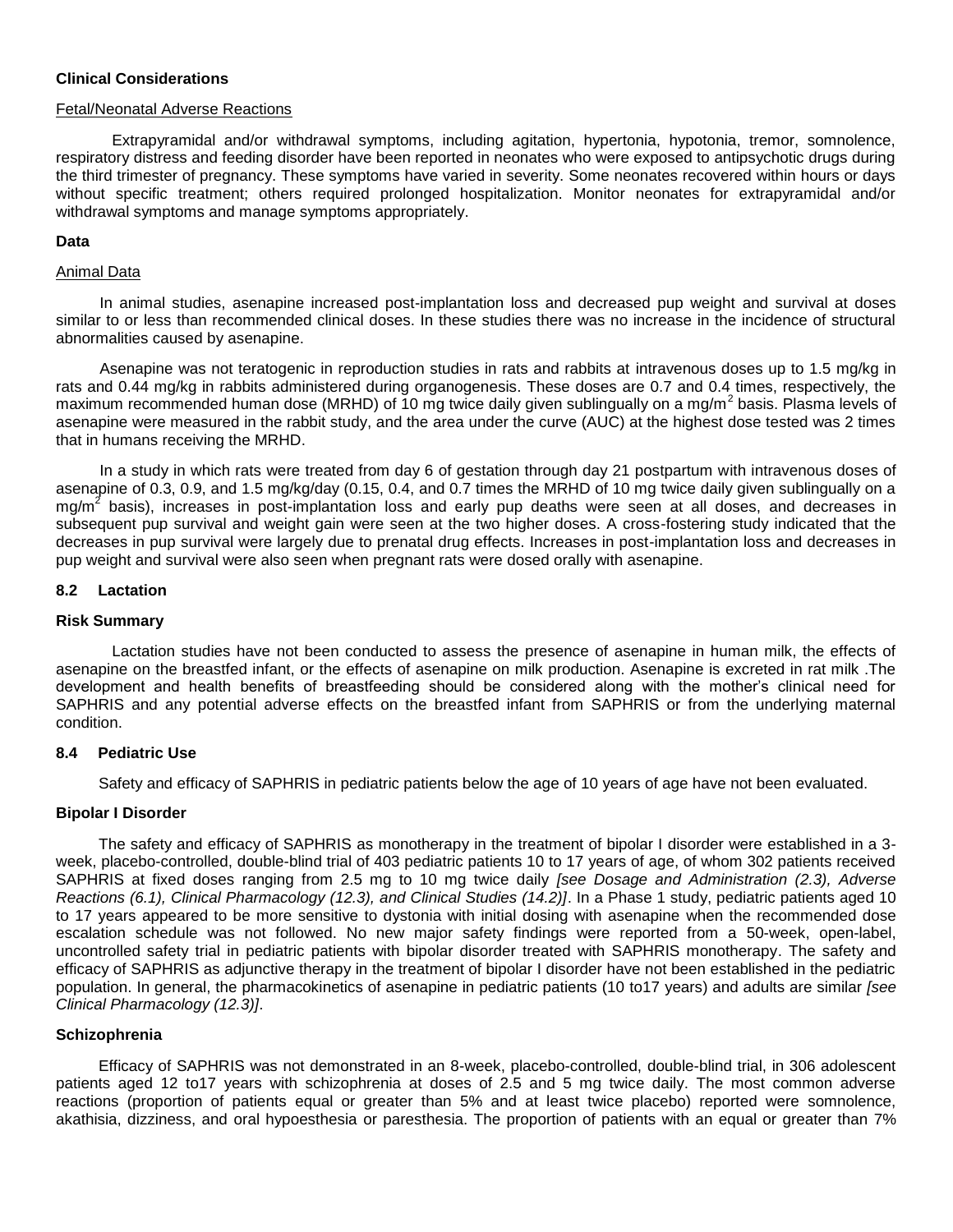increase in body weight at endpoint compared to baseline for placebo, SAPHRIS 2.5 mg twice daily, and SAPHRIS 5 mg twice daily was 3%, 10%, and 10%, respectively.

The clinically relevant adverse reactions identified in the pediatric schizophrenia trial were generally similar to those observed in the pediatric bipolar and adult bipolar and schizophrenia trials. No new major safety findings were reported from a 26-week, open-label, uncontrolled safety trial in pediatric patients with schizophrenia treated with SAPHRIS monotherapy.

### **Juvenile Animal Data**

Subcutaneous administration of asenapine to juvenile rats for 56 days from day 14 of age to day 69 of age at 0.4, 1.2, and 3.2 mg/kg/day (0.2, 0.6 and 1.5 times the maximum recommended human dose of 10 mg twice daily given sublingually on a mg/m<sup>2</sup> basis) resulted in significant reduction in body weight gain in animals of both sexes at all dose levels from the start of dosing until weaning. Body weight gain remained reduced in males to the end of treatment, however, recovery was observed once treatment ended. Neurobehavioral assessment indicated increased motor activity in animals at all dose levels following the completion of treatment, with the evidence of recovery in males. There was no recovery after the end of treatment in female activity pattern as late as day 30 following the completion of treatment (last retesting). Therefore, a No Observed Adverse Effect Level (NOAEL) for the juvenile animal toxicity of asenapine could not be determined. There were no treatment-related effects on the startle response, learning/memory, organ weights, microscopic evaluations of the brain and, reproductive performance (except for minimally reduced conception rate and fertility index in males and females administered 1.2 and 3.2 mg/kg/day).

#### **8.5 Geriatric Use**

Clinical studies of SAPHRIS in the treatment of schizophrenia and bipolar mania did not include sufficient numbers of patients aged 65 and over to determine whether or not they respond differently than younger patients. Of the approximately 2250 patients in pre-marketing clinical studies of SAPHRIS, 1.1% (25) were 65 years of age or over. Multiple factors that might increase the pharmacodynamic response to SAPHRIS, causing poorer tolerance or orthostasis, could be present in elderly patients, and these patients should be monitored carefully. Based on a pharmacokinetic study in elderly patients, dosage adjustments are not recommended based on age alone *[see Clinical Pharmacology (12.3)]*.

Elderly patients with dementia-related psychosis treated with SAPHRIS are at an increased risk of death compared to placebo. SAPHRIS is not approved for the treatment of patients with dementia-related psychosis *[see Boxed Warning]*.

#### **8.6 Renal Impairment**

No dosage adjustment for SAPHRIS is required on the basis of a patient'srenal function (mild to severe renal impairment, glomerular filtration rate between 15 and 90 mL/minute). The exposure of asenapine was similar among subjects with varying degrees of renal impairment and subjects with normal renal function *[see Clinical Pharmacology (12.3)]*. The effect of renal function on the excretion of other metabolites and the effect of dialysis on the pharmacokinetics of asenapine has not been studied.

### **8.7 Hepatic Impairment**

SAPHRIS is contraindicated in patients with severe hepatic impairment (Child-Pugh C) because asenapine exposure is 7-fold higher in subjects with severe hepatic impairment than the exposure observed in subjects with normal hepatic function.

No dosage adjustment for SAPHRIS is required in patients with mild to moderate hepatic impairment (Child-Pugh A and B) because asenapine exposure is similar to that in subjects with normal hepatic function*[see Contraindications (4) and Clinical Pharmacology (12.3)]*.

### **8.8 Other Specific Populations**

No dosage adjustment for SAPHRIS is required on the basis of a patient's sex, race (Caucasian and Japanese), or smoking status *[see CLINICAL PHARMACOLOGY (12.3)]*.

### **9 DRUG ABUSE AND DEPENDENCE**

#### **9.1 Controlled Substance**

SAPHRIS is not a controlled substance.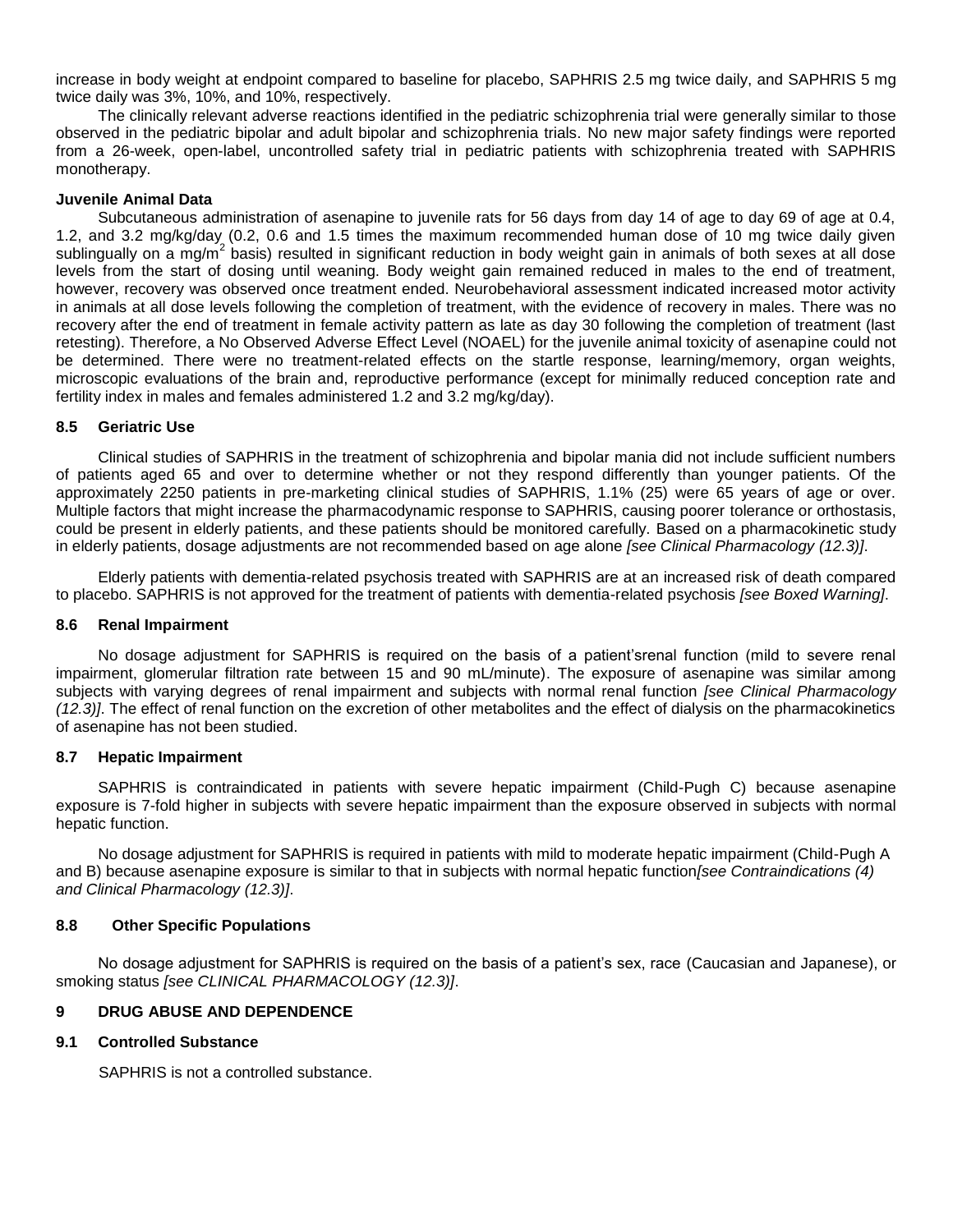#### **9.2 Abuse**

SAPHRIS has not been systematically studied in animals or humans for its abuse potential or its ability to induce tolerance or physical dependence. Thus, it is not possible to predict the extent to which a CNS-active drug will be misused, diverted and/or abused once it is marketed. Patients should be evaluated carefully for a history of drug abuse, and such patients should be observed carefully for signs that they are misusing or abusing SAPHRIS (e.g., drug-seeking behavior, increases in dose).

#### **10 OVERDOSAGE**

**Human Experience:** In adult pre-marketing clinical studies involving more than 3350 patients and/or healthy subjects, accidental or intentional acute overdosage of SAPHRIS was identified in 3 patients. Among these few reported cases of overdose, the highest estimated ingestion of SAPHRIS was 400 mg. Reported adverse reactions at the highest dosage included agitation and confusion.

**Management of Overdosage:** There is no specific antidote to SAPHRIS. The possibility of multiple drug involvement should be considered. An electrocardiogram should be obtained and management of overdose should concentrate on supportive therapy, maintaining an adequate airway, oxygenation and ventilation, and management of symptoms. Consult with a Certified Poison Control Center for up-to-date guidance and advice on the management of overdosage (1-800-222-1222.)

Hypotension and circulatory collapse should be treated with appropriate measures, such as intravenous fluids and/or sympathomimetic agents (epinephrine and dopamine should not be used, since beta stimulation may worsen hypotension in the setting of SAPHRIS-induced alpha blockade). In case of severe extrapyramidal symptoms, anticholinergic medication should be administered. Close medical supervision and monitoring should continue until the patient recovers.

#### **11 DESCRIPTION**

SAPHRIS contains asenapine maleate which is a psychotropic agent that is available for sublingual administration. Asenapine belongs to the class dibenzo-oxepino pyrroles. The chemical designation is (3a*RS*,12b*RS*)-5-Chloro-2-methyl-2,3,3a,12b-tetrahydro-1*H*dibenzo[2,3:6,7]oxepino[4,5-*c*]pyrrole (2*Z*)-2-butenedioate (1:1). Its molecular formula is  $C_{17}H_{16}CINO \cdot C_4H_4O_4$  and its molecular weight is 401.84 (free base: 285.8). The chemical structure is:

Asenapine maleate is a white to off-white powder.

SAPHRIS, black cherry flavor, is supplied for sublingual administration in tablets containing 2.5 mg, 5 mg or 10 mg asenapine; inactive ingredients include gelatin, mannitol, sucralose, and black cherry flavor.

#### **12 CLINICAL PHARMACOLOGY**

#### **12.1 Mechanism of Action**

The mechanism of action of asenapine, in schizophrenia and bipolar disorder, is unknown. It has been suggested that the efficacy of asenapine in schizophrenia could be mediated through a combination of antagonist activity at  $D<sub>2</sub>$  and  $5-HT<sub>2A</sub>$  receptors.

#### **12.2 Pharmacodynamics**

Asenapine exhibits high affinity for serotonin 5-HT<sub>1A</sub>, 5-HT<sub>1B</sub>, 5-HT<sub>2A</sub>, 5-HT<sub>2B</sub>, 5-HT<sub>2C</sub>, 5-HT<sub>5A</sub>, 5-HT<sub>6</sub> and 5-HT<sub>7</sub> receptors (Ki values of 2.5, 2.7, 0.07, 0.18, 0.03, 1.6, 0.25, and 0.11nM, respectively), dopamine  $D_{2A}$ ,  $D_{2B}$ ,  $D_3$ ,  $D_4$ , and  $D_1$ receptors (Ki values of 1.3, 1.4, 0.42, 1.1, and 1.4 nM, respectively),  $\alpha_{1A}$ ,  $\alpha_{2A}$ ,  $\alpha_{2B}$ , and  $\alpha_{2C}$ -adrenergic receptors (Ki values of 1.2, 1.2, 0.33 and 1.2 nM, respectively), and histamine  $H_1$  receptors (Ki value 1.0 nM), and moderate affinity for  $H_2$ receptors (Ki value of 6.2 nM). In *in vitro* assays asenapine acts as an antagonist at these receptors. Asenapine has no appreciable affinity for muscarinic cholinergic receptors (e.g., Ki value of 8128 nM for  $M_1$ ).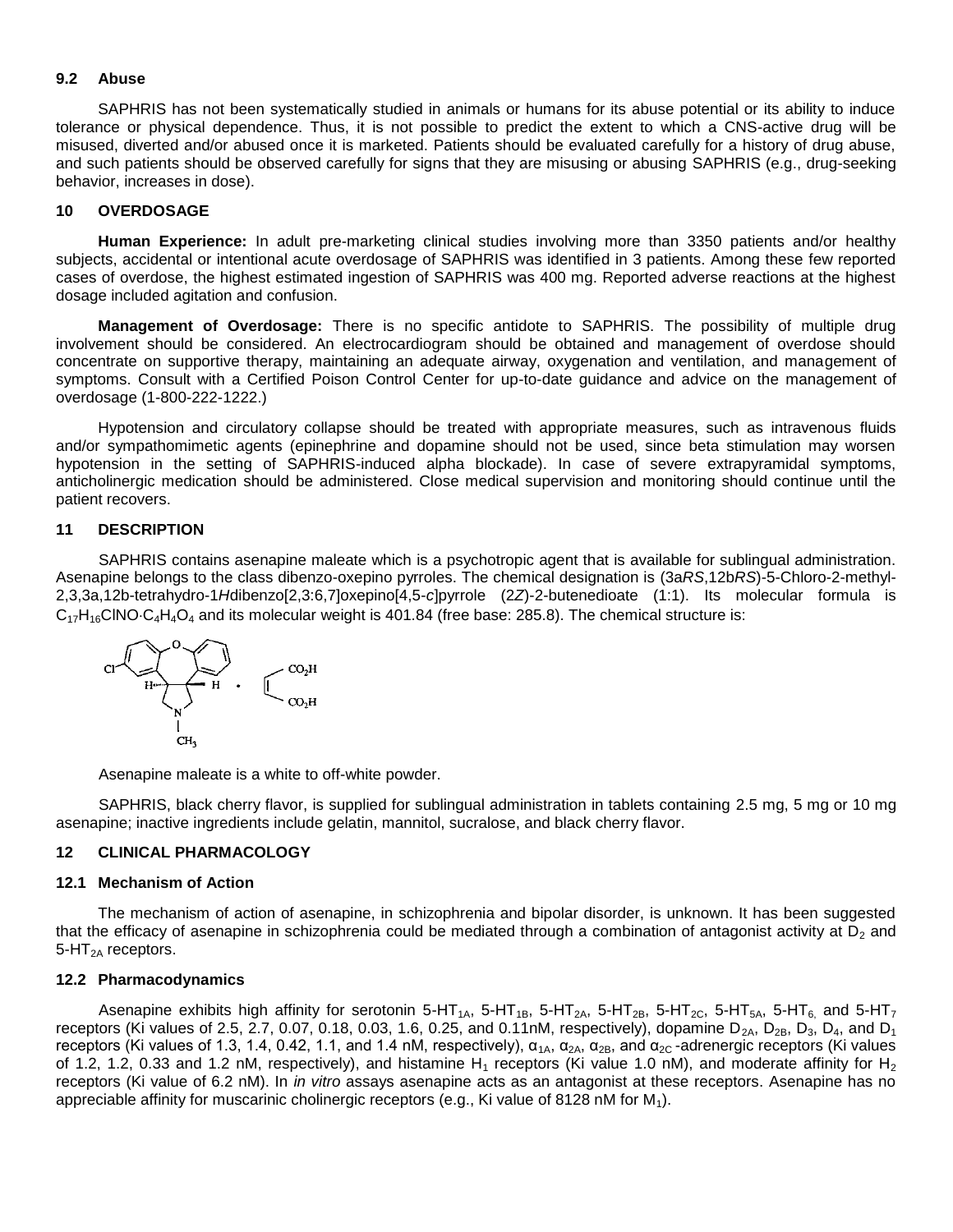#### **12.3 Pharmacokinetics**

Following a single 5 mg dose of SAPHRIS, the mean  $C_{\text{max}}$  was approximately 4 ng/mL and was observed at a mean  $t_{max}$  of 1 hour. Elimination of asenapine is primarily through direct glucuronidation by UGT1A4 and oxidative metabolism by cytochrome P450 isoenzymes (predominantly CYP1A2). Following an initial more rapid distribution phase, the mean terminal half-life is approximately 24 hrs. With multiple-dose twice-daily dosing, steady-state is attained within 3 days. Overall, steady-state asenapine pharmacokinetics are similar to single-dose pharmacokinetics.

**Absorption:** Following sublingual administration, asenapine is rapidly absorbed with peak plasma concentrations occurring within 0.5 to 1.5 hours. The absolute bioavailability of sublingual asenapine at 5 mg is 35%. Increasing the dose from 5 mg to 10 mg twice daily (a two-fold increase) results in less than linear (1.7 times) increases in both the extent of exposure and maximum concentration. The absolute bioavailability of asenapine when swallowed is low (<2% with an oral tablet formulation).

The intake of water several (2 or 5) minutes after asenapine administration resulted in decreased asenapine exposure. Therefore, eating and drinking should be avoided for 10 minutes after administration *[see Dosage and Administration (2.1)]*.

**Distribution:** Asenapine is rapidly distributed and has a large volume of distribution (approximately 20 - 25 L/kg), indicating extensive extravascular distribution. Asenapine is highly bound (95%) to plasma proteins, including albumin and  $\alpha_1$ -acid glycoprotein.

**Metabolism and Elimination:** Direct glucuronidation by UGT1A4 and oxidative metabolism by cytochrome P450 isoenzymes (predominantly CYP1A2) are the primary metabolic pathways for asenapine.

Asenapine is a high clearance drug with a clearance after intravenous administration of 52 L/h. In this circumstance, hepatic clearance is influenced primarily by changes in liver blood flow rather than by changes in the intrinsic clearance, i.e., the metabolizing enzymatic activity. Following an initial more rapid distribution phase, the terminal half-life of asenapine is approximately 24 hours. Steady-state concentrations of asenapine are reached within 3 days of twice daily dosing.

After administration of a single dose of  $1^{14}$ C]-labeled asenapine, about 90% of the dose was recovered; approximately 50% was recovered in urine, and 40% recovered in feces. About 50% of the circulating species in plasma have been identified. The predominant species was asenapine N<sup>+</sup>-glucuronide; others included N-desmethylasenapine, N-desmethylasenapine N-carbamoyl glucuronide, and unchanged asenapine in smaller amounts. SAPHRIS activity is primarily due to the parent drug.

*In vitro* studies indicate that asenapine is a substrate for UGT1A4, CYP1A2 and to a lesser extent CYP3A4 and CYP2D6. Asenapine is a weak inhibitor of CYP2D6. Asenapine does not cause induction of CYP1A2 or CYP3A4 activities in cultured human hepatocytes. Coadministration of asenapine with known inhibitors, inducers or substrates of these metabolic pathways has been studied in a number of drug-drug interaction studies *[see Drug Interactions (7.1)]*.

*Food:* A crossover study in 26 healthy adult male subjects was performed to evaluate the effect of food on the pharmacokinetics of a single 5 mg dose of asenapine. Consumption of food immediately prior to sublingual administration decreased asenapine exposure by 20%; consumption of food 4 hours after sublingual administration decreased asenapine exposure by about 10%. These effects are probably due to increased hepatic blood flow.

In clinical trials establishing the efficacy and safety of SAPHRIS, patients were instructed to avoid eating for 10 minutes following sublingual dosing. There were no other restrictions with regard to the timing of meals in these trials *[see Dosage and Administration (2.1) and Patient Counseling Information (17)]*.

*Water:* In clinical trials establishing the efficacy and safety of SAPHRIS, patients were instructed to avoid drinking for 10 minutes following sublingual dosing. The effect of water administration following 10 mg sublingual SAPHRIS dosing was studied at different time points of 2, 5, 10, and 30 minutes in 15 healthy adult male subjects. The exposure of asenapine following administration of water 10 minutes after sublingual dosing was equivalent to that when water was administered 30 minutes after dosing. Reduced exposure to asenapine was observed following water administration at 2 minutes (19% decrease) and 5 minutes (10% decrease) *[see Dosage and Administration (2.1) and Patient Counseling Information (17)]*.

### **Drug Interaction Studies:**

Effects of other drugs on the exposure of asenapine are summarized in Figure 1. In addition, a population pharmacokinetic analysis indicated that the concomitant administration of lithium had no effect on the pharmacokinetics of asenapine.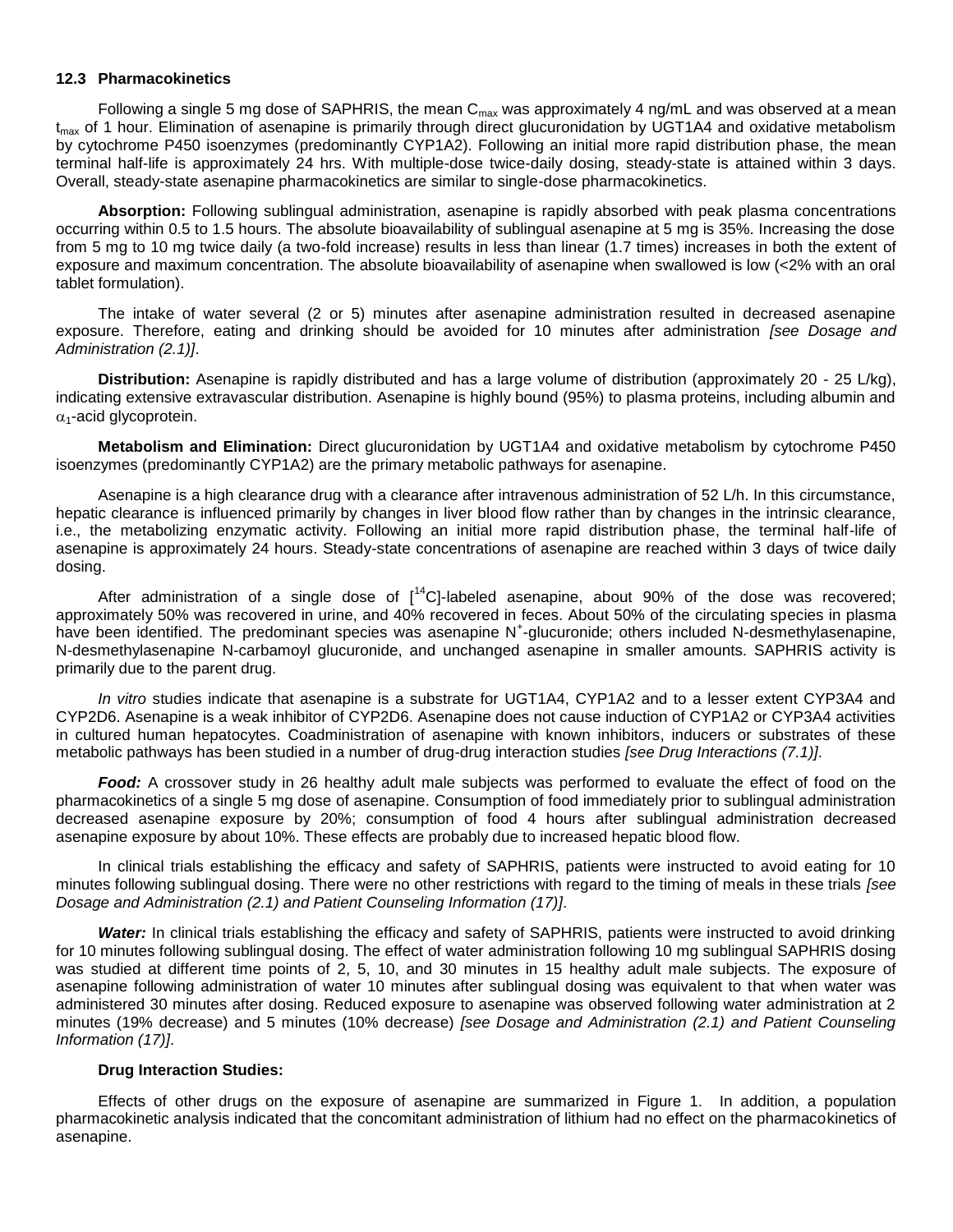

#### **Figure 1: Effect of Other Drugs on Asenapine Pharmacokinetics**

\*: When a low dose of 25 mg twice daily fluvoxamine was co-administered with asenapine, a 29% increase in asenapine exposure was observed. Concomitant use of a therapeutic dose of fluvoxamine may cause greater increases in asenapine exposure.

The effects of asenapine on the pharmacokinetics of other co-administered drugs are summarized in Figure 2. Coadministration of paroxetine with SAPHRIS caused a two-fold increase in the maximum plasma concentrations and systemic exposure of paroxetine. Asenapine enhances the inhibitory effects of paroxetine on its own metabolism by CYP2D6.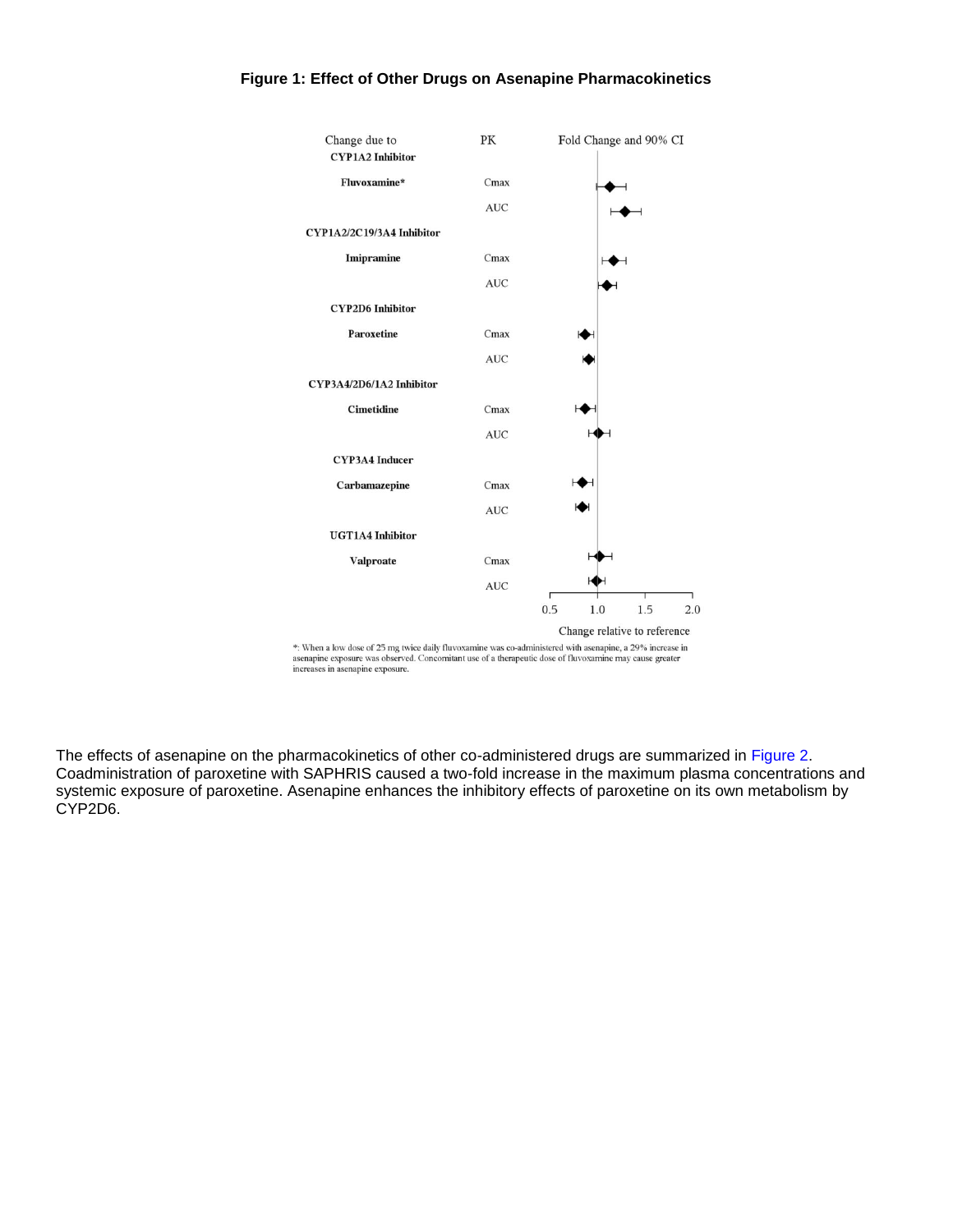#### **Figure 2: Effect of Asenapine on Other Drug Pharmacokinetics**



Change relative to reference

\*: Asenapine may enhance the inhibitory effects of paroxetine on its own metabolism. \*\*: In vivo, Asenapine appears to be at most a weak inhibitor of CYP2D6. Following coadministration of dextromethorphan and SAPHRIS in healthy subjects, the ratio of dextrorphan/dextromethorphan (DX/DM) as a marker of CYP2D6 activity was measured. Indicative of CYP2D6 inhibition, treatment with SAPHRIS 5 mg twice daily decreased the DX/DM ratio to 0.43. In the same study, treatment with paroxetine 20 mg daily decreased the DX/DM ratio to 0.032. In a separate study, coadministration of a single 75 mg dose of imipramine with a single 5 mg dose of SAPHRIS did not affect the plasma concentrations of the metabolite desipramine (a CYP2D6 substrate).

#### **Studies in Special Populations:**

Exposures of asenapine in special populations are summarized in Figure 3. Additionally, based on population pharmacokinetic analysis, no effects of sex, race, BMI, and smoking status on asenapine exposure were observed. Exposure in elderly patients is 30-40% higher as compared to adults.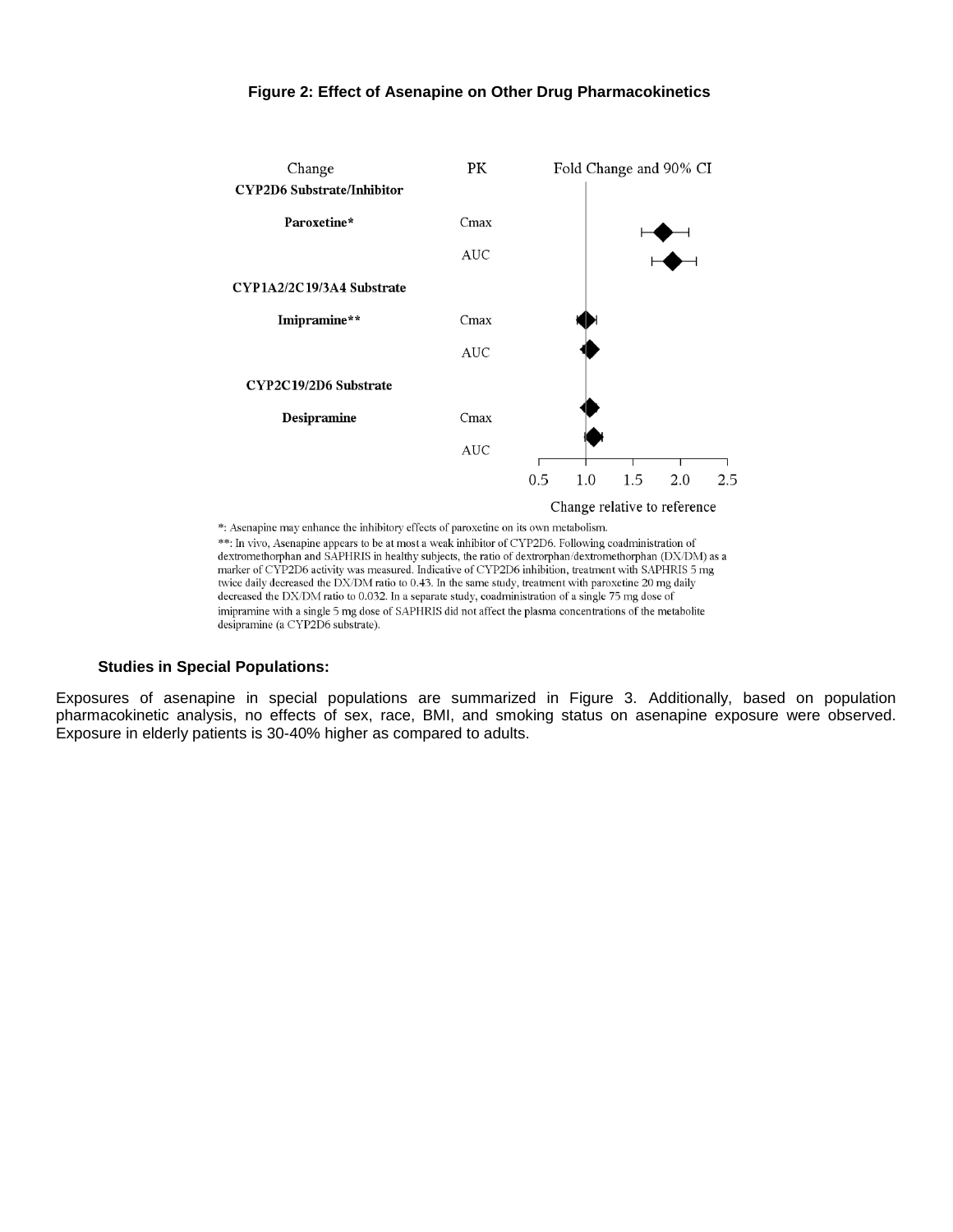#### **Figure 3: Effect of Intrinsic Factors on Asenapine Pharmacokinetics**



\*: Results are based on a cross-trial comparison.

The data shown for renal and hepatic impairment are relative to subjects with normal renal and hepatic function, respectively.

The data shown for smoker are relative to non-smoker.

The data shown for Japanese are relative to Caucasian.

The data shown for pediatrics are relative to adults.

### **13 NONCLINICAL TOXICOLOGY**

#### **13.1 Carcinogenesis, Mutagenesis, Impairment of Fertility**

*Carcinogenesis:* In a lifetime carcinogenicity study in CD-1 mice asenapine was administered subcutaneously at doses up to those resulting in plasma levels (AUC) estimated to be 5 times those in humans receiving the MRHD of 10 mg twice daily. The incidence of malignant lymphomas was increased in female mice, with a no-effect dose resulting in plasma levels estimated to be 1.5 times those in humans receiving the MRHD. The mouse strain used has a high and variable incidence of malignant lymphomas, and the significance of these results to humans is unknown. There were no increases in other tumor types in female mice. In male mice, there were no increases in any tumor type.

In a lifetime carcinogenicity study in Sprague-Dawley rats, asenapine did not cause any increases in tumors when administered subcutaneously at doses up to those resulting in plasma levels (AUC) estimated to be 5 times those in humans receiving the MRHD.

*Mutagenesis:* No evidence for genotoxic potential of asenapine was found in the *in vitro* bacterial reverse mutation assay, the *in vitro* forward gene mutation assay in mouse lymphoma cells, the *in vitro* chromosomal aberration assays in human lymphocytes, the *in vitro* sister chromatid exchange assay in rabbit lymphocytes, or the *in vivo* micronucleus assay in rats.

*Impairment of Fertility:* Asenapine did not impair fertility in rats when tested at doses up to 11 mg/kg twice daily given orally. This dose is 10 times the maximum recommended human dose of 10 mg twice daily given sublingually on a  $mg/m^2$  basis.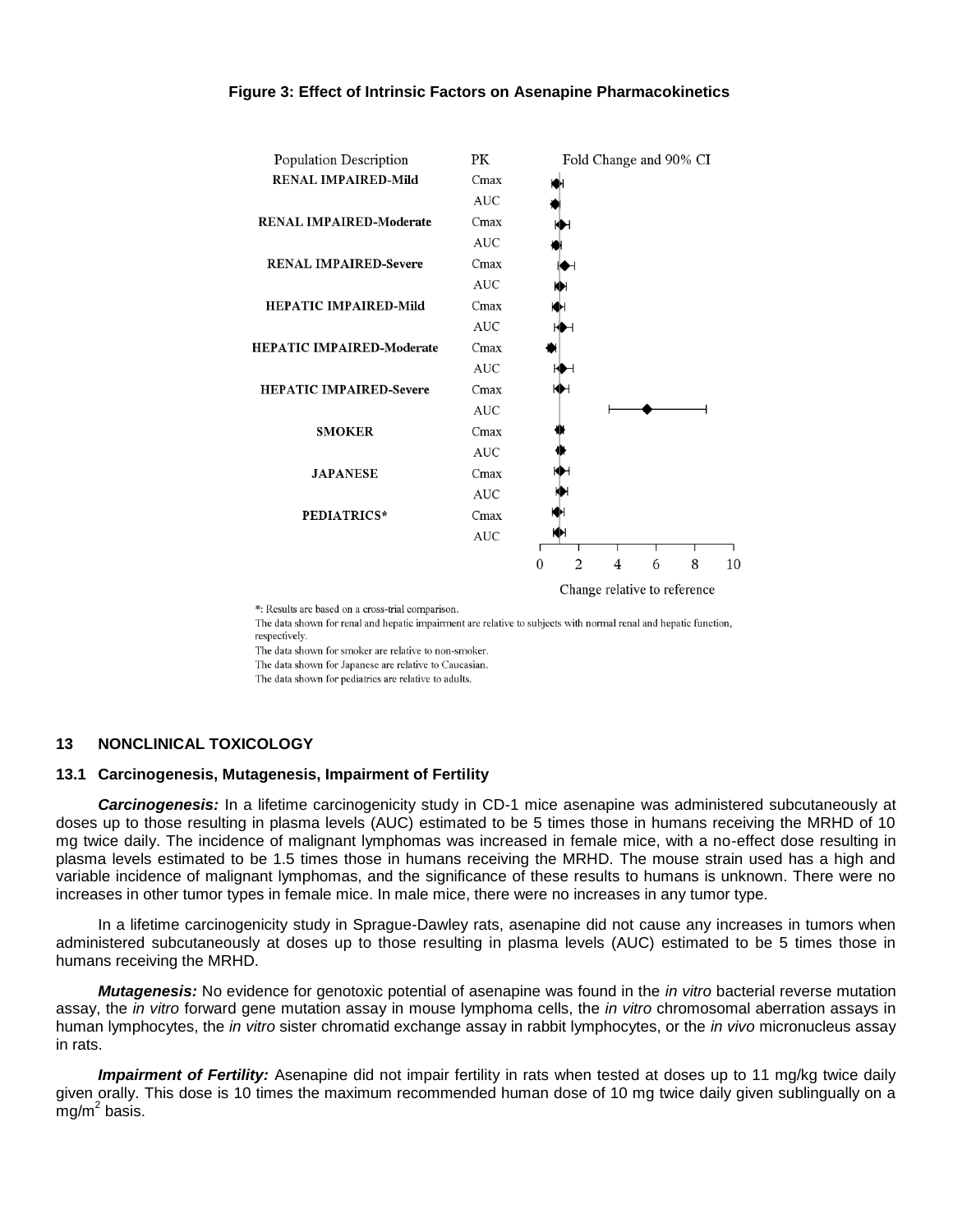## **14 CLINICAL STUDIES**

Efficacy of SAPHRIS was established in the following trials:

- Two fixed-dose, short-term trials and one flexible-dose, maintenance trial in adult patients with schizophrenia as monotherapy [*see Clinical Studies (14.1)]*
- Two flexible-dose, short-term trials in adult patients and one fixed-dose, short-term trial in children (10 to 17 years) with manic or mixed episode associated with bipolar I disorder as monotherapy [*see Clinical Studies (14.2)*]
- One flexible-dose, short-term trial in adult patients with manic or mixed episode associated with bipolar I disorder as adjunctive treatment to lithium or valproate [*see Clinical Studies (14.2)*]

### **14.1 Schizophrenia**

The efficacy of SAPHRIS in the treatment of schizophrenia in adults was evaluated in three fixed-dose, short-term (6 week), randomized, double-blind, placebo-controlled, and active-controlled (haloperidol, risperidone, and olanzapine) trials of adult patients who met DSM-IV criteria for schizophrenia and were having an acute exacerbation of their schizophrenic illness. In two of the three trials SAPHRIS demonstrated superior efficacy to placebo. In a third trial, SAPHRIS could not be distinguished from placebo; however, an active control in that trial was superior to placebo.

In the two positive trials for SAPHRIS, the primary efficacy rating scale was the Positive and Negative Syndrome Scale (PANSS). The PANSS is a 30 item scale that measures positive symptoms of schizophrenia (7 items), negative symptoms of schizophrenia (7 items), and general psychopathology (16 items), each rated on a scale of 1 (absent) to 7 (extreme); total PANSS scores range from 30 to 210. The primary endpoint was change from baseline to endpoint on the PANSS total score. The results of the SAPHRIS trials in schizophrenia follow:

In trial 1, a 6-week trial (n=174), comparing SAPHRIS (5 mg twice daily) to placebo, SAPHRIS 5 mg twice daily was statistically superior to placebo on the PANSS total score (Trial 1 in Table 13).

In trial 2, a 6-week trial (n=448), comparing two fixed doses of SAPHRIS (5 mg and 10 mg twice daily) to placebo, SAPHRIS 5 mg twice daily was statistically superior to placebo on the PANSS total score. SAPHRIS 10 mg twice daily showed no added benefit compared to 5 mg twice daily and was not significantly different from placebo (Trial 2 in Table 14).

An examination of population subgroups did not reveal any clear evidence of differential responsiveness on the basis of age, sex or race.

| <b>Trial</b><br><b>Number</b> | <b>Treatment Group</b>    | <b>Primary Efficacy Measure: PANSS Total Score</b> |                                                |                                                               |
|-------------------------------|---------------------------|----------------------------------------------------|------------------------------------------------|---------------------------------------------------------------|
|                               |                           | <b>Mean Baseline</b><br>Score (SD)                 | <b>LS Mean Change</b><br>from Baseline<br>(SE) | Placebo-<br>subtracted<br>Difference <sup>a</sup> (95%<br>CI) |
| Trial 1                       | SAPHRIS 5 mg* twice daily | 96.5(16.4)                                         | $-14.4(2.6)$                                   | $-9.7$ ( $-17.6$ , $-1.8$ )                                   |
|                               | Placebo                   | 92.4 (14.9)                                        | $-4.6(2.5)$                                    |                                                               |
| Trial 2                       | SAPHRIS 5 mg* twice daily | 89.2 (12.0)                                        | $-16.2(1.7)$                                   | $-5.5$ ( $-10.7, -0.2$ )                                      |
|                               | SAPHRIS 10 mg twice daily | 89.1 (12.9)                                        | $-14.9(1.7)$                                   | $-4.1$ $(-9.4, 1.2)$                                          |
|                               | Placebo                   | 88.9 (11.7)                                        | $-10.7(1.6)$                                   |                                                               |

#### **Table 13: Adult Schizophrenia Trials Establishing Efficacy**

SD: standard deviation; SE: standard error; LS Mean: least-squares mean; CI: confidence interval, not adjusted for multiple comparisons.

<sup>a</sup> Difference (drug minus placebo) in least-squares mean change from baseline.

\* Doses that are demonstrated to be effective.

Maintenance of efficacy has been demonstrated in a placebo-controlled, double-blind, multicenter, flexible dose (5 mg or 10 mg twice daily based on tolerability) clinical trial with a randomized withdrawal design (Study 3). All patients were initially administered 5 mg twice daily for 1 week and then titrated up to 10 mg twice daily. A total of 700 patients entered open-label treatment with SAPHRIS for a period of 26 weeks. Of these, a total of 386 patients who met prespecified criteria for continued stability (mean length of stabilization was 22 weeks) were randomized to a double-blind, placebo-controlled, randomized withdrawal phase. SAPHRIS was statistically superior to placebo in time to relapse or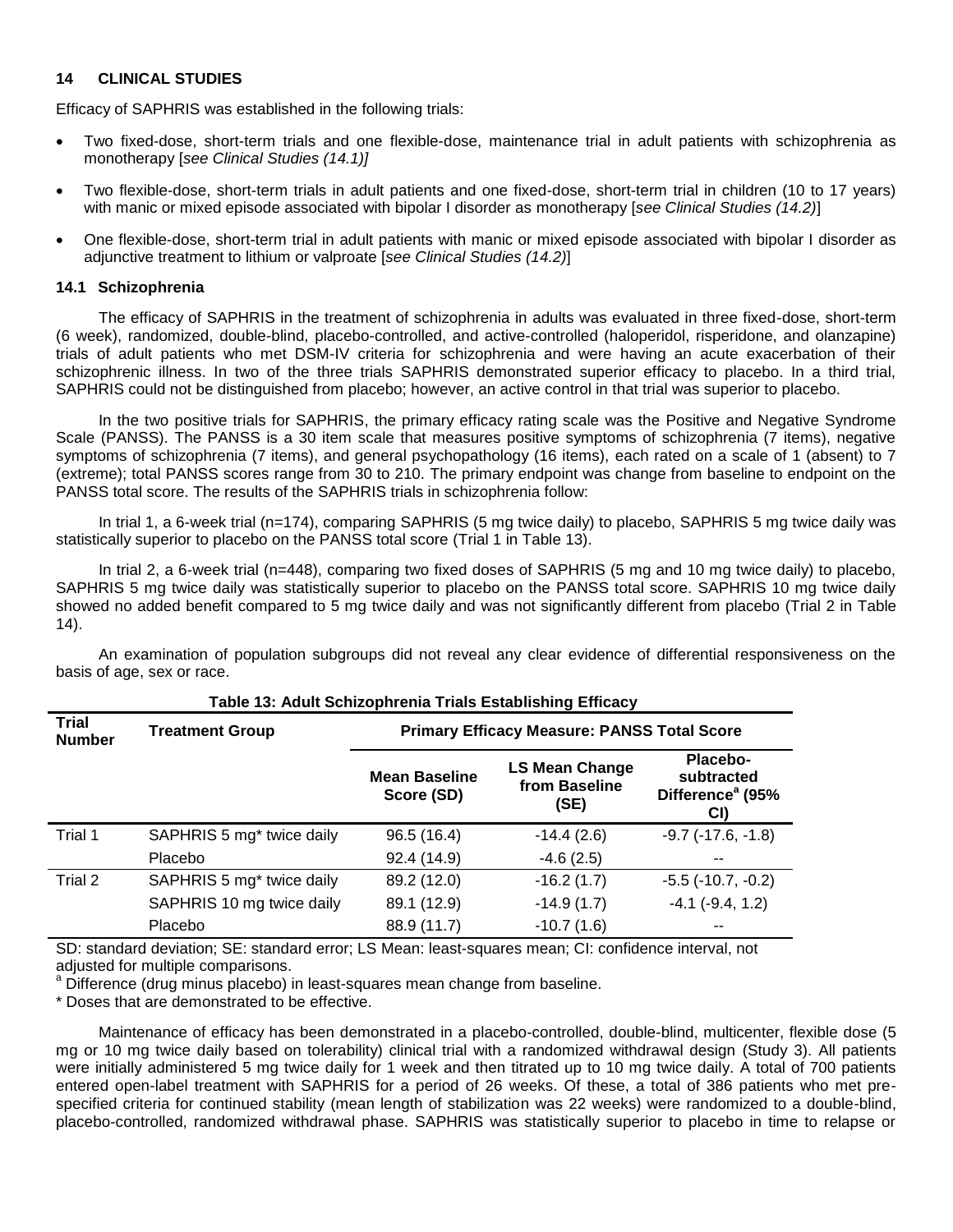impending relapse defined as increase in PANSS ≥20% from baseline and a Clinical Global Impression–Severity of Illness (CGI-S) score ≥4 (at least 2 days within 1 week) or PANSS score ≥5 on "hostility" or "uncooperativeness" items and CGI-S score ≥4 (≥2 days within a week), or PANSS score ≥5 on any two of the following items: "unusual thought content," "conceptual disorganization," or "hallucinatory behavior" items, and CGI-S score ≥4 (≥2 days within 1 week) or investigator judgment of worsening symptoms or increased risk of violence to self (including suicide) or other persons. The Kaplan-Meier curves of the time to relapse or impending relapse during the double-blind, placebo-controlled, randomized withdrawal phase of this trial for SAPHRIS and placebo are shown in Figure 4.





#### **14.2 Bipolar Disorder**

#### *Monotherapy*

*Adults:* The efficacy of SAPHRIS in the treatment of acute mania was established in two similarly designed 3-week, randomized, double-blind, placebo-controlled, and active-controlled (olanzapine) trials of adult patients who met DSM-IV criteria for Bipolar I Disorder with an acute manic or mixed episode with or without psychotic features.

The primary rating instrument used for assessing manic symptoms in these trials was the Young Mania Rating Scale (YMRS), an 11-item clinician-rated scale traditionally used to assess the degree of manic symptomatology in a range from 0 (no manic features) to 60 (maximum score). Patients were also assessed on the Clinical Global Impression – Bipolar (CGI-BP) scale. In both trials, all patients randomized to SAPHRIS were initially administered 10 mg twice daily, and the dose could be adjusted within the dose range of 5 to 10 mg twice daily from Day 2 onward based on efficacy and tolerability. Ninety percent of patients remained on the 10 mg twice daily dose. SAPHRIS was statistically superior to placebo on the YMRS total score and the CGI-BP Severity of Illness score (mania) in both studies (Trials 1 and 2 in Table 14).

An examination of subgroups did not reveal any clear evidence of differential responsiveness on the basis of age, sex, or race.

*Pediatric patients:* The efficacy of SAPHRIS in the treatment of acute mania was established in a single, 3-week, placebo-controlled, double-blind trial of 403 pediatric patients 10 to 17 years of age, of whom 302 patients received SAPHRIS at fixed doses of 2.5 mg, 5 mg and 10 mg twice daily. All patients were started on 2.5 mg twice daily. For those assigned to 5 mg twice daily, the dose was increased to 5 mg twice daily after 3 days. For those assigned to 10 mg twice

Time(days) represents the number of days from randomization to the first date of achieving relapse/impending relapse status. The product limit estimators are based on the Kaplan-Meier distribution with censoring at last double-blind dose date.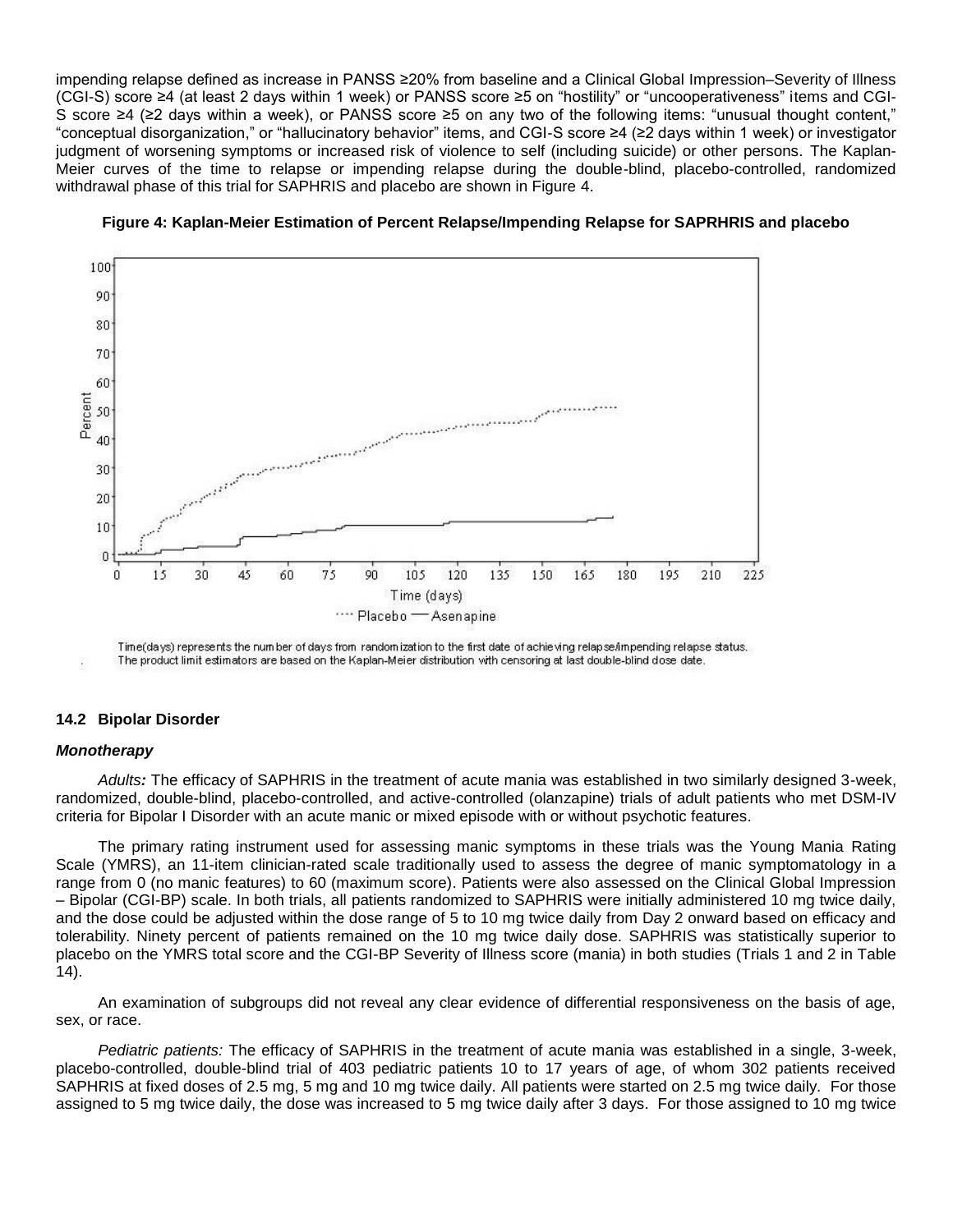daily, the dose was increased from 2.5 to 5 mg twice daily after 3 days, and then to 10 mg twice daily after 3 additional days.

SAPHRIS was statistically superior to placebo in improving YMRS total score and the CGI-BP Severity of Illness score (overall) as measured by the change from baseline to week 3 (Trial 3 Pediatric in Table 14). An examination of subgroups did not reveal any clear evidence of differential responsiveness on the basis of age, sex, and race.

*Adjunctive Therapy:* The efficacy of SAPHRIS as an adjunctive therapy in acute mania was established in a 12 week, placebo-controlled trial with a 3-week primary efficacy endpoint involving 326 adult patients with a manic or mixed episode of Bipolar I Disorder, with or without psychotic features, who were partially responsive to lithium or valproate monotherapy after at least 2 weeks of treatment. All patients randomized to SAPHRIS were initially administered 5 mg twice daily, and the dose could be adjusted within the dose range of 5 to 10 mg twice daily from Day 2 onward based on efficacy and tolerability. SAPHRIS was statistically superior to placebo in the reduction of manic symptoms (measured by the YMRS total score) as an adjunctive therapy to lithium or valproate monotherapy at Week 3 (Trial 4 Adjunctive in Table 14).

| <b>Table 14: Bipolar Trials</b> |                                                      |                                                   |                                                       |                                                               |  |
|---------------------------------|------------------------------------------------------|---------------------------------------------------|-------------------------------------------------------|---------------------------------------------------------------|--|
| <b>Study Number</b>             | <b>Treatment Group</b>                               | <b>Primary Efficacy Measure: YMRS Total Score</b> |                                                       |                                                               |  |
|                                 |                                                      | <b>Mean Baseline</b><br>Score (SD)                | LS Mean<br><b>Change from</b><br><b>Baseline (SE)</b> | Placebo-<br>subtracted<br>Difference <sup>a</sup> (95%<br>CI) |  |
| Trial 1                         | SAPHRIS 5-10 mg* twice<br>daily                      | 29.4(6.7)                                         | $-11.5(0.8)$                                          | $-3.7$ $(-6.6, -0.7)$                                         |  |
|                                 | Placebo                                              | 28.3(6.3)                                         | $-7.8(1.1)$                                           |                                                               |  |
| Trial 2                         | SAPHRIS 5-10 mg* twice<br>daily                      | 28.3(5.5)                                         | $-10.8(0.8)$                                          | $-5.3$ $(-8.0, -2.5)$                                         |  |
|                                 | Placebo                                              | 29.0(6.1)                                         | $-5.5(1.0)$                                           |                                                               |  |
| Trial 3<br>(Pediatric           | SAPHRIS 2.5 mg* twice<br>daily                       | 29.5(5.7)                                         | $-12.8(0.8)$                                          | $-3.2$ ( $-5.6$ , $-0.8$ )                                    |  |
| 10 to 17 years)                 | SAPHRIS 5 mg* twice daily                            | 30.4(5.9)                                         | $-14.9(0.8)$                                          | $-5.3$ $(-7.7, -2.9)$                                         |  |
|                                 | SAPHRIS 10 mg* twice<br>daily                        | 30.1(5.7)                                         | $-15.8(0.9)$                                          | $-6.2$ $(-8.6, -3.8)$                                         |  |
|                                 | Placebo                                              | 30.1(5.7)                                         | $-9.6(0.9)$                                           |                                                               |  |
| Trial 4<br>(Adjunctive)         | SAPHRIS 5-10 mg* twice<br>daily + lithium/ Valproate | 28.0(5.6)                                         | $-10.3(0.8)$                                          | $-2.4$ ( $-4.4$ , $-0.3$ )                                    |  |
|                                 | Lithium/Valproate                                    | 28.2(5.8)                                         | $-7.9(0.8)$                                           |                                                               |  |

SD: standard deviation; SE: standard error; LS Mean: least-squares mean; CI: confidence interval, not adjusted for multiple comparisons.

<sup>a</sup> Difference (drug minus placebo) in least-squares mean change from baseline.

\* Doses that are demonstrated to be effective.

### **16 HOW SUPPLIED/STORAGE AND HANDLING**

SAPHRIS (asenapine) sublingual tablets are supplied as:

### **2.5 mg Tablets, black cherry flavor**

Round, white to off-white sublingual tablets, with a hexagon on one side. Child-resistant packaging

| Box of 60          | 6 blisters with 10 tablets             | NDC 0456-2402-60 |
|--------------------|----------------------------------------|------------------|
| Hospital Unit Dose |                                        |                  |
|                    | Box of 100 10 blisters with 10 tablets | NDC 0456-2402-63 |

#### **5 mg Tablets, black cherry flavor**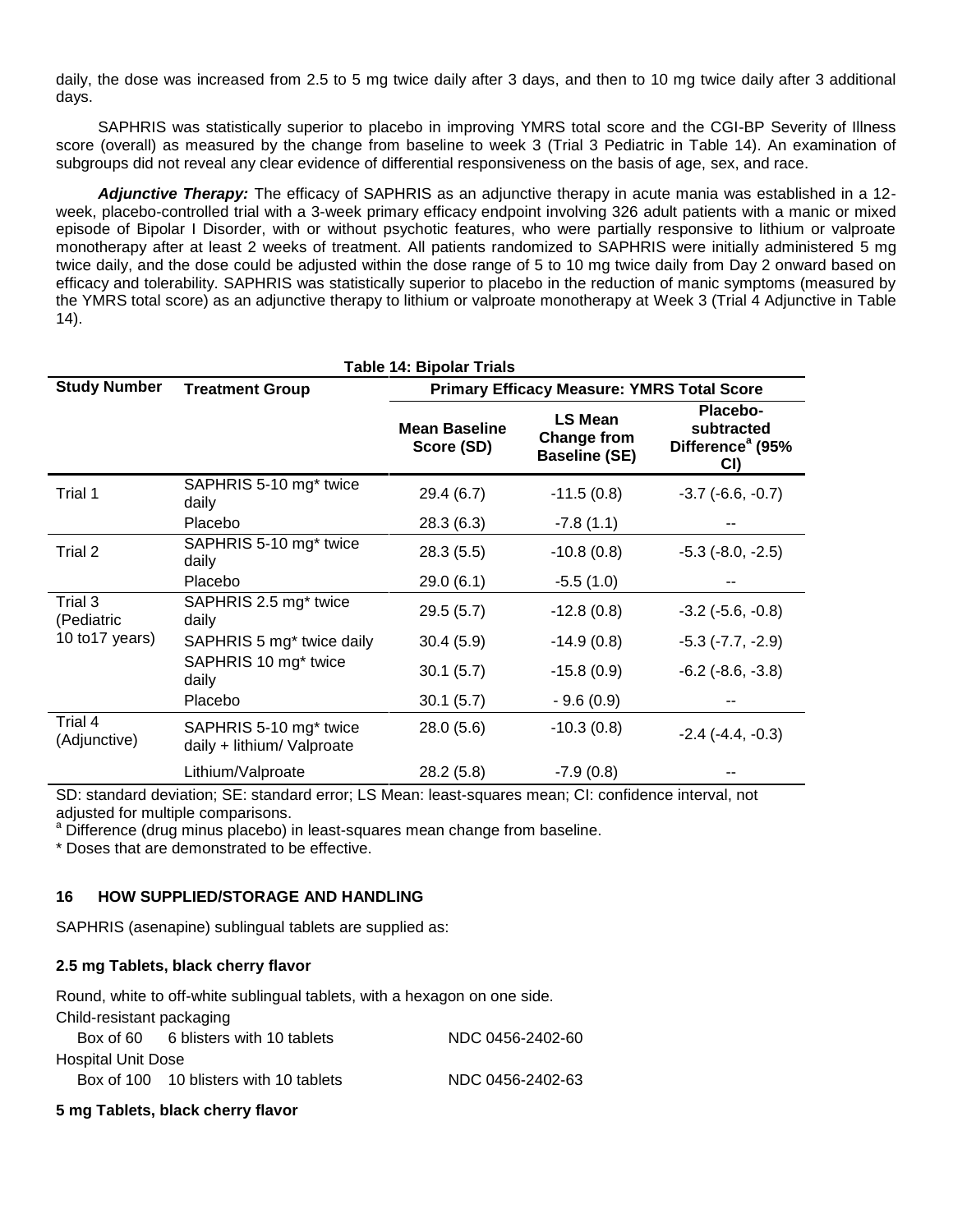Round, white to off-white sublingual tablets, with "5" on one side within a circle. Child-resistant packaging

| Box of 60          | 6 blisters with 10 tablets             | NDC 0456-2405-60 |
|--------------------|----------------------------------------|------------------|
| Hospital Unit Dose |                                        |                  |
|                    | Box of 100 10 blisters with 10 tablets | NDC 0456-2405-63 |
|                    |                                        |                  |

#### **10 mg Tablets, black cherry flavor**

Round, white to off-white sublingual tablets, with "10" on one side within a circle. Child-resistant packaging Box of 60 6 blisters with 10 tablets NDC 0456-2410-60 Hospital Unit Dose Box of 100 10 blisters with 10 tablets NDC 0456-2410-63

#### **Storage**

## **Store at 15C to 30C (59F to 86F) [see USP Controlled Room Temperature].**

## **17 PATIENT COUNSELING INFORMATION**

#### **Dosage and Administration**

Counsel patients on proper sublingual administration of SAPHRIS and advise them to read the FDA-approved patient labeling (Instructions for Use). When initiating treatment with SAPHRIS, provide dosage escalation instructions *[see Dosage and Administration (2)].*

#### **Hypersensitivity Reactions**

Counsel patients on the signs and symptoms of a serious allergic reaction (e.g., difficulty breathing, itching, swelling of the face, tongue or throat, feeling lightheaded etc.) and to seek immediate emergency assistance if they develop any of these signs and symptoms *[see Contraindications (4), Warnings and Precautions (5.6) and Adverse Reactions (6)]*.

#### **Application Site Reactions**

Inform patients that application site reactions, primarily in the sublingual area, including oral ulcers, blisters, peeling/sloughing and inflammation have been reported. Instruct patients to monitor for these reactions *[see Adverse Reactions (6.2)].* Inform patients that numbness or tingling of the mouth or throat may occur directly after administration of SAPHRIS and usually resolves within 1 hour *(see Adverse reactions (6.1))*.

#### **Neuroleptic Malignant Syndrome**

Counsel patients about a potentially fatal symptom complex sometimes referred to as Neuroleptic Malignant Syndrome (NMS) that has been reported in association with administration of antipsychotic drugs. Patients should contact their health care provider or report to the emergency room if they experience the following signs and symptoms of NMS, including hyperpyrexia, muscle rigidity, altered mental status, and evidence of autonomic instability (irregular pulse or blood pressure, tachycardia, diaphoresis, and cardiac dysrhythmia) *[see Warnings and Precautions (5.3)]*.

### **Tardive Dyskinesia**

Counsel patients on the signs and symptoms of tardive dyskinesia and to contact their health care provider if these abnormal movements occur [*see Warnings and Precautions (*5.4*)*]*.*

### **Metabolic Changes (**Hyperglycemia and Diabetes Mellitus, Dyslipidemia, and Weight Gain)

Educate patients about the risk of metabolic changes, how to recognize symptoms of hyperglycemia (high blood sugar) and diabetes mellitus, and the need for specific monitoring, including blood glucose, lipids, and weight *[see Warnings and Precautions (5.5)].*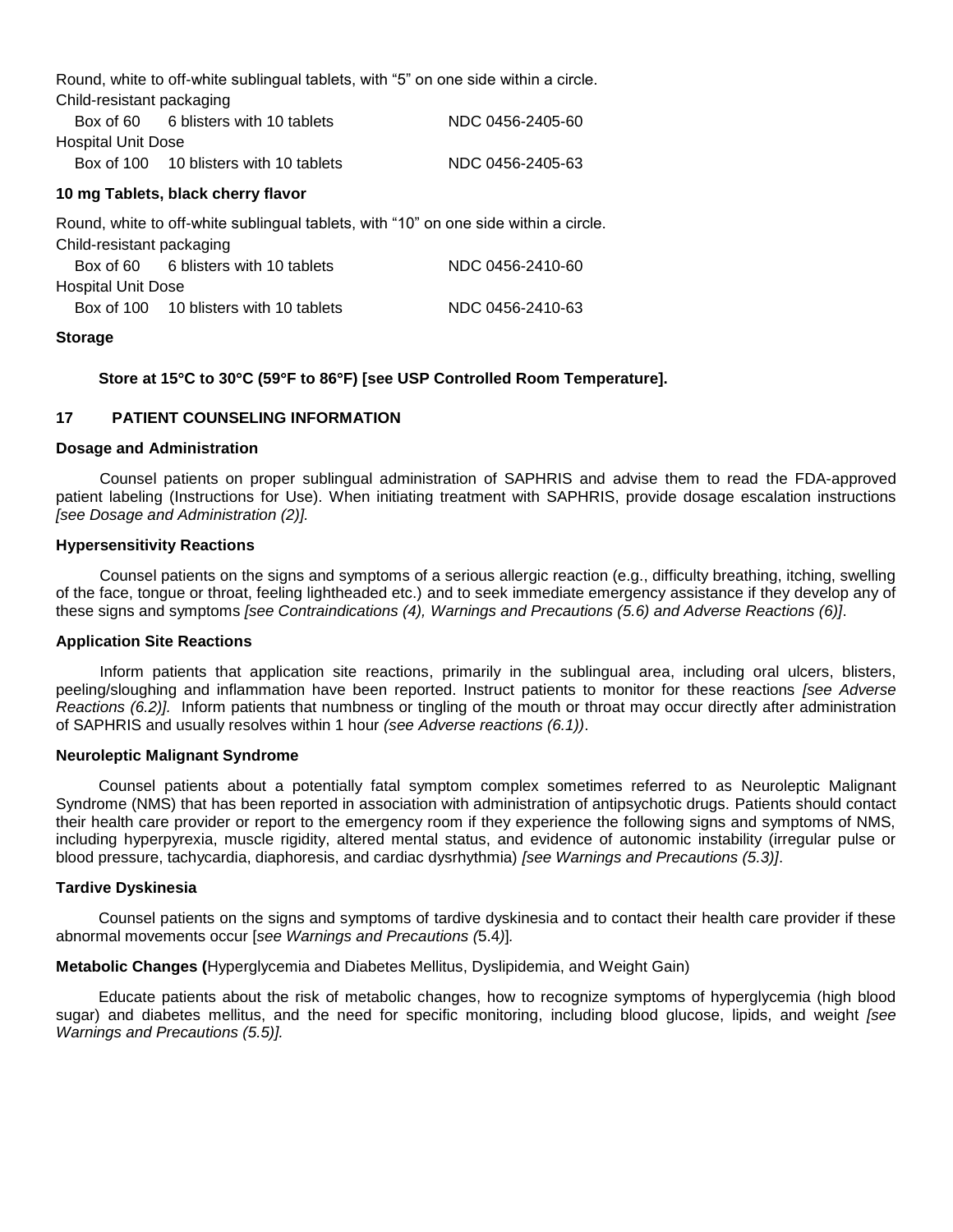#### **Orthostatic Hypotension**

Educate patients about the risk of orthostatic hypotension (symptoms include feeling dizzy or lightheaded upon standing) especially early in treatment, and also at times of re-initiating treatment or increases in dose *[see Warnings and Precautions (5.7)]*.

#### **Leukopenia/Neutropenia**

Advise patients with a pre-existing low WBC or a history of drug induced leukopenia/neutropenia they should have their CBC monitored while taking SAPHRIS *[see Warnings and Precautions (5.8)]*.

#### **Interference with Cognitive and Motor Performance**

Caution patients about performing activities requiring mental alertness, such as operating hazardous machinery or operating a motor vehicle, until they are reasonably certain that SAPHRIS therapy does not affect them adversely *[see Warnings and Precautions (5.12)]*.

#### **Heat Exposure and Dehydration**

Counsel patients regarding appropriate care in avoiding overheating and dehydration *[see Warnings and Precautions (5.13)]*.

#### **Concomitant Medications**

Advise patients to inform their health care provider if they are taking, or plan to take, any prescription or over-thecounter medications since there is a potential for interactions *[see Drug Interactions (7.1)]*.

#### **Pregnancy**

Advise patients that SAPHRIS may cause fetal harm as well as extrapyramidal and/or withdrawal symptoms in a neonate. Advise patients to notify their healthcare provider with a known or suspected pregnancy *[see Use in Specific Populations (8.1)]*.

### **Pregnancy Registry**

Advise patients that there is a pregnancy exposure registry that monitors pregnancy outcomes in women exposed to SAPHRIS during pregnancy *[see Use in Specific Populations (8.1)]*.

Manufactured by: Catalent UK Swindon Zydis Ltd., Blagrove, Swindon, Wiltshire, SN5 8RU, UK

Distributed by: Forest Pharmaceuticals, Inc. Subsidiary of Forest Laboratories, LLC St. Louis, MO 63045, USA

U.S. Patent Nos. 5,763,476 and 7,741,358.

© 2013 Merck Sharp & Dohme B. V.; used by. Actavis, Inc. or its affiliates under license. © 2015 Actavis. All rights reserved. The trademark SAPHRIS is used by Actavis, Inc. or its affiliates under license from Merck Sharp & Dohme B.V.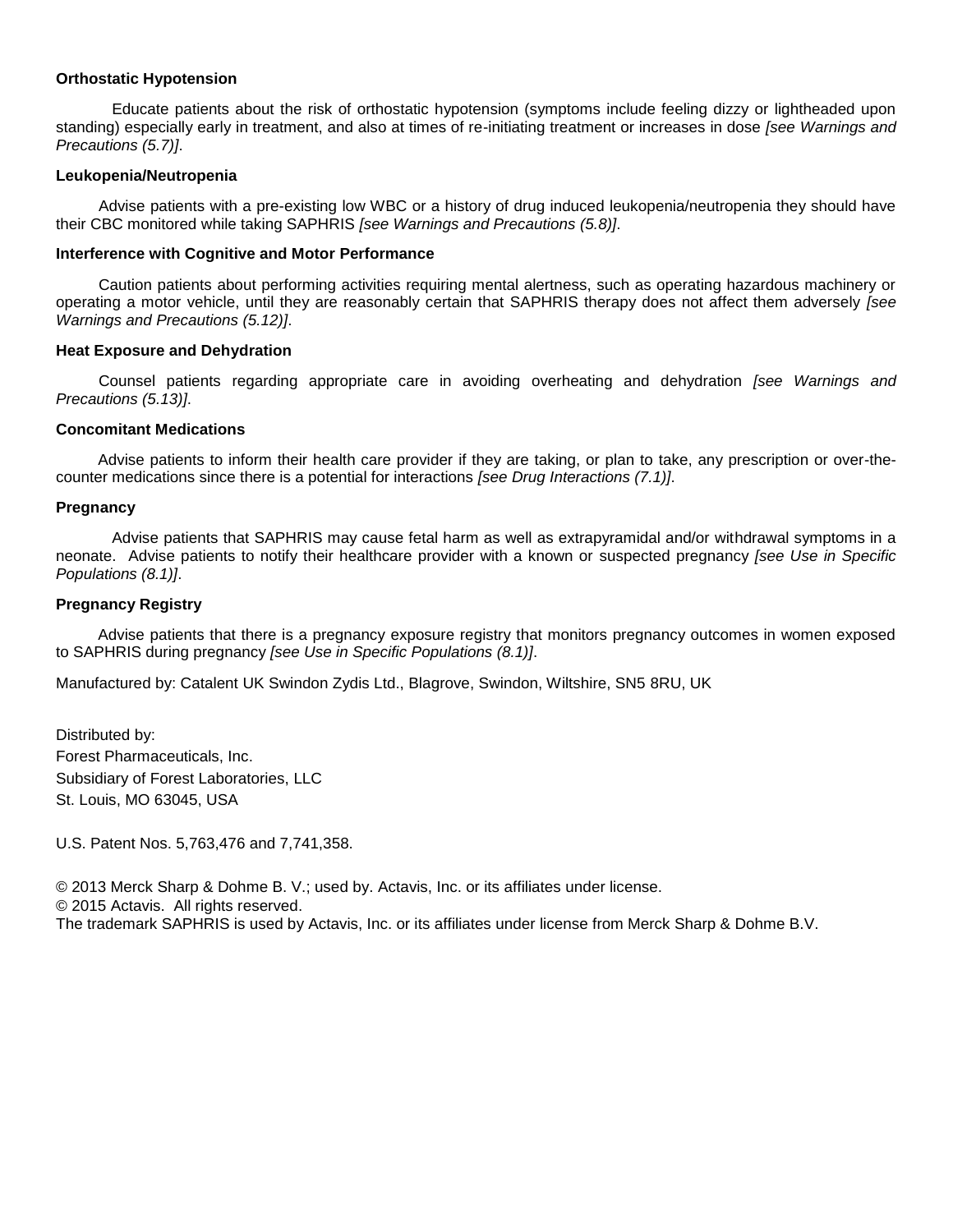# **INSTRUCTIONS FOR USE**

## SAPHRIS® (asenapine) sublingual tablets

Read these Instructions for Use before you start using SAPHRIS and each time you get a refill. There may be new information. This leaflet does not take the place of talking to your doctor about your medical condition or your treatment.

# **IMPORTANT:**

- **• For sublingual (under your tongue) use only**
- **• Do not remove tablet until ready to administer.**
- **• Use dry hands when handling tablet.**

## **Your SAPHRIS tablets**



# **Directions for Taking your SAPHRIS Tablets:**

**Step 1.** Firmly press and hold thumb button, then pull out the tablet pack (see Figure A). **Do not push tablet through the tablet pack. Do not cut or tear the tablet pack.**



Figure A

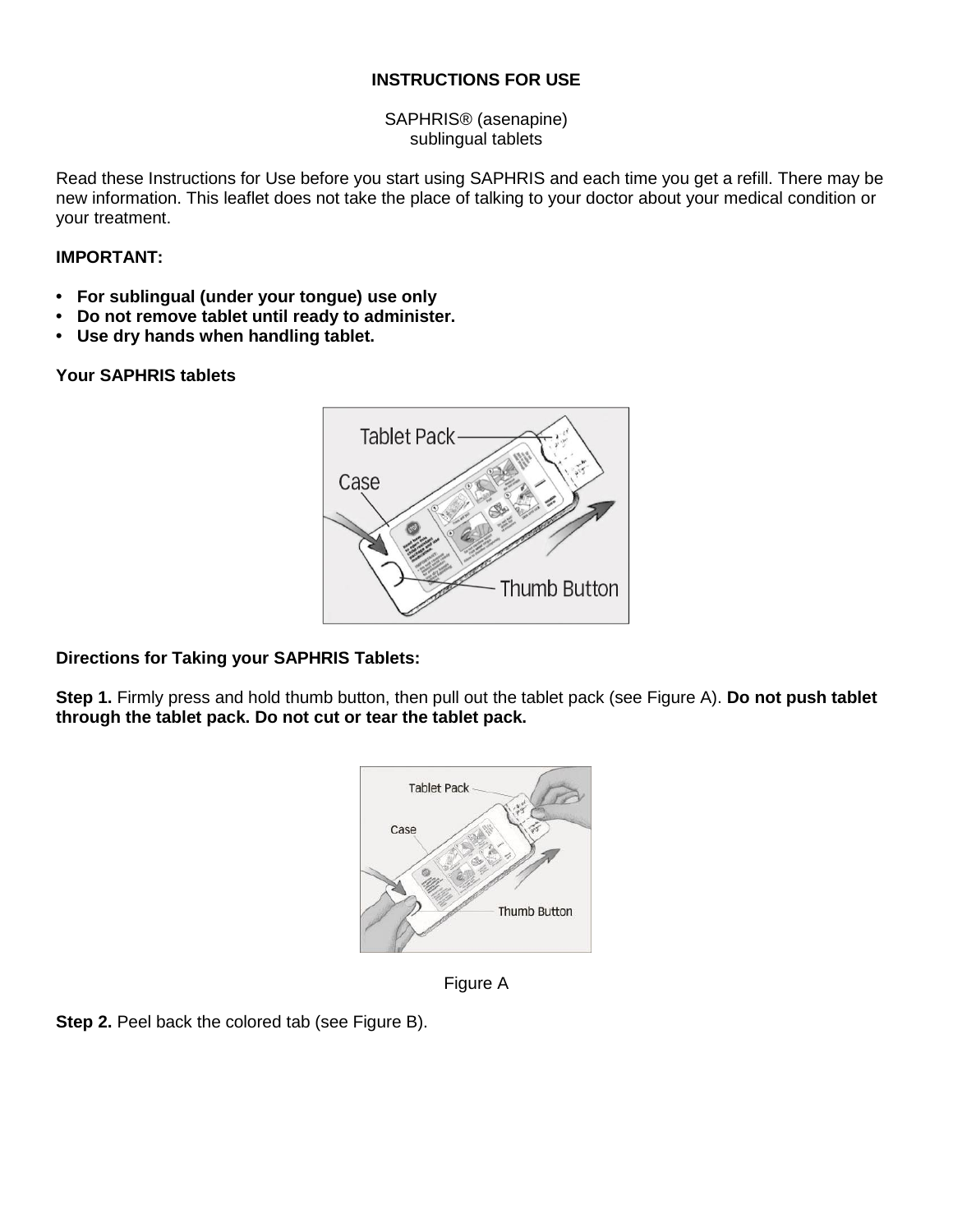

Figure B





Figure C

**Step 4.** Place the **whole** tablet **under** tongue and allow it to dissolve completely (see Figure D).





**Do not chew or swallow the tablet. Do not eat or drink for 10 minutes** (See Figure E).



**Step 5.** Slide the tablet pack back into case until it clicks (see Figure F).